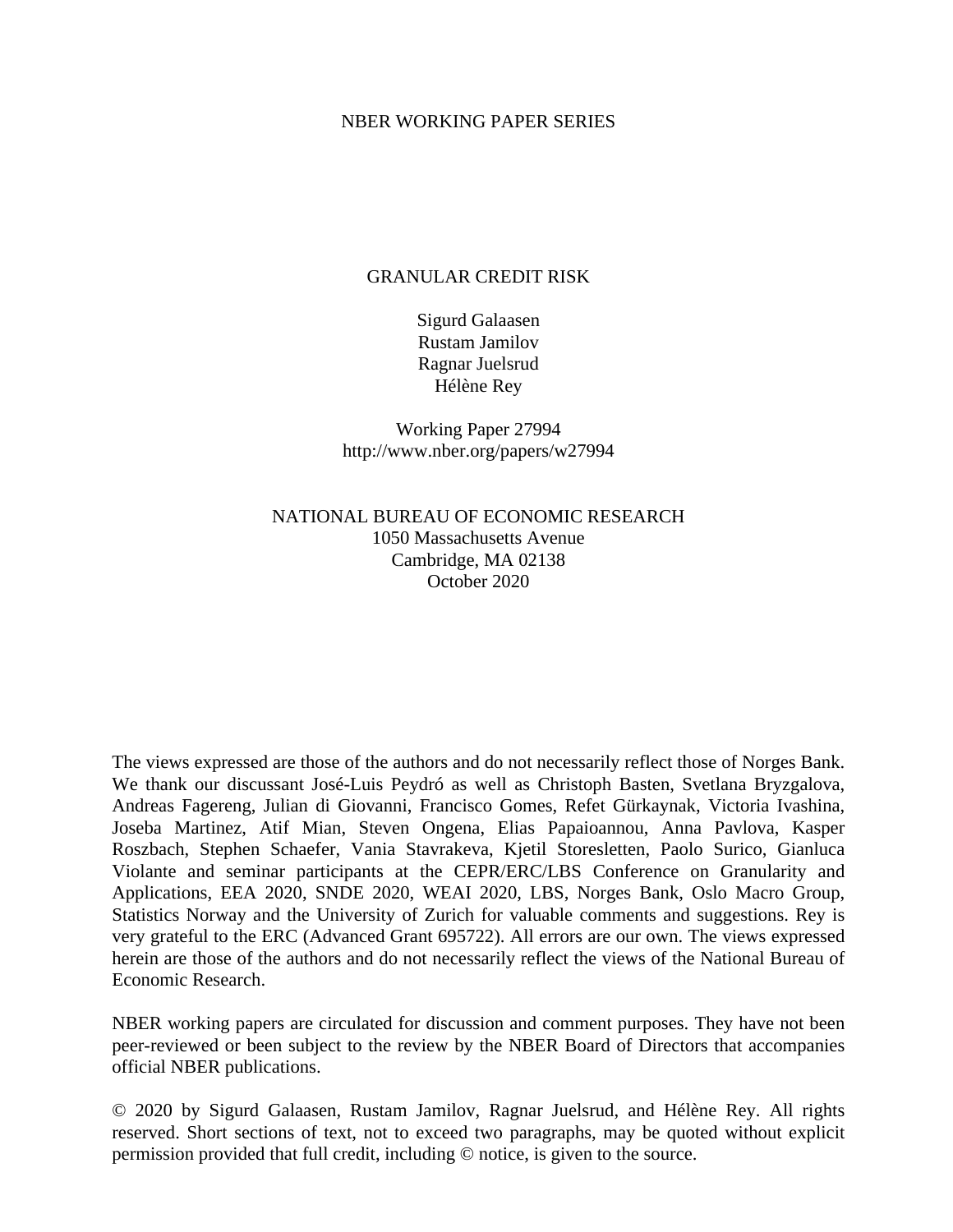Granular Credit Risk Sigurd Galaasen, Rustam Jamilov, Ragnar Juelsrud, and Hélène Rey NBER Working Paper No. 27994 October 2020 JEL No. E3,G2

### **ABSTRACT**

What is the impact of granular credit risk on banks and on the economy? We provide the first causal identification of single-name counterparty exposure risk in bank portfolios by applying a new empirical approach on an administrative matched bank-firm dataset from Norway. Exploiting the fat tail properties of the loan share distribution we use a Gabaix and Koijen (2020a,b) granular instrumental variable strategy to show that idiosyncratic borrower risk survives aggregation in banks portfolios. We also find that this granular credit risk spills over from affected banks to firms, decreases investment, and increases the probability of default of non-granular borrowers, thereby sizably affecting the macroeconomy.

Sigurd Galaasen Norges Bank Postboks 1179 Sentrum 0107 Oslo Norway sigurd.galaasen@gmail.com

Rustam Jamilov London Business School Regents Park London WC1N 1AS United Kingdom jamilovrustam@gmail.com

Ragnar Juelsrud Norges Bank Postboks 1179 Sentrum 0107 Oslo Norway ragnar@juelsrud.no

Hélène Rey London Business School Regents Park London NW1 4SA UNITED KINGDOM and CEPR and also NBER hrey@london.edu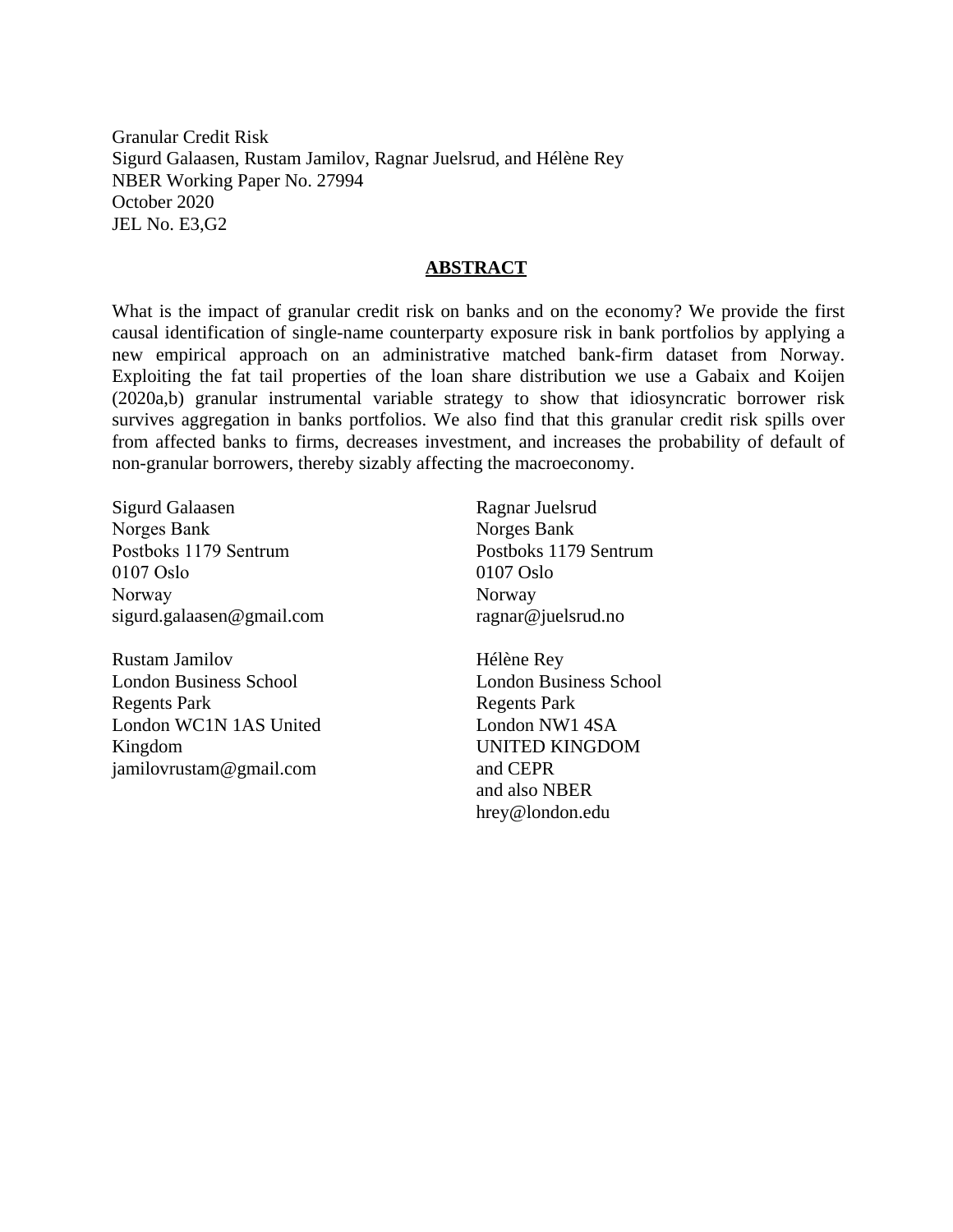# **1 Introduction**

What is the impact of idiosyncratic borrower risk on banks and the economy? It has been understood for years that if individual loans are small enough relative to the overall size of the portfolio then credit risk pooling should achieve perfect insurability against idiosyncratic shocks [\(Diamond,](#page-47-0) [1984\)](#page-47-0). But what if some loans are large? What if the distribution of loan sizes is fat-tailed: can the performance of a single large loan directly affect portfolio-level outcomes and lending? A rapidly growing literature, originating from the seminal contribution by [Gabaix](#page-47-1) [\(2011\)](#page-47-1), has emphasized the micro - or "granular" - origins of macroeconomic outcomes in a variety of theoretical and applied contexts. According to the granular hypothesis, shocks to large, non-atomistic agents generate non-diversifiable "grains" of economic and financial activity, which can directly affect aggregate fluctuations and, via general equilibrium effects, all other agents.

Curiously, there are few empirical applications of the granular hypothesis to banking. This is puzzling because in practice the hypothesis maps directly into the "large exposure regulation" of the Basel Committee on Banking Supervision (BCBS). The BCBS has been regulating bank credit concentration risk for decades, formally at least since the Basel I Accords. The *Core Principles for Effective Banking Supervision* emphasize that local country laws should "set prudent limits on large exposures to a single borrower" [\(BIS,](#page-46-0) [2013\)](#page-46-0). In practice however, the Principles admit that "material differences in scope of application, the value of large exposure limits, methods for calculating exposure values, and more lenient treatments for certain types of exposures exist". As a result, the document concludes, "although a concentration risk adjustment could be made to mitigate these risks, these adjustments are neither harmonised across jurisdictions, nor designed to control traumatic losses from a single counter-party default".

This paper is the first to provide causal empirical evidence on the importance and impli-cations of "single-name" credit concentration risk<sup>[1](#page--1-0)</sup>. We develop a new empirical approach and apply it to a novel administrative firm-bank matched dataset from Norway<sup>[2](#page--1-0)</sup>. We merge our loan-level administrative database with firm and bank balance sheet data. We cover every single bank loan made to limited liability companies (LLC) in Norway over the 2003-

<sup>&</sup>lt;sup>1</sup>We follow the BCBS vocabulary where "single-name" refers to the level of an individual borrower or counterparty. This is in contrast, for example, to how BCBS defines and treats sectoral or geographical exposures where the unit of analysis is either a whole industry or region.

<sup>&</sup>lt;sup>2</sup>Throughout the paper we focus on corporate clients and loans. Our empirical approach however, is general and flexible enough to be applied to other borrower types such as households, state institutions, or other intermediaries.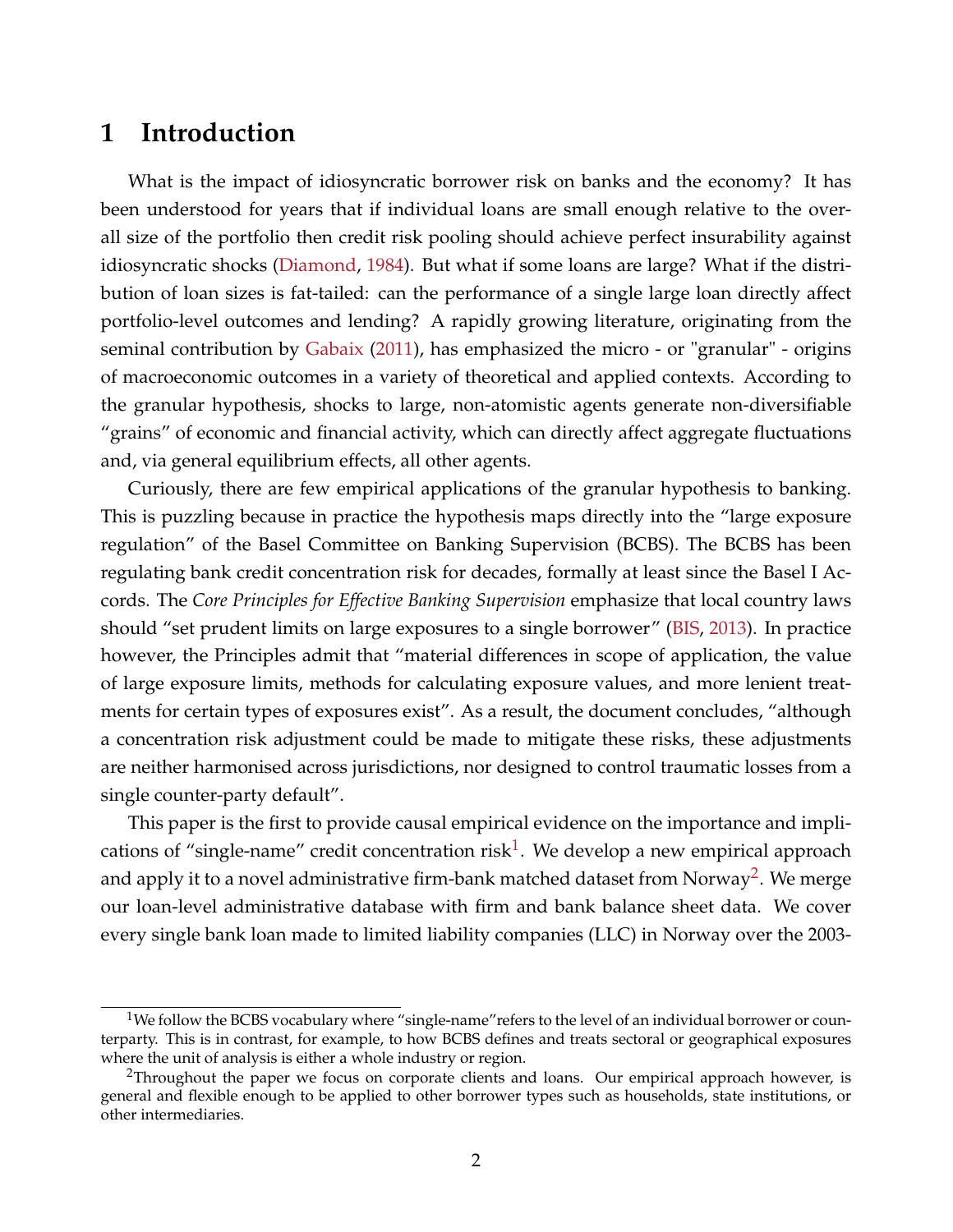2015 period<sup>[3](#page--1-0)</sup>. This data-rich environment enables us to study the transmission mechanism and heterogeneous treatment effects at many levels of aggregation.

Our empirical strategy consists of five steps. First, we establish that the distribution of loans shares in our dataset is fat-tailed. Our estimate of the Pareto power implies that 80% of all credit is concentrated in 20% of the loans. Interestingly, we provide therefore another example of the famous "80-20" Pareto principle that occurs in a variety of settings in economics as well as more generally in social and physical sciences [\(Gabaix,](#page-47-2) [2009\)](#page-47-2).

Second, we construct a measure of idiosyncratic borrower risk. We use data on firm balance sheets and income statements to estimate idiosyncratic value-added shocks for the universe of all LLC firm  $\times$  years in Norway over 2003-2015. We extract non-systematic variation in firm value-added by controlling for a variety of balance sheet items like firm size and costs as well as firm, industry, year, and geographical fixed effects. Our approach follows very closely a large literature in labor economics and macroeconomics [\(Guiso et al.,](#page-47-3) [2005;](#page-47-3) [Hsieh and Klenow,](#page-47-4) [2009;](#page-47-4) [Fagereng et al.,](#page-47-5) [2018\)](#page-47-5) $^4$  $^4$ .

Third, we establish the pass-through from these idiosyncratic firm shocks to loan-level returns. We investigate how such shocks affect returns on loans within the same bank, industry, county, year, and loan type. Importantly, our specification controls for any confounding bank-side supply factors, potentially specific to a given industry, county, or contractual type<sup>[5](#page--1-0)</sup>. We find that idiosyncratic firm shocks have a strong effect on loan returns. In our preferred specification with a full set of controls and fixed effects, a one standard deviation negative firm shock causes annual loan-level returns to fall by 36 basis points. We explore numerous dimensions of heterogeneity, including firm characteristics, geographical location, ownership, and sector.

Fourth, we look at the impact of idiosyncratic borrower shocks on banks portfolio-level outcomes. This is a critical step in our analysis. Once aggregated to the level of a bank, we potentially lose the positive properties of loan-level analysis: the loan share-weighted firm shock series could be potentially contaminated by bank  $\times$  year confounding factors which we no longer have the power to deal with. For this stage, we adopt the "Granular Instrumen-

 $3$ LLC is by far the most commonly used organizational structure in Norway. For most years, our firm data accounts for more than 90% of total employment in the private sector.

<sup>&</sup>lt;sup>4</sup>We perform a variety of validation and robustness checks to discipline our measure. In particular, we establish that shocks are not cross-sectionally correlated or persistent across time. We also run a variety of placebo permutation tests. Finally, we show that these shocks only have contemporaneous and lead effects on loan and bank outcomes, i.e. that there are no "pre-trends".

<sup>5</sup>Conceptually, this step can be viewed as a "reverse [Khwaja and Mian](#page-47-6) [\(2008\)](#page-47-6)". In [Khwaja and Mian](#page-47-6) [\(2008\)](#page-47-6), authors trace out the impact of bank supply shocks onto firms that borrow from the same bank. This way, they are able to control for any confounding firm-side factors. Our strategy is to compare loan outcomes within the same bank in order to control for supply-side factors. Our approach is very "granular", since we zoom in on firms within the same bank, *and* industry and county.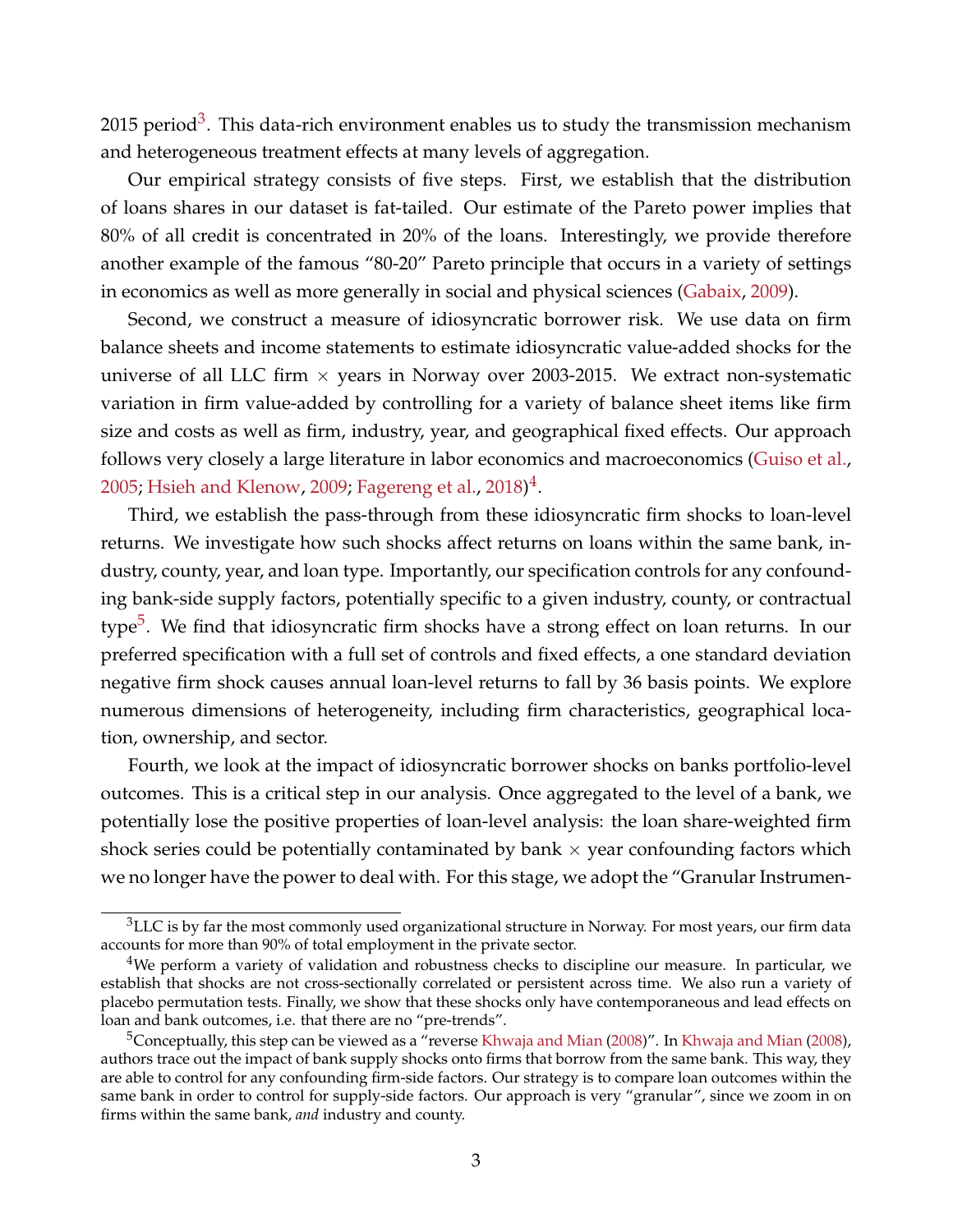tal Variable" (GIV) approach, newly developed in a series of papers by [Gabaix and Koijen](#page-47-7) [\(2020a,](#page-47-7)[b\)](#page-47-8). Intuitively, the GIV extracts the variation in the share-weighted aggregated firm shock series that can be attributed to "granular" borrowers. Specifically, the instrument is simply the difference between size-weighted and unweighted aggregated firm shocks. The GIV thus eliminates any bank  $\times$  year factors. Conditional on the distribution of credit shares being fat-tailed, idiosyncratic shocks to large borrowers allows us to achieve identification.

One important result of our paper is that idiosyncratic firm shocks, instrumented by the GIV, have a large and significant effect on portfolio-level return on loans (RoA). A onestandard-deviation granular credit shock causes portfolio RoA to move by 11.6 basis points on average. Given that in the estimation sample the standard deviation of RoA is 1.35, our estimate can explain 8.6% of the total dispersion of bank returns. We also find that the relationship is strongly concave, driven mainly by negative shocks. In particular, if we condition on positive share-weighted shocks, the estimated coefficient becomes a noisy zero. In contrast, when conditioning on negative share-weighted shocks, the estimate jumps to as high as 19.4 basis points, which is 15% of the sample standard deviation of RoA - an increase of 74% over the average estimate<sup>[6](#page--1-0)</sup>. We investigate heterogeneity at the bank level and find that the pass-through is the strongest for banks that are small and have few credit relationships. However, we also find that the effect is still large and significant for banks with many credit relationships, indicating that granular credit risk is not merely a small-N problem.

Fifth, having established that shocks to granular borrowers have a direct effect on portfolio-level returns, we ask whether banks pass on these shocks to the real economy. In other words, are there macroeconomic spillovers from granular credit risk? We start by examining credit supply effects, by comparing bank loan quantity and rate changes in response to granular credit shocks. We restrict the sample to firms with multiple bank relationships, and ask if banks that experience bad granular credit outcomes reduce credit supply or increase prices. The within-firm analysis allows us to control for demand side effects using time-varying firm fixed effects, thus isolating the supply side. We find strong evidence, both in terms of quantity and price effects, that banks pass on granular credit shocks to their *non-granular* clients, i.e. firms with a loan share that is less than a certain thresh-

 $6$ The concave relationship is reassuring to us for the simple reason that it reflects the basic payoff structure of the debt contract. While there is no upside for the lender from borrowers experiencing positive value-added shocks, the downside is capped only by the principal of the loan, not counting default-related costs, be they pecuniary or not. Apart from the intuitive economic interpretation, we also view our finding of strong asymmetric effects as an important sign of validation that our measure of idiosyncratic shocks is indeed economically informative.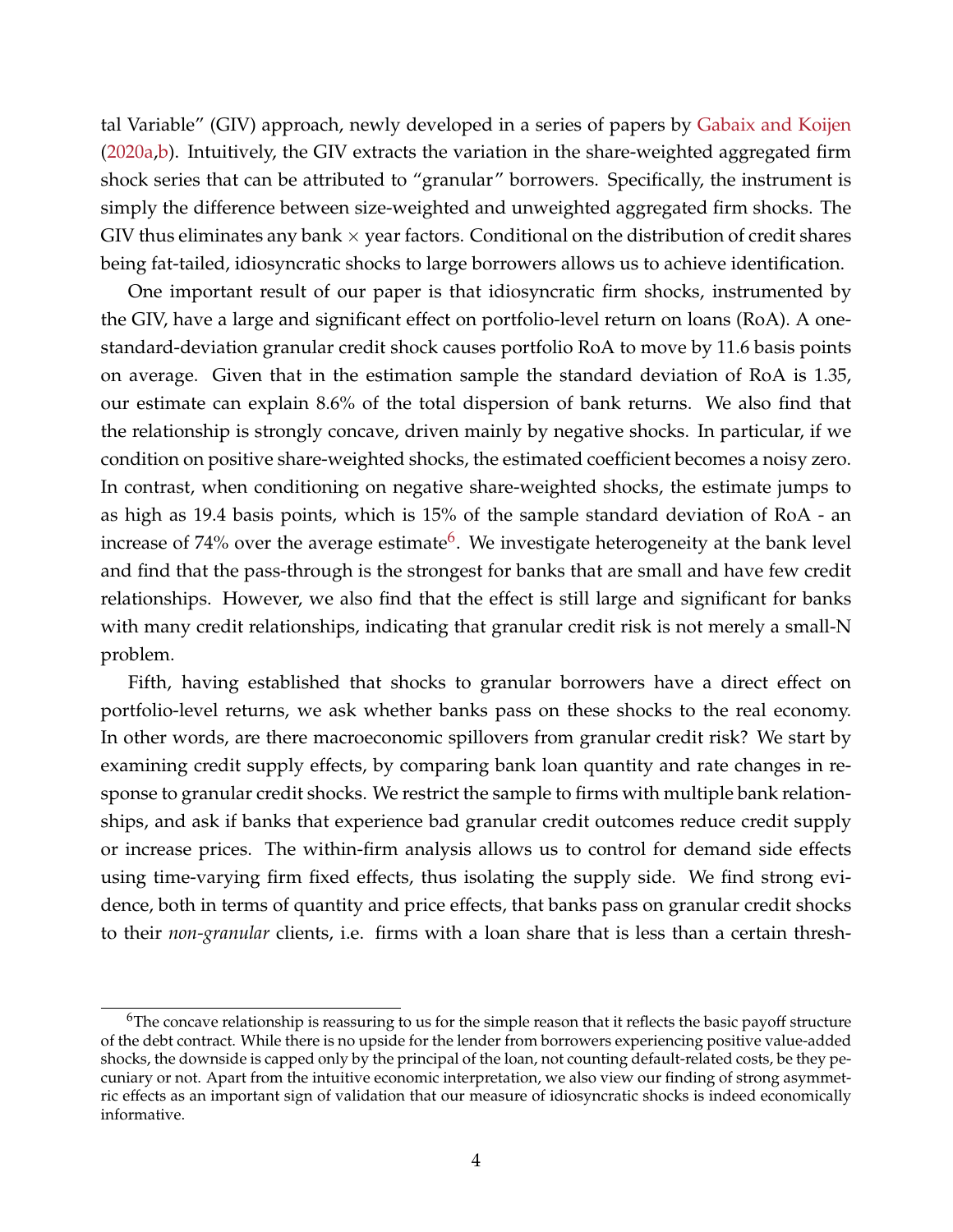old (such as the median) in the pooled distribution of all credit shares<sup>[7](#page--1-0)</sup>. We show that a one-standard-deviation bank-level granular credit shock reduces loan supply and increases interest rates by as much as 71.7 and 63.4 basis points, respectively. This identifies a leftward shift of the credit supply curve: quantities fall while prices rise. There are "granular credit risk spillovers": firms are affected by granular shocks of others via their bank.

We then ask whether affected non-granular firms experience negative real economic outcomes. We find that affected non-granular firms cut investment. Moreover, these firms experience elevated bankruptcy rates for up to 3 years after the initial shock. A one-standard deviation negative granular credit supply shock increases the likelihood of bankruptcy by roughly 32-60 basis points for all firms, and 68-98 basis points for non-granular borrowers. Granular credit risk has therefore sizable implications for the aggregate economy.

An important question is whether banks hedge granular risk with alternative sources of income. For example, in states of the world where credit income is low derivative income could be high. We collect detailed bank-level data on non-interest income and find that none of the measures we have correlate with GIV-instrumented firm shocks. We see no correlation between our shock measures and fees income, equity and bond appreciations, dividend income, or derivatives income. Another issue is that banks could potentially pre-insure against granular borrower shocks by charging higher markups for risky clients. But when extracting value-added shocks we control for firm size, liquidity, credit ratings, leverage and time-invariant factors. From the bank's perspective, unless markups are stochastic for some very unique reason, any firm shock comes therefore as a surprise relative to the firm's average performance and its creditworthiness, both of which would in turn be very highly correlated with the loan contract's price.

Finally, we supplement our empirical analysis by providing a theoretical motivation. We introduce parsimoniously bank credit into the canonical framework of [Gabaix](#page-47-1) [\(2011\)](#page-47-1). We model firm borrowing needs as a power function of firm size, which in turn is drawn from a power law density. Under this assumption, the distribution of bank loans (or, equivalently, firm borrowing) follows the Singh-Maddala (SM) family of densities [\(Singh and Maddala,](#page-48-0) [1976\)](#page-48-0). The SM distribution has been used extensively to model wealth and income inequality. Our main contribution is the derivation of sufficient statistics-based parameter restrictions under which the bank loan distribution also has a fat tail. If that is the case, then shocks to large borrowers may survive aggregation and impact bank-level portfolio outcomes. Using our dataset, we provide maximum likelihood estimates of the sufficient statistics and

 $7$ The tendency to pass along adverse portfolio shocks to smaller clients is not uncommon for banks. In a recent paper, [Greenwald et al.](#page-47-9) [\(2020\)](#page-47-9) show that banks that experience larger credit line drawdowns restrict lending to firms that borrow through term loans - a negative spillover effect on smaller borrowers.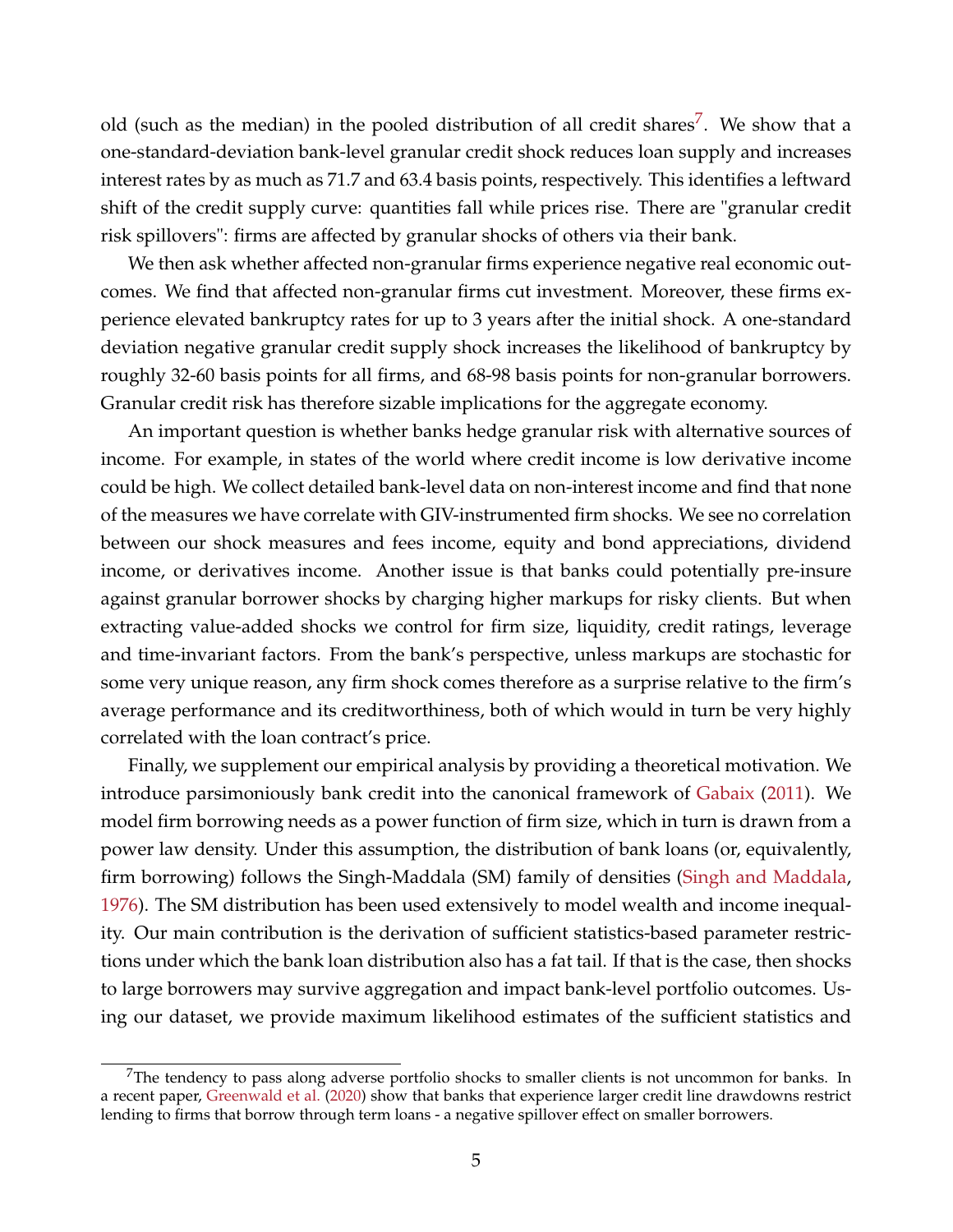confirm that all the restrictions are satisfied on average.

**Literature Review** Our paper relates to several literatures. First, it builds on the rapidly growing literature on the "granular hypothesis" and its applications. Some of the more salient contributions across fields range from papers on business cycles [\(Carvalho and](#page-46-1) [Gabaix,](#page-46-1) [2013\)](#page-46-1), to trade [\(Gaubert and Itskhoki,](#page-47-10) [2018\)](#page-47-10), international finance [\(di Giovanni et al.,](#page-47-11) [2018\)](#page-47-11), asset management [\(Choi et al.,](#page-46-2) [2017\)](#page-46-2), and banking [\(Amiti and Weinstein,](#page-46-3) [2018;](#page-46-3) [Bre](#page-46-4)[mus et al.,](#page-46-4) [2018\)](#page-46-4). The latter strand focuses on how idiosyncratic bank *supply* shocks can have aggregate real implications whereas we focus on the transmission of shocks to (large) borrowers onto banks and the real economy. This paper's contribution is to show the existence of important granular credit risk spillovers on the economy.

Second, we relate to the literature studying the trade-off between credit concentration and diversification. On one hand, diversification enhances credit monitoring and information provision capacity [\(Diamond,](#page-47-0) [1984;](#page-47-0) [Boyd and Prescott,](#page-46-5) [1986\)](#page-46-5). On the other hand, some empirical studies found a positive correlation between portfolio concentration, returns, and monitoring efficiency [\(Acharya et al.,](#page-46-6) [2006\)](#page-46-6). [Beck et al.](#page-46-7) [\(2017\)](#page-46-7) have shown that bank specialization and concentration potentially have positive implications for systemic financial stability. Our paper contributes to this debate in at least two ways. We argue that as long as the distribution of credit shares features a fat tail, banks remain exposed to idiosyncratic shocks to their (granular) borrowers. Everything else equal, this is detrimental for financial stability. Because we find that banks pass on granular credit shocks to the real economy, credit concentration induces negative economic outcomes on average, *ceteris paribus*. But a normative interpretation of our results depends on the precise theories generating loan concentrations in the first place, an issue we discuss further in Section [6.](#page-36-0)

There is an emerging new literature on credit concentration that, like us, takes advantage of detailed microeconomic data. In a recent study, [Agarwal et al.](#page-46-8) [\(2020\)](#page-46-8) find that Mexican banks that specialized in energy lending around the 2014 collapse of energy prices amplified the sectoral shock to the rest of the real economy. [Paravisini et al.](#page-48-1) [\(2020\)](#page-48-1) find that persistent bank market-specific specialization can explain a significantly larger fraction of within-firm variation in credit than actual bank supply shocks. [Goetz et al.](#page-47-12) [\(2016\)](#page-47-12) show that geographic diversification by banks has no impact on average loan quality and is associated with a reduction of exposure to local idiosyncratic risks. Finally, [Huremovic et al.](#page-47-13) [\(2020\)](#page-47-13) and [Dewachter et al.](#page-46-9) [\(2020\)](#page-46-9) study the role of production networks in Spain and Belgium, respectively, for the propagation of bank shocks<sup>[8](#page--1-0)</sup>. Our paper differs from this literature be-

 $8$ We do not have information on production linkages in our data so we cannot explore this potentially complementary channel of propagation.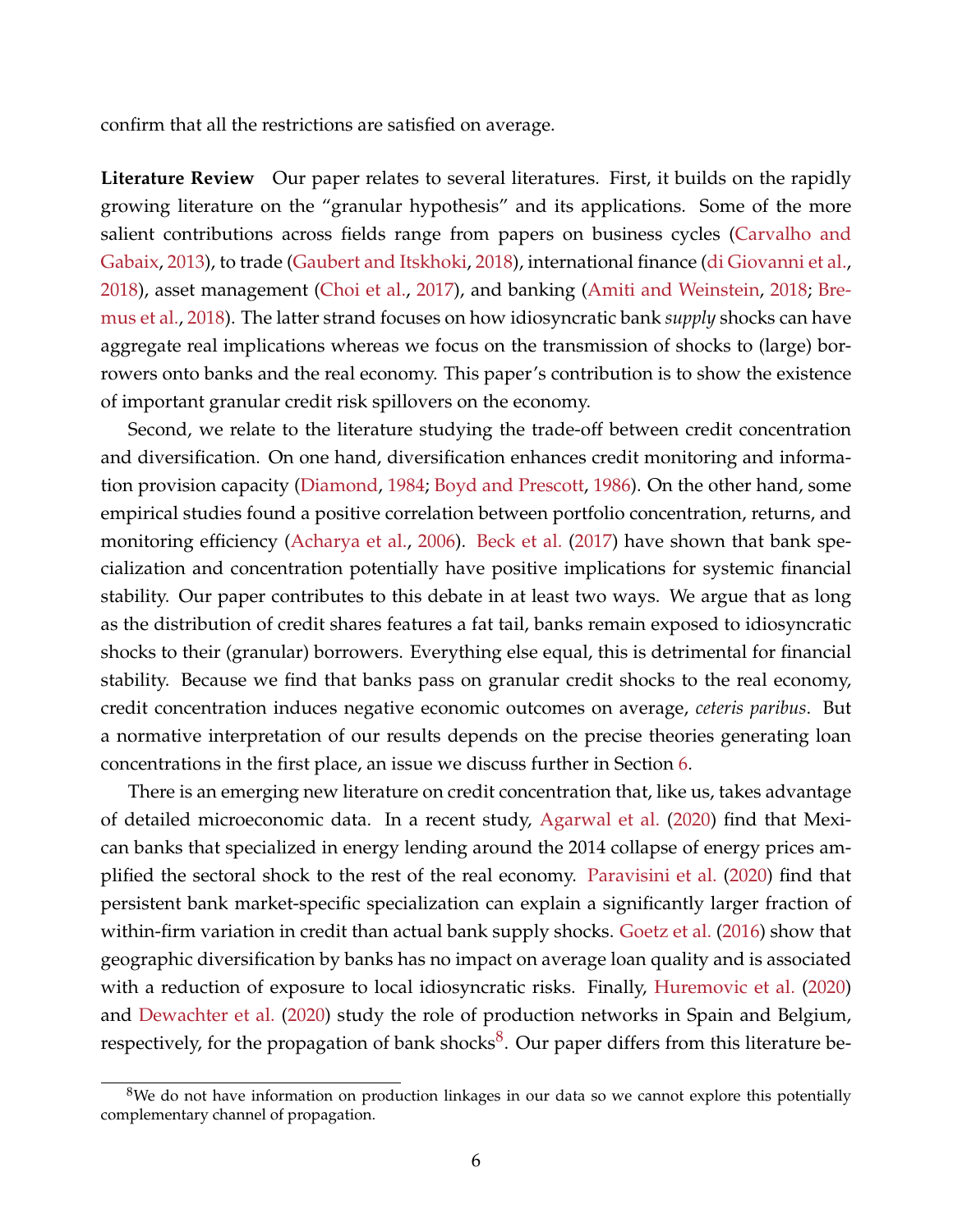cause we work explicitly with *single-name* concentration risk, while most of the literature deals with either sectoral or geographical specialization. In addition, we emphasize both empirically and theoretically the importance of granularity of the loan share distribution for the pass-through of idiosyncratic shocks to the aggregate bank portfolio $^9$  $^9$ .

The remainder of the paper is structured as follows. Section [2](#page-7-0) provides a description of our data. Section [3](#page-10-0) describes the different stages of our empirical approach. Section [4](#page-18-0) reports the main empirical results. Section [5](#page-31-0) explores heterogeneity at different levels of aggregation and reports results from various robustness checks. Section [6](#page-36-0) discusses the assumptions we make in our empirical approach and the implications of our findings. Section [7](#page-40-0) lays out our theoretical motivation. Finally, section [8](#page-44-0) concludes.

# <span id="page-7-0"></span>**2 Data**

Our empirical investigation is based on a unique dataset assembled from three major sources: administrative data from the Norwegian Tax Authority, credit rating agency data from Bisnode and supervisory data from ORBOF. They were merged using the unique identifiers for banks and firms. The Norwegian Tax Authority data is a high-quality matched firm-bank administrative register. The unit of observation in this database is an individual loan and the frequency is annual. For every loan, we observe the firm-bank identifiers as well as the flow of interest paid during the year and the end-of-year stock of debt. Because the data is collected and maintained by the tax authority as a basis for corporate taxation, the variables are essentially measurement error-free.<sup>[10](#page--1-0)</sup> The data set covers all limited liability companies for the time period of 2003-2015, which accounts for roughly 90% of private sector employment for most years. We aggregate all loans into a single annual firm-bank "relationship" unit. The terms loan and relationship are used interchangeably, and refer to the sum of loans and interests paid across all individual loans between a bank and a firm.

A key measure in our analysis is the return on a loan, or a credit relationship (RoL). This is not directly observed, and hence we impute it. Specifically, we observe interest collected throughout year t  $(R_t)$  and the end-of-year stock of outstanding debt  $(D_t)$ . We then define the RoL in year t as  $R_t/(0.5D_{t-1} + 0.5D_t)$ , which is equivalent to interest received relative to the average of debt outstanding at the beginning and end of the calendar year.

 $^{9}$ Thus our paper provides an empirical basis for the work of [Mendicino et al.](#page-48-2) [\(2019\)](#page-48-2) who show in a quantitative model that if banks are not perfectly diversified, the interaction between borrowers' and banks' solvency has important effects on the probability and severity of crises.

 $10$ Provision of false tax information carries substantial legal, financial and reputational penalties. Additionally, the information about outstanding debt and interest paid is reported to the tax authority by the banks, and not the firms themselves.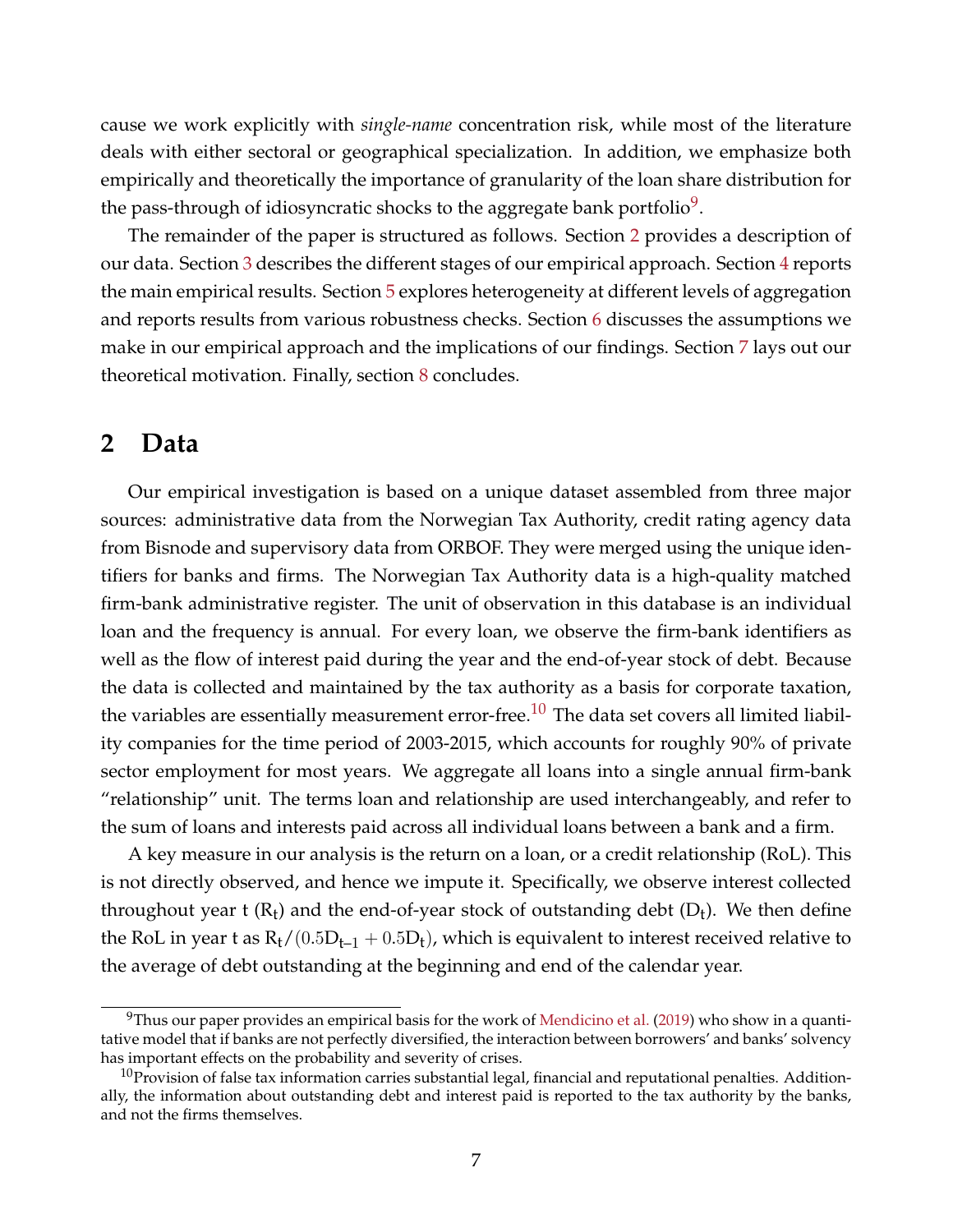We merge the loan-level data with detailed information on Norwegian firms and banks. Our firm data comes from the credit rating agency Bisnode. In addition to information about the firms' credit rating scores and firm characteristics such as age, location and industry, the data set includes annual balance sheet and income statement items on all Norwegian firms for 1999-2019. The bank data is from a supervisory registry (ORBOF) and includes annual balance sheet and income statement information covering all Norwegian banks over 1987- 2019. The data set also provides us with confidential information on non-interest income, including income from derivatives, equity and bond investment, dividends, and loan fees.

We perform several cleaning and truncation steps on the raw data. First, we drop observations that are clearly erroneous, such as cases of liquidity ratios being greater than 1. Second, following [Foster et al.](#page-47-14) [\(2008\)](#page-47-14) we truncate the distribution of cost-to-total-cost ratios for each cost type at the 10% and 90% in each industry and year. Cost types include wage bill, energy, material and other costs. This is important as firms could dump all their operational costs to a particular fiscal year in order to receive tax advantages, and what we would thus pick up are in fact endogenous outcomes rather than unanticipated performance shocks. Third, we truncate the extracted firm shock distribution at the 1% and 99% levels. All our main results at the loan and bank levels are quantitatively robust to alternative cleaning rules. Table [1](#page-9-0) provides summary statistics for some of the key variables used in our analysis.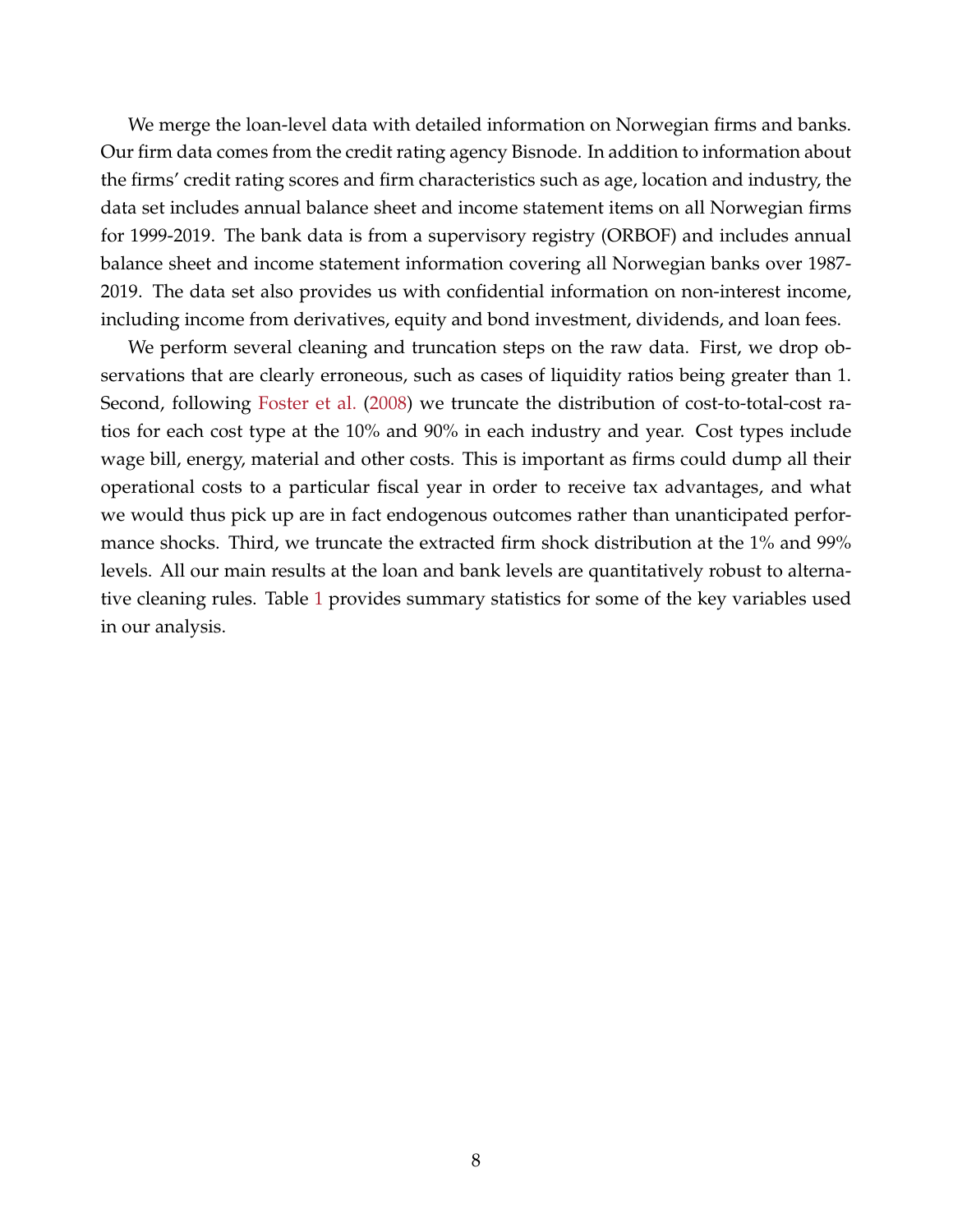<span id="page-9-0"></span>

| Variable                      | Observations | Mean         | Std. Dev    | Min      | Max          |  |  |  |  |
|-------------------------------|--------------|--------------|-------------|----------|--------------|--|--|--|--|
|                               |              | Loans        |             |          |              |  |  |  |  |
| <b>Interest Received</b>      | 333289       | 196645.31    | 1620919.78  | 1.00     | $2.67e + 08$ |  |  |  |  |
| Loan Amount Outstanding       | 333289       | 4035259.25   | 43884811.59 | 1.00     | $7.00e + 09$ |  |  |  |  |
| Return on Loan                | 333289       | 9.01         | 8.92        | 0.00     | 100.00       |  |  |  |  |
| Firms                         |              |              |             |          |              |  |  |  |  |
| Idiosyncratic Firm Shock      | 277707       | 0.02         | 0.27        | $-1.42$  | 1.15         |  |  |  |  |
| Sales (1000 NOK)              | 277707       | 26532.69     | 217768.69   | 0.00     | 33761000.00  |  |  |  |  |
| Total Assets (1000 NOK)       | 277707       | 42361.08     | 1052017.18  | 2.00     | $1.20e + 08$ |  |  |  |  |
| Wage Costs (1000 NOK)         | 277707       | 6827.88      | 65057.01    | 1.00     | 7098000.00   |  |  |  |  |
| Material Costs (1000 NOK)     | 277707       | 11643.95     | 103640.10   | 0.00     | 15313000.00  |  |  |  |  |
| Equity / Assets Ratio         | 277707       | 0.27         | 0.18        | 0.00     | 1.00         |  |  |  |  |
| <b>Liquidity Ratio</b>        | 277707       | 0.16         | 0.17        | 0.00     | 1.00         |  |  |  |  |
| Employees                     | 277707       | 15.81        | 156.66      | 0.00     | 20781.00     |  |  |  |  |
| Firm Age                      | 277707       | 12.94        | 11.81       | 0.00     | 159.00       |  |  |  |  |
|                               |              | <b>Banks</b> |             |          |              |  |  |  |  |
| Return on Loans               | 1380         | 6.40         | 1.46        | 0.06     | 14.39        |  |  |  |  |
| Size-weighted Firm Shock      | 1380         | $-0.02$      | 0.11        | $-0.78$  | 0.69         |  |  |  |  |
| Granular IV                   | 1380         | $-0.02$      | 0.09        | $-0.76$  | 0.46         |  |  |  |  |
| <b>Total Assets</b>           | 1377         | 21130037.71  | $1.35e+08$  | 92384.00 | $1.96e + 09$ |  |  |  |  |
| <b>Total Equity</b>           | 1377         | 1491611.98   | 8512785.73  | 16139.00 | $1.51e + 08$ |  |  |  |  |
| Assets / Equity Ratio         | 1377         | 10.90        | 3.20        | 1.32     | 41.48        |  |  |  |  |
| <b>Liquidity Ratio</b>        | 1377         | 0.03         | 0.03        | 0.00     | 0.33         |  |  |  |  |
| Number of Loans               | 1380         | 220.88       | 854.18      | 1.00     | 8940.00      |  |  |  |  |
| Loan Herfindahl Index         | 1380         | 0.10         | 0.12        | 0.00     | 1.00         |  |  |  |  |
| Share of 10% Largest Loans    | 1380         | 0.54         | 0.13        | 0.20     | 1.00         |  |  |  |  |
| Share of 5 Largest Loans      | 1380         | 0.51         | 0.20        | 0.07     | 1.00         |  |  |  |  |
| Deposits to Assets Ratio      | 1377         | 0.66         | 0.12        | 0.01     | 0.91         |  |  |  |  |
| <b>Financial Assets Ratio</b> | 1321         | 0.08         | 0.06        | 0.00     | 0.48         |  |  |  |  |

### Table 1: **Descriptive Statistics**

Notes: This table shows summary statistics of key loan, firm, and bank characteristics. All stock and earnings values are in thousands of Norwegian Kronas (NOK). 1 US Dollar = 9.45 NOK as of October 1, 2020. Firm shocks in panel 2 are estimated according to specification [1.](#page-12-0) Granular instrumental variable in panel 3 is constructed according to formula [6.](#page-15-0) Loan data is from the Norwegian Tax Authority. Firm data is from the credit rating agency Bisnode. Bank data is from the financial supervisory database ORBOF. Sample includes all bank loans to limited liability companies in Norway over 2003-2015.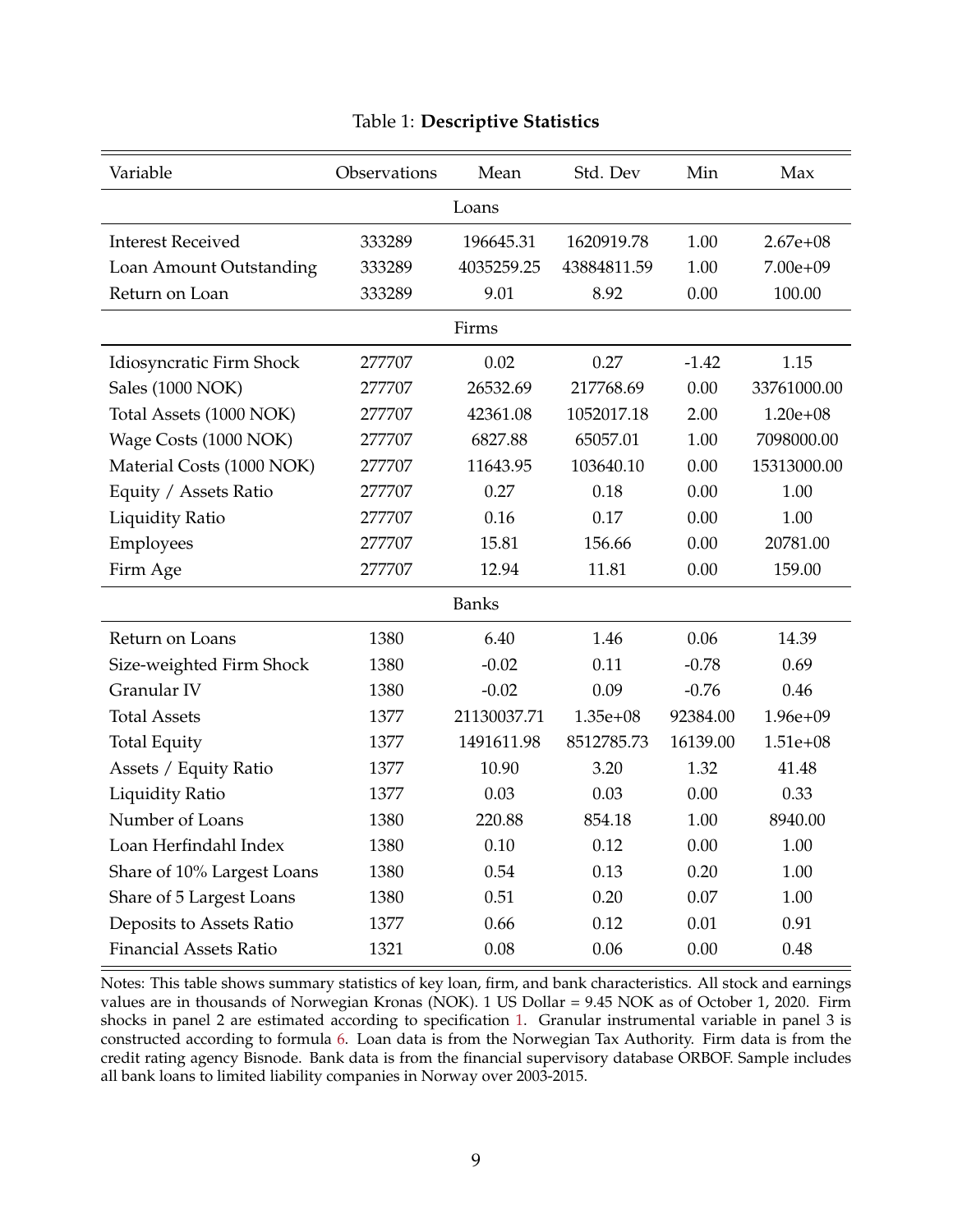# <span id="page-10-0"></span>**3 Empirical strategy**

# **3.1 Granularity of the Distribution of Loan Shares**

We begin by establishing that the distribution of loans shares in our dataset is fat-tailed. In Figure [1](#page-11-0) we plot the histogram of all loan shares, pooled across all banks and years over 2003-2015. Eyeballing the distribution is enough to notice its extreme skewness. More formally, we fit the Pareto I density to the data and estimate a Pareto rate of 1.15. Any estimate below 2 implies that idiosyncratic shocks to large loans potentially survive risk pooling and cause portfolio-level disturbances. This follows directly from the proofs in [Gabaix](#page-47-1) [\(2011\)](#page-47-1). Interestingly, our estimate of the Pareto power implies that 80% of all credit is concentrated in 20% of the loans. Thus the loan share distribution provides yet another example of the famous "80-20" Pareto principle that occurs in a variety of settings in economics as well as in many social and physical sciences applications [\(Gabaix,](#page-47-2) [2009\)](#page-47-2). In section [7,](#page-40-0) we introduce a parsimonious model of bank credit into the canonical framework of [Gabaix](#page-47-1) [\(2011\)](#page-47-1). In our model, the fat tail of the firm size distribution feeds directly into the fat tail of the loan share distribution under certain parameter restrictions. We estimate the main parameters of the model using our data and confirm that those restrictions are on average satisfied.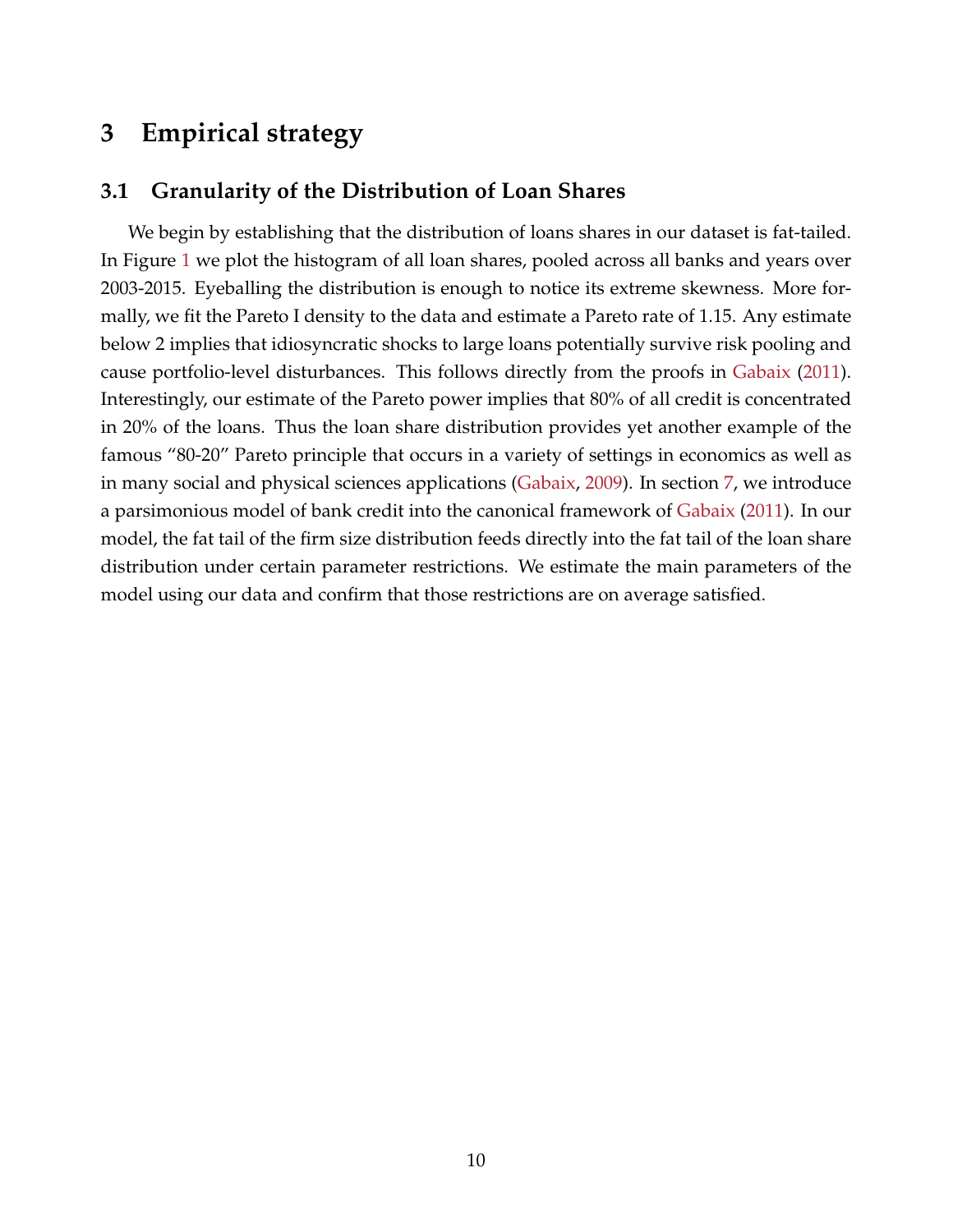<span id="page-11-0"></span>

## Figure 1: **Distribution of Bank Loan Shares**

Notes: This graph presents the distribution of bank loan shares. The left picture plots the full distribution. The right picture zooms in on the 99th percentile of the shares. The share of each loan is computed as the ratio of a singular loan's amount to total corporate loans of a given bank in a given year. The figures plot the pooled shares for all banks and years. The Pareto rate of the 99th percentile is 1.16.

# **3.2 Estimates of Idiosyncratic Firm Shocks**

The next step of our empirical approach consists of extracting idiosyncratic firm shocks, measured as unexplained idiosyncratic variation in firm value-added. Our approach follows closely a large number of studies in labor and macro economics that extract idiosyncratic sales or performance shocks. [\(Foster et al.,](#page-47-14) [2008;](#page-47-14) [Hsieh and Klenow,](#page-47-4) [2009;](#page-47-4) [di Giovanni et al.,](#page-46-10) [2014;](#page-46-10) [Foster et al.,](#page-47-15) [2017;](#page-47-15) [Fagereng et al.,](#page-47-5) [2018\)](#page-47-5)<sup>[11](#page--1-0)</sup>. To extract unexplained variation in firm value-added, we regress the log of firm value-added on a set of time-varying firm-level controls that includes measures of input usage and firm riskiness. Importantly, since our focus is on idiosyncratic variation, we remove common (across firms) components by controlling for the interaction of time, industry and county fixed effects. Finally, across-firm variation attributed to time-invariant firm characteristics is absorbed by firm fixed effects.

Formally, for a firm j, operating in an industry s from a county z in year t, we estimate

 $11$ Using idiosyncratic shocks as "instruments" for estimating microeconomic or macroeconomic elasticities is increasingly common in applied microeconomics and finance (see [Leary and Roberts](#page-47-16) [\(2014\)](#page-47-16), [Amiti et al.](#page-46-11) [\(2019\)](#page-46-11) and [Gabaix and Koijen](#page-47-7) [\(2020a\)](#page-47-7)).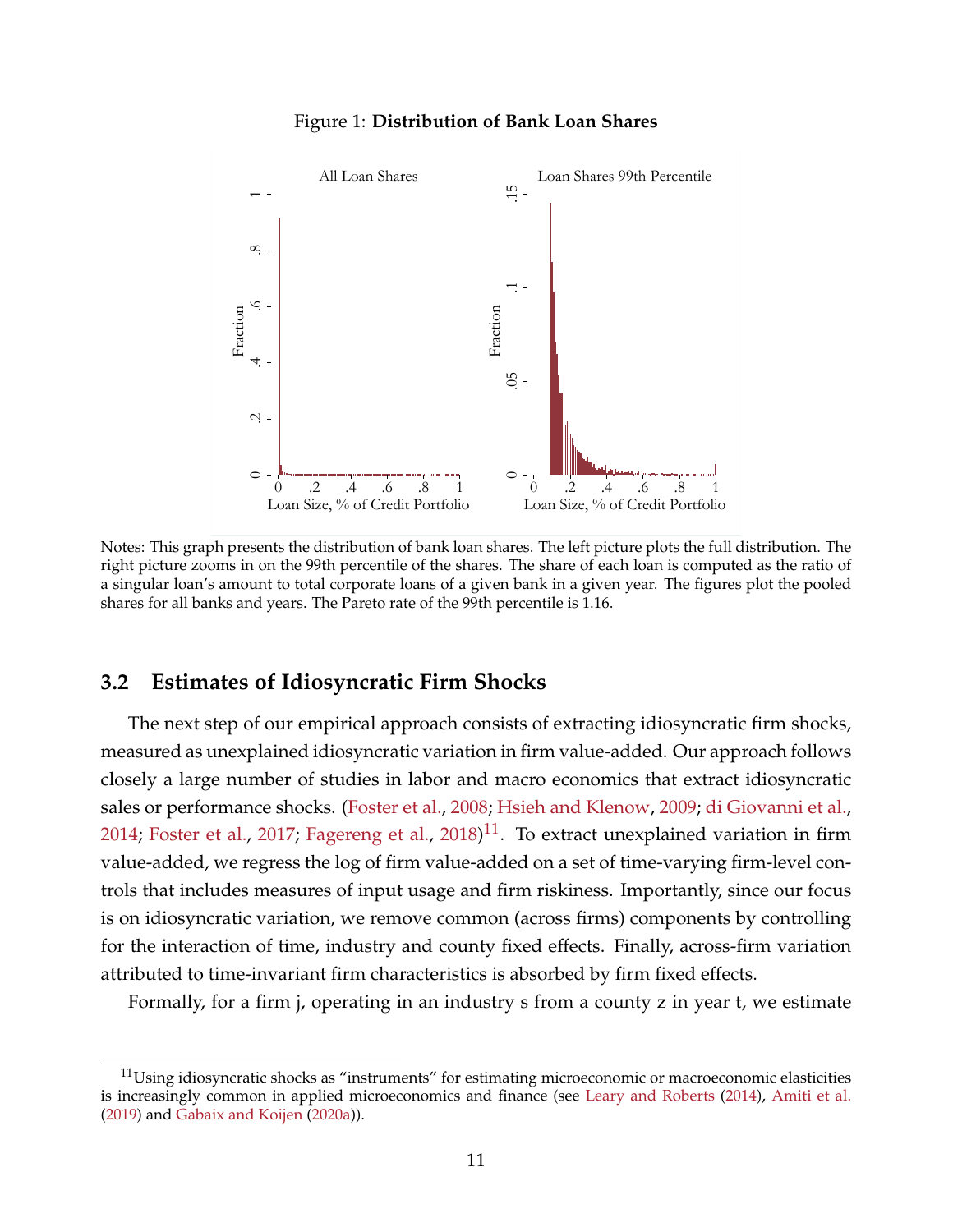the following regression:

<span id="page-12-0"></span>
$$
\ln VA_{j,t} = \alpha_{j,t,s(j),z(j)} + \beta_1 \ln K_{j,t} + \beta_2 \ln W_{j,t} + \lambda' \mathbf{X}_{j,t} + \epsilon_{j,t}
$$
(1)

where VA stands for firm value-added<sup>[12](#page--1-0)</sup>, K represents book capital, W the wage bill, and X are other controls including leverage, liquidity, credit rating, and a quadratic polynomial in age. The term  $\alpha_{(\cdot)}$  captures a combination of fixed effects at the firm and industry  $\times$  year  $\times$ county levels. Here, K and W are proxies for capital and labor inputs, while X are various measures of firm riskiness. These factors should capture the banks' information set well. In addition to the specification in [\(1\)](#page-12-0) we also consider a less conservative specification, which only includes fixed effects but not any of the other controls, in the spirit of [di Giovanni et al.](#page-46-10) [\(2014\)](#page-46-10).

The object of interest is the residual from this regression,  $\epsilon_{j,t}$ , which is the main righthand side variable for the rest of the paper. Essentially, what we are capturing are unforeseen changes in firm performance that banks, despite observing multiple layers of data, could not have anticipated. Examples of such events include a factory collapse, labor union strike, op-erational risk issues, mismanagement, human errors, etc.<sup>[13](#page--1-0)</sup> We trim the year-specific shock distributions at the 1% and 99% levels in order to mitigate the influence of outliers. Figure [2](#page-13-0) plots the distribution pooled across all years. It is noticeably left-skewed, with a larger mass in the left tail.

 $12$ Value added is measured as sales minus material, energy, and other costs.

<sup>&</sup>lt;sup>13</sup>A potentially important factor that is missing from this specification is market prices. The share of publicly traded firms in our data is, however, very small. Moreover, credit rating arguably captures the same information that would be embedded in the stock price (albeit updated far less regularly).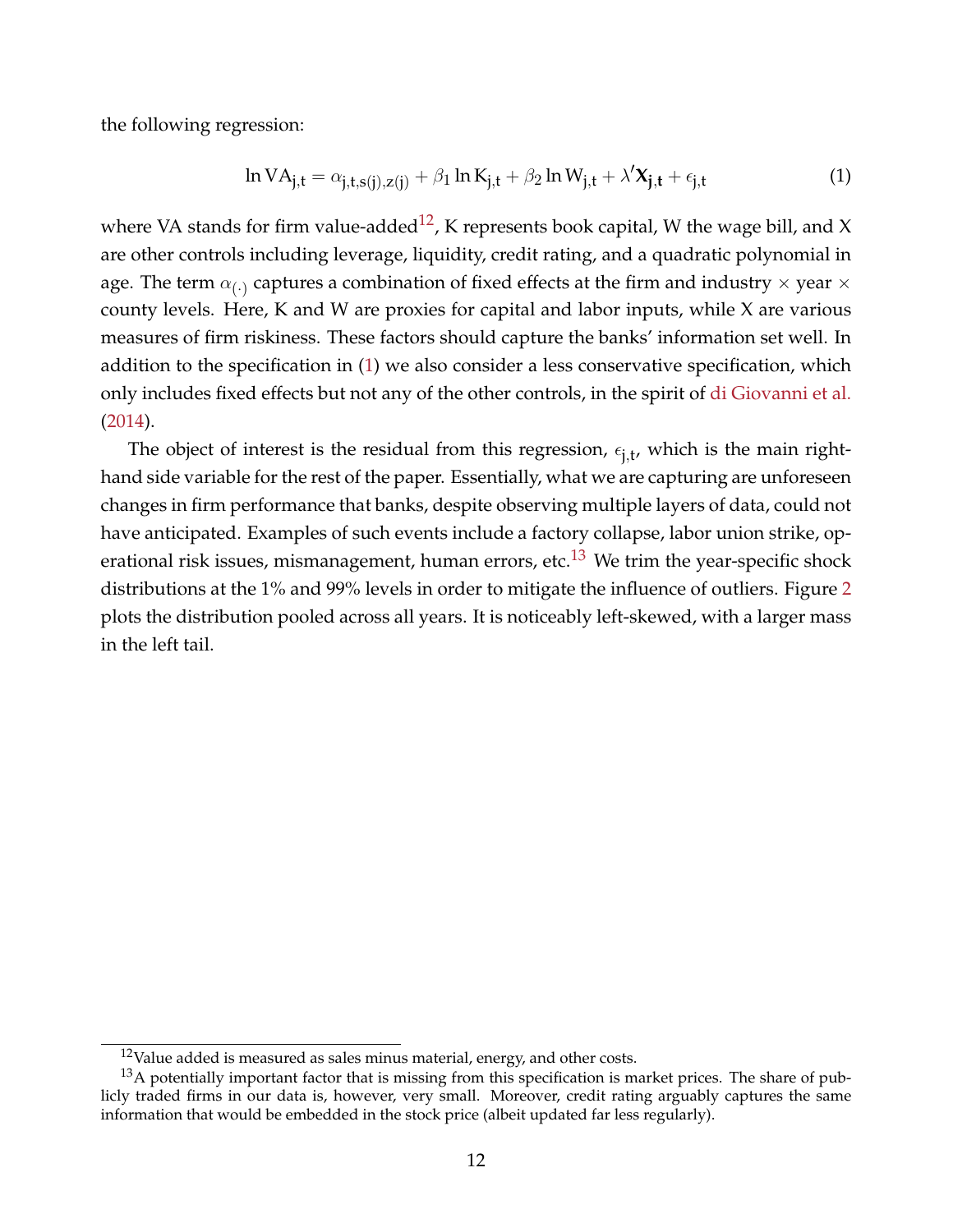### Figure 2: **Distribution of Idiosyncratic Firm Shocks**

<span id="page-13-0"></span>

Notes: This graph plots the pooled distribution of idiosyncratic firm shocks estimated from equation [\(1\)](#page-12-0).

In order to check that our extracted shock indeed captures non-predictable idiosyncratic movements in firm performance, we conduct a series of robustness tests. First, we confirm that the shock series is not correlated across firms. Second, for each main regression specification at either the loan- or bank-level we also run a series of placebo regressions. We return to these robustness checks in Section [5.](#page-31-0)

### **3.3 Loan Outcomes**

To identify the impact of idiosyncratic firms shocks on loan-level returns, we exploit the granular nature of our dataset. Individual bank-firm relationships enable us to control for time-varying bank supply factors, such as risk aversion or monitoring skills, by including bank  $\times$  year fixed effects. Bank supply factors could confound our demand-side shocks $^{14}.$  $^{14}.$  $^{14}.$ We also control for interacted county  $\times$  year  $\times$  industry fixed effects. This specification implies that the impact of shocks is identified by comparing loan-level returns across firms in the same county, industry, year, who are borrowing from the *same* bank. For some firm-bank relationships in our dataset we also observe the fraction of total loan volume that comes

 $14$ [Coimbra and Rey](#page-46-12) [\(2019\)](#page-46-12), among others, show that heterogeneity in risk appetite among financial intermediaries is a determining factor for financial and business cycles. Our fixed effects specification takes care of this issue.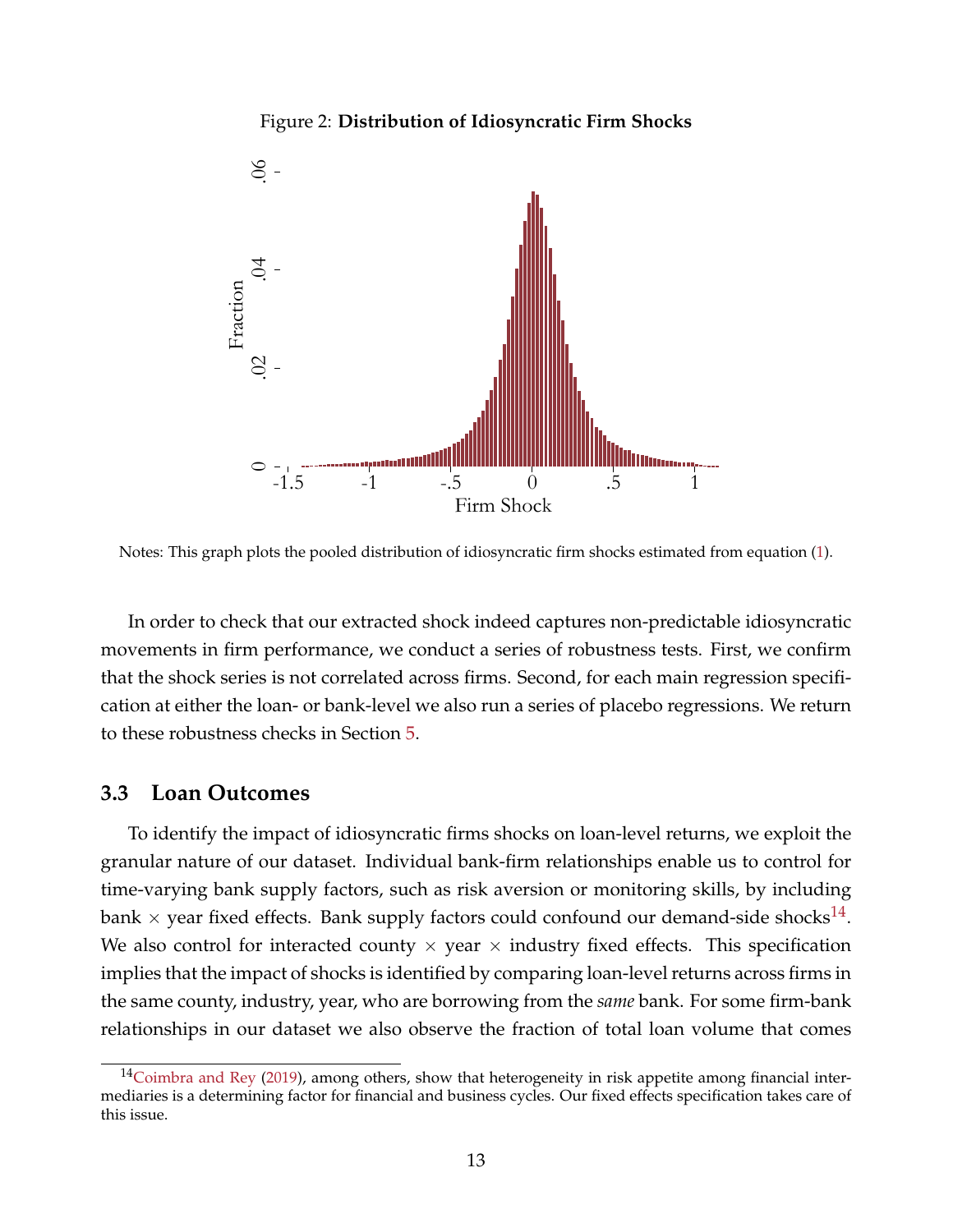from credit lines. This allows us to also consider specifications which include a loan type fixed effect<sup>[15](#page--1-0)</sup>. Formally, we estimate the following specification:

<span id="page-14-1"></span>
$$
R_{i,j,t} = \alpha_{i,t,s(j),z(j),l(i,j)} + \beta \epsilon_{j,t} + \nu_{i,j,t}
$$
\n<sup>(2)</sup>

where i is a bank that lends to firm j from county z, industry s, year t via loan type l.  $R_{\text{lit}}$  is the loan-level return and  $\epsilon_{it}$  is the estimated firm-level shock from our first step. Because the main RHS variable is *estimated*, our standard errors are corrected for the estimated regressor bias via bootstrapping. Importantly, our specification features a wide range of fixed effects captured by the term  $\alpha_{(\cdot)}$ . Specifically, in our most conservative specification we include the full interaction of bank  $\times$  year  $\times$  firm industry  $\times$  firm county  $\times$  loan type fixed effects.

# **3.4 Granular Credit Risk: Bank outcomes**

After investigating how idiosyncratic firm shocks affect loan returns, we then move up to the level of the bank portfolio. We aggregate the realized idiosyncratic firm shocks to the bank level by weighing the shocks with loan shares and refer to the resulting measure as "granular credit risk". Intuitively, granular credit risk captures shocks to banks' clients that eventually do not average out and instead impact portfolio-level outcomes.

To evaluate the bank-level impact, we proceed by analyzing the following relationship between bank-level returns on all corporate loans  $\mathrm{R}^\mathrm{b}_{\mathrm{i},\mathrm{t}}$  and firm shocks for bank i at year t:

<span id="page-14-0"></span>
$$
R_{i,t}^{b} = \alpha_i + \alpha_t + \beta \bar{\epsilon}_{i,t} + \nu_{i,t}
$$
\n(3)

where  $\alpha_i$  and  $\alpha_t$  denote bank and time fixed effects,  $\bar{\epsilon}_{i,t} = \sum_{j\in J_i} s_{i,j,t}\epsilon_{j,t}$  are bank-level firm shocks that are weighted by loan shares  $\rm{s}_{i,j,t}$ , and  $\nu_{i,t}$  the error term. The portfolio loan return R b  $_{\rm i,t}^{\rm p}$  is computed as the loan-share weighted average of loan level returns.

There is one key identification challenge associated with the naive specification above. Our loan-level analysis exploited within-bank-year variation to control for confounding credit supply shocks. This is no longer possible when we turn our focus to outcomes at the bank level. Consider a generic time t relationship of bank outcome  $\bm{{\mathsf{y}}}_{\text{i,t'}}$  bank-time supply factor  $\eta_{\mathbf{i},\mathbf{t}'}$  and demand-side idiosyncratic firm disturbance  $\epsilon_{\mathbf{i},\mathbf{j},\mathbf{t}}$ :

$$
y_{i,t} = \beta \sum_{j} s_{i,j,t} \epsilon_{i,j,t} + \alpha_i \eta_{i,t}
$$
 (4)

 $15A$  firm-bank relationship is classified as a credit line loan in year t if more than 50 percent of total credit comes from credit lines.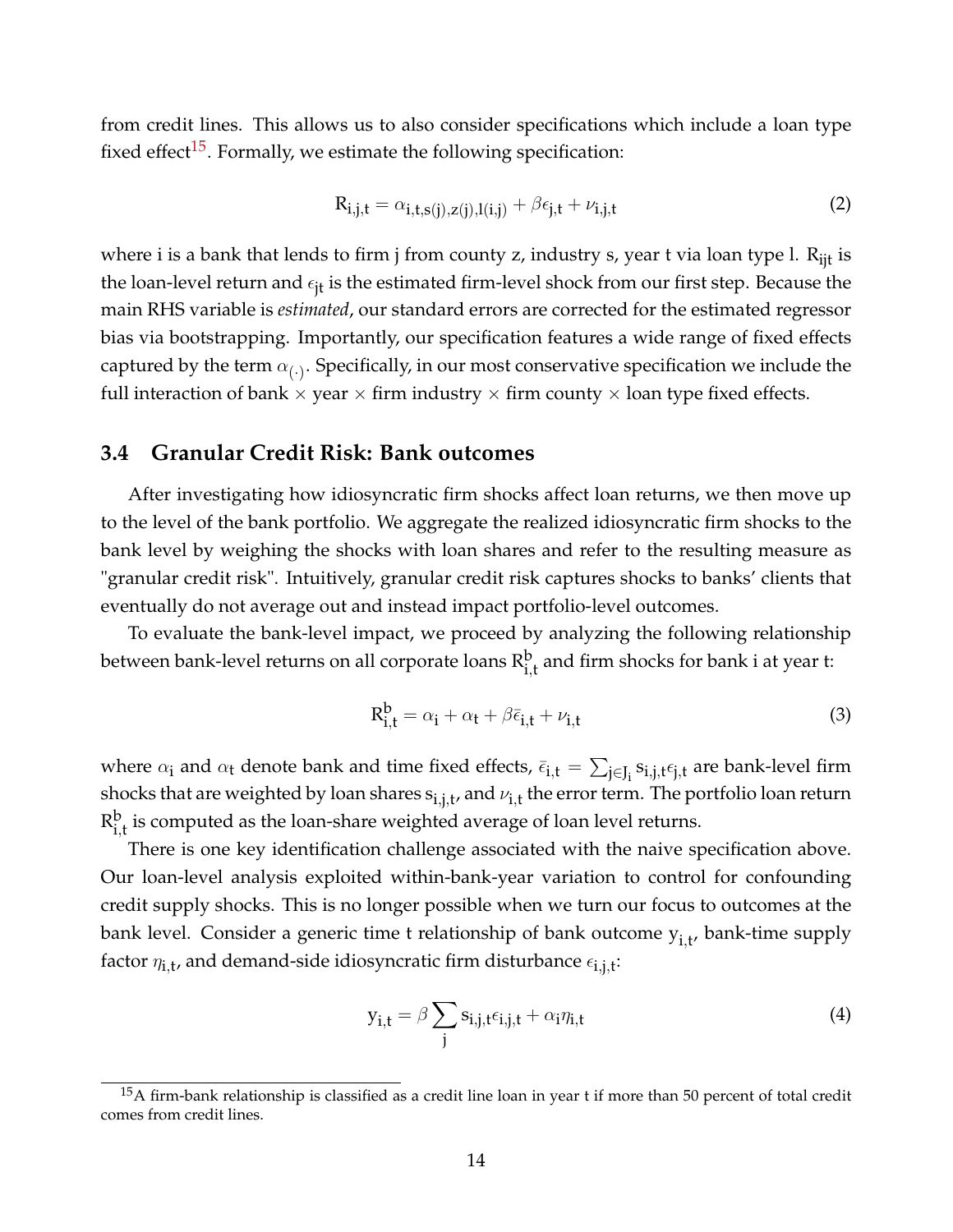where  $s_{i,j,t}$  measures the normalized exposure of bank i to firm j ( $\sum_j s_{i,j,t} = 1$ ). Regressing bank outcomes on the demand-side disturbance potentially results in a biased estimate of  $\beta$ if the unobserved bank-time factor is correlated with the demand-side disturbance.

In order to alleviate this concern, we adopt a newly proposed "granular instrumental variable" [\(Gabaix and Koijen,](#page-47-7) [2020a\)](#page-47-7) approach. Specifically, we assume that the demandside disturbance  $\epsilon_{\rm i,j,t}$  can be written as

$$
\epsilon_{i,j,t} = \lambda_i \eta_{i,t} + u_{i,j,t} \tag{5}
$$

where  $\lambda_i$  is the loading on the bank supply factor.

The granular instrumental variable ("GIV") is the time-varying difference between the size(exposure)-weighted firm shocks and the equally-weighted firm shocks aggregated to the level of each bank. This way, the bank-time supply-side factor  $\eta_{\mathbf{i},\mathbf{t}}$ , which is potentially correlated with firm disturbances is purged out. The GIV is formally constructed in the following way:

<span id="page-15-0"></span>
$$
GIV_{i,t} = \sum_{j} s_{i,j,t} \epsilon_{i,j,t} - \sum_{j} \frac{1}{N_i} \epsilon_{i,j,t} = \sum_{j} s_{i,j,t} u_{i,j,t} - \sum_{j} \frac{1}{N_i} u_{i,j,t}
$$
(6)

where  $N_i$  denotes the number of firm exposures of a given bank i. We now replace our naive specification in Equation [3](#page-14-0) with the following regression:

<span id="page-15-1"></span>
$$
R_{i,t}^{b} = \alpha_i + \alpha_t + \beta \hat{u}_{i,t} + \nu_{it}
$$
\n(7)

where  $\hat{u}_{i,t}$  is the fitted value from the "first-stage" regression of the endogenous covariate  $\bar{\epsilon}_{i,t}$  on the granular instrument GIV<sub>i,t</sub>. This way, all variation in  $\bar{\epsilon}_{i,t}$  is driven by fluctuations originating from the "granular borrowers", i.e. those with a large credit share. Naturally, if there are no granular borrowers, this approach does not work as there is no variation in the instrument. But as we have seen from Figure [1,](#page-11-0) the distribution of loan shares is very skewed. The main identifying assumption of this empirical approach is the following condition:

<span id="page-15-2"></span>
$$
\sum_{j}^{N} \mathbb{E}\left[s_{i,j,t} u_{i,j,t} \nu_{i,t}\right] = 0
$$
\n(8)

for all i and t.

In words, identification is achieved if the shocks  $s_{i,j,t}u_{i,j,t}$  are orthogonal to the error-term in the bank-level regressions. This is the "exclusion" assumption. The main concern is that loan shares could be endogenous, i.e. correlated with firm shocks. This is not a problem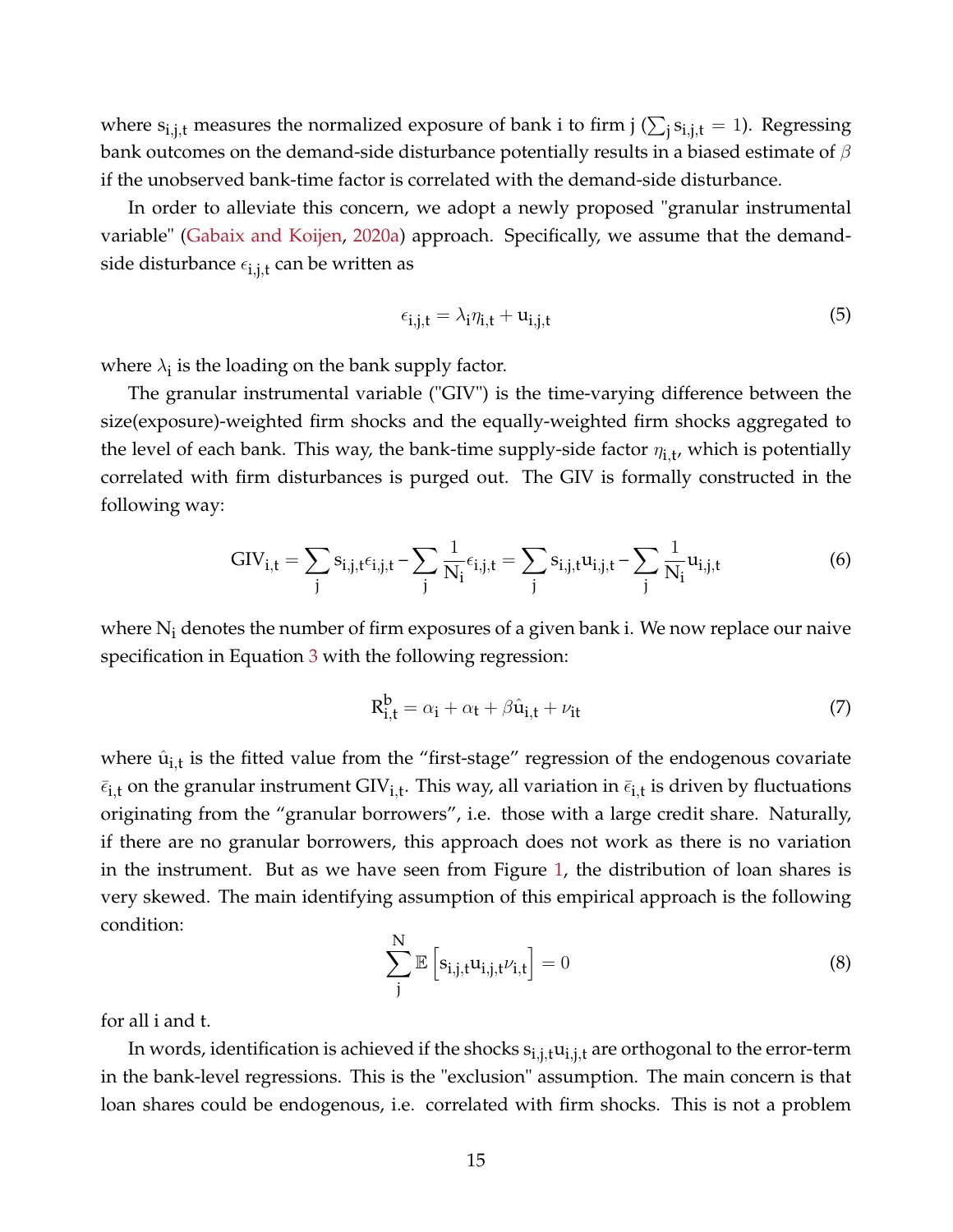Figure 3: **First Stage - Firm Shocks and the Granular IV**

<span id="page-16-0"></span>

Notes: This figure plots the relationship between the endogenous covariate  $\bar \epsilon_{\rm i,t}$  and the instrument, GIV<sub>i,t</sub>. On the vertical axis we have the idiosyncratic firm shock which is loan size-weighted and aggregated to the level of a bank. Idiosyncratic firm shocks are extracted from specification [1.](#page-12-0) The granular instrument (horizontal axis) is constructed based on Equation [6.](#page-15-0) Correlation between the two variables is 0.863.

for us for several reasons. First, credit demand in absolute terms correlates with firm size. Given how we extract idiosyncratic value-added shocks (i.e. controlling for size), our shock series is mechanically orthogonal to firm size. Similar logic applies to other firm factors such as leverage, liquidity, credit rating or age. Second, as a proxy for contemporaneous loan shares, our loan share measure is computed using average debt between periods t and t-1. This mitigates any contemporaneity concerns. Finally, loan shares and firm shocks are reassuringly uncorrelated in our sample $^{16}$  $^{16}$  $^{16}$ .

To confirm the validity of the instrument, in Figure [3](#page-16-0) we plot the relationship between the GIV and the raw endogenous covariate  $\bar{\epsilon}_{\text{i,t}}$ . There is a strong, positive relationship between the two variables with a Pearson correlation of 0.863.

# **3.5 Granular Credit Risk Spillovers: Credit Supply and Firms**

In order to study the economic consequences of granular credit risk, we investigate the relationship between bank-level aggregated firm shocks and the credit supply. We follow a

<sup>&</sup>lt;sup>16</sup>The raw correlation between loan shares and firm shocks in our sample is  $-0.02$ . The correlation is computed for each bank, and we report the average across banks.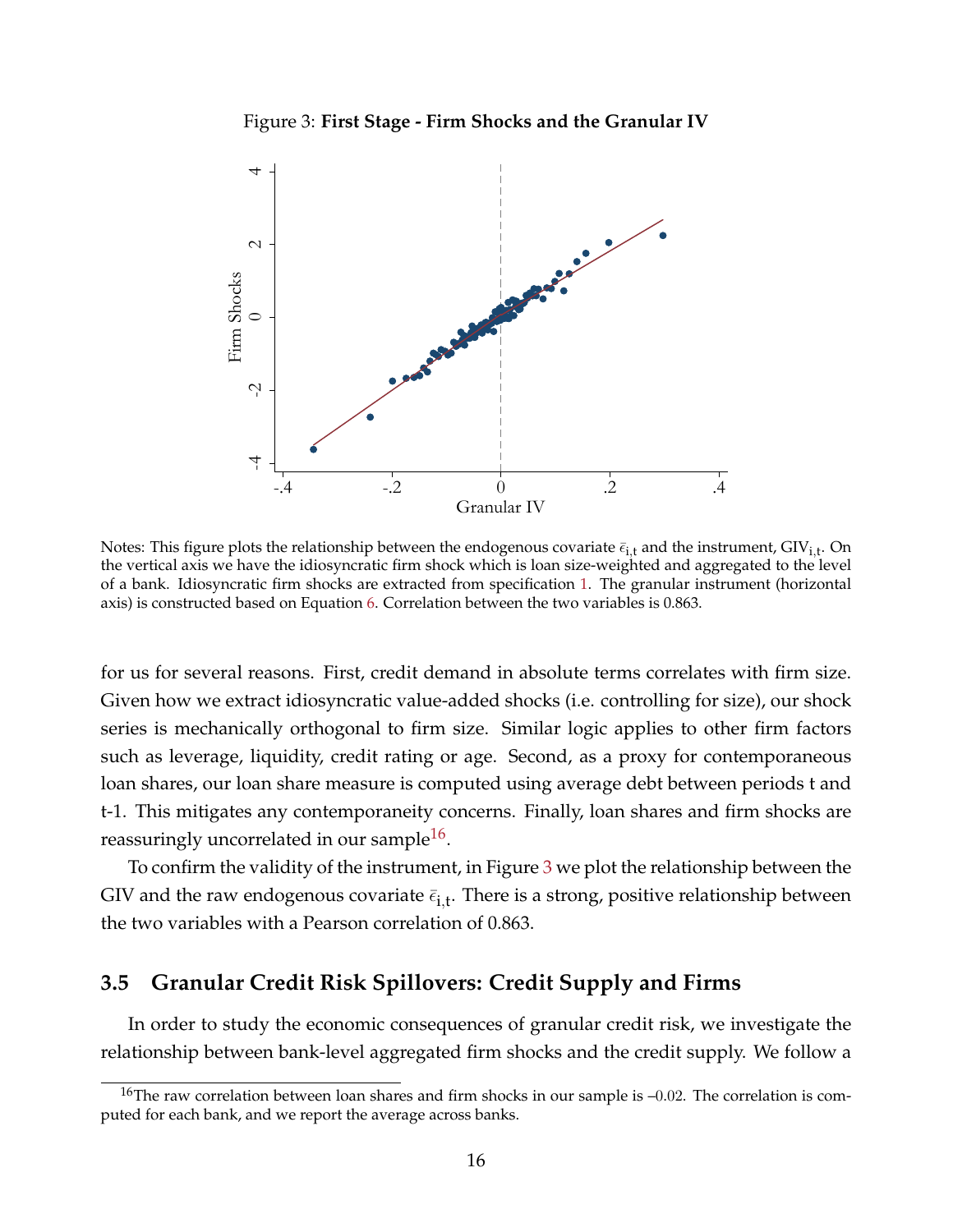large literature in banking relying on the methodology in [Khwaja and Mian](#page-47-6) [\(2008\)](#page-47-6). Specifically, we focus on a sub-sample of firms borrowing from multiple banks and compare - for the same firm - quantity and rate outcomes from banks that experienced good or bad granular credit shocks. We test whether banks pass on shocks originating from their granular borrowers to the rest of their credit portfolio (non-granular borrowers). We define non-granular borrowers as firms whose loan share is below a certain threshold (such as the 50%th or the 25%th percentile) of the loan share distribution. In response to negative shocks due to granular clients, the bank may have to scale back their relationship with non-granular borrowers, alter the pricing of the loans or both.

We run the following regressions on yearly changes:

<span id="page-17-0"></span>
$$
\Delta y_{i,j,t} = \alpha_i + \alpha_{j,t,s(j),z(j)} + \beta \Delta \hat{u}_{i,t} + \nu_{i,j,t}
$$
\n(9)

where  $\Delta \hat{\mathrm{u}}_{\mathrm{i,t}}$  is the fitted value from the "first-stage" regression of the endogenous bank level shock  $\Delta\bar\epsilon_{\bf i,t}$  on the granular instrument  $\Delta GIV_{{\bf i},t},\alpha_{{\bf j},t,{\bf s}({\bf j}),Z({\bf j})}$  is a firm x year x industry x county fixed effect and  $\alpha_i$  is a bank fixed effect.  $\Delta y_{i,j,t}$  is either loan volumes or interest flows. The regression is run either on firms with a loan share below the  $50<sup>th</sup>$  or  $25<sup>th</sup>$  percentile of the loan share distribution.

After investigating loan-level responses, we aggregate our data to the firm level and test whether there are any spillover effects from granular credit shocks to firm balance sheet aggregates such as investment or cash balances. We also look at the impact of granular credit risk on firm bankruptcies, contemporaneously or with a lag. We run the following firm-level regressions:

<span id="page-17-1"></span>
$$
\Delta y_{j,t} = \alpha_{s,z,t} + \beta \Delta \hat{u}_{j,t} + \nu_{j,t}
$$
\n(10)

with similar notations as above.  $\Delta y_{j,t}$  are now firm level outcomes such as (changes in) capital, sales, wage bill, cash as well as probability of bankruptcy (in levels). Essentially, in these spillover regressions the bank  $\times$  year series of GIV-instrumented firm shocks is treated as a typical liquidity shock to the intermediaries' balance sheet, which is then passed on to the rest of the economy as a supply-side disturbance. The difference between our paper and the rest of the literature is that the origin of this bank-side liquidity risk is (uninsurable) idiosyncratic risk from large, granular borrowers $^{17}$  $^{17}$  $^{17}$ .

 $17$ We test the insurability of granular credit risk in Section [4.3.](#page-25-0)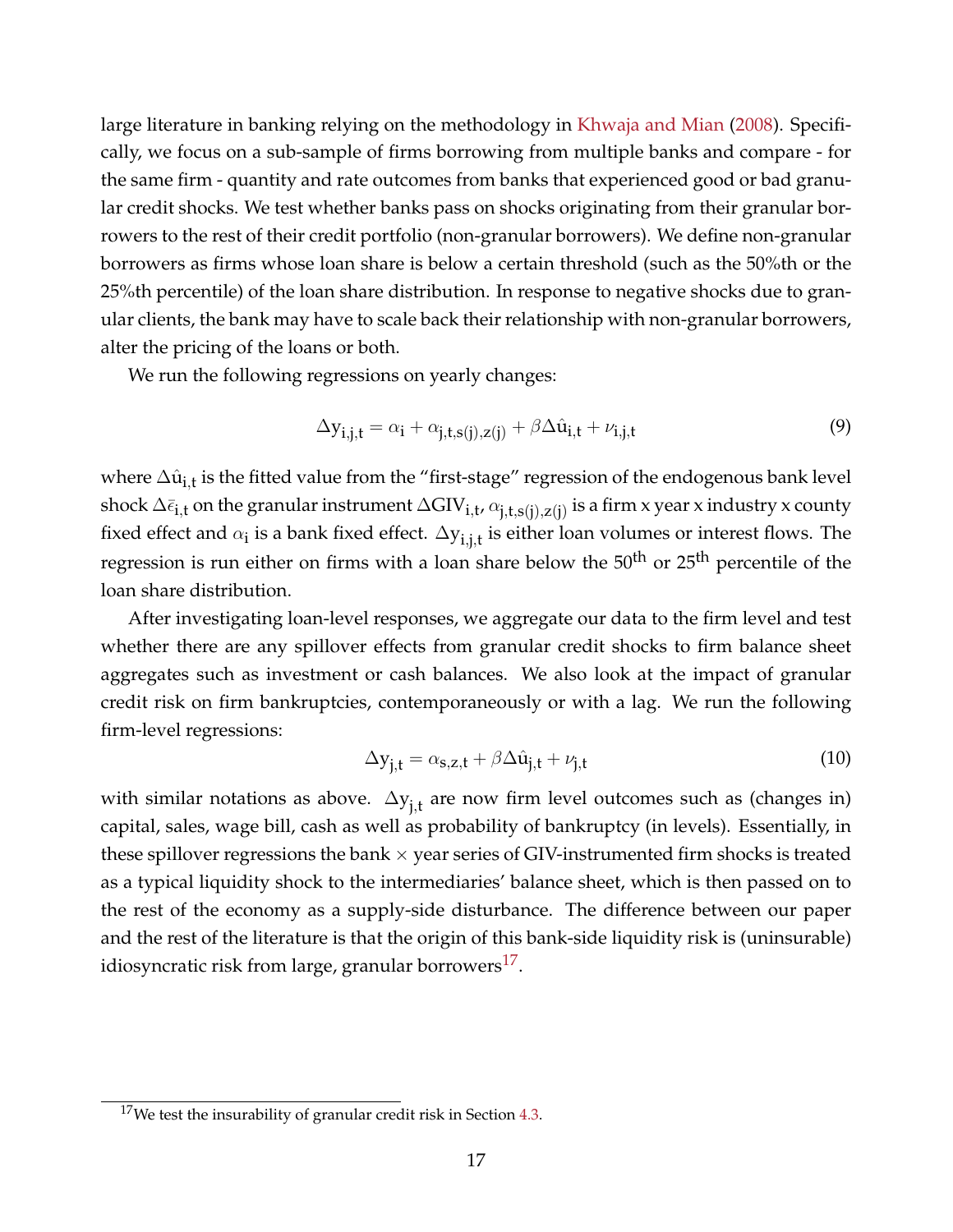<span id="page-18-2"></span>

|                                                | (1)              | (2)              | (3)                                      | $\left( 4\right)$ | (5)              |
|------------------------------------------------|------------------|------------------|------------------------------------------|-------------------|------------------|
|                                                |                  |                  | Dependent Variable: Return on Loan (RoL) |                   |                  |
| Firm Shock                                     | 0.134<br>(0.012) | 0.146<br>(0.012) | 0.334<br>(0.016)                         | 0.335<br>(0.017)  | 0.361<br>(0.018) |
| Bank x Industry x Year FE                      | N <sub>o</sub>   | N <sub>0</sub>   | N <sub>0</sub>                           | Yes               | N <sub>o</sub>   |
| Bank x Industry x Year x Loan-type x County FE | N <sub>o</sub>   | Yes              | N <sub>o</sub>                           | N <sub>o</sub>    | Yes              |
| Additional controls                            | N <sub>o</sub>   | N <sub>o</sub>   | Yes                                      | Yes               | Yes              |
| Number of Observations                         | 479754           | 434662           | 333289                                   | 317186            | 292825           |
| $R^2$                                          | 0.000            | 0.195            | 0.001                                    | 0.114             | 0.167            |
| $\mathbb{E}(\text{RoL})$                       | 7.988%           | 7.975%           | 9.012%                                   | 9.029%            | 9.098%           |
| SD(RoL)                                        | 7.993%           | 7.928%           | 8.921%                                   | 8.928%            | 8.923%           |

Table 2: **Loan Outcomes**

Notes: This table reports results from the regression of loan-level returns on loans on idiosyncratic firm shocks. The exact specification is described by Equation [2.](#page-14-1) Columns (1)-(2) are based on firm shocks from specifications where (log) value-added is regressed only on a set of firm and county×industry×year×loan type fixed effects. Columns (3)-(5) are based on firm shock specifications that include additional controls: total assets, wages, leverage, liquidity, credit rating, age, and age squared. The firm shock variable is normalized by its standard deviation. For example, 0.334 should be interpreted as an increase in the return on loans of 33.4 basis points in response to a 1 standard deviation idiosyncratic firm shock. Loan types include regular and credit-line loans. Counties are 19 administrative areas (*fylke*) in Norway. Industries are 99 2-digit sectors. Standard errors (in parentheses) are double clustered at the firm-year level and corrected for the estimated regressor bias with bootstrapping. The last two rows report the unconditional sample mean and standard deviation of the dependent variable.

# <span id="page-18-0"></span>**4 Main Empirical Results**

We investigate how idiosyncratic firm value-added shocks affect loan returns in section [4.1.](#page-18-1) In section [4.2,](#page-20-0) we aggregate idiosyncratic firm shocks to the bank level, and see whether the effect is still significant despite portfolio-level risk pooling. In section [4.3](#page-25-0) we ask whether granular credit risk goes unhedged at the bank level. In section [4.4,](#page-26-0) we investigate potential spillover effects from granular credit risk onto other firms and their real economic consequences.

# <span id="page-18-1"></span>**4.1 Loan Outcomes**

Table [2](#page-18-2) presents the effect of idiosyncratic firm shocks on loan returns obtained from estimating Equation [2.](#page-14-1) Idiosyncratic firm shocks have a large and significant (at the 1% level) effect on loan-level returns. In columns (1)-(2) we proxy the firm shock by the residual of firm value-added variation after controlling for fixed effects only (as in [di Giovanni et al.](#page-46-10)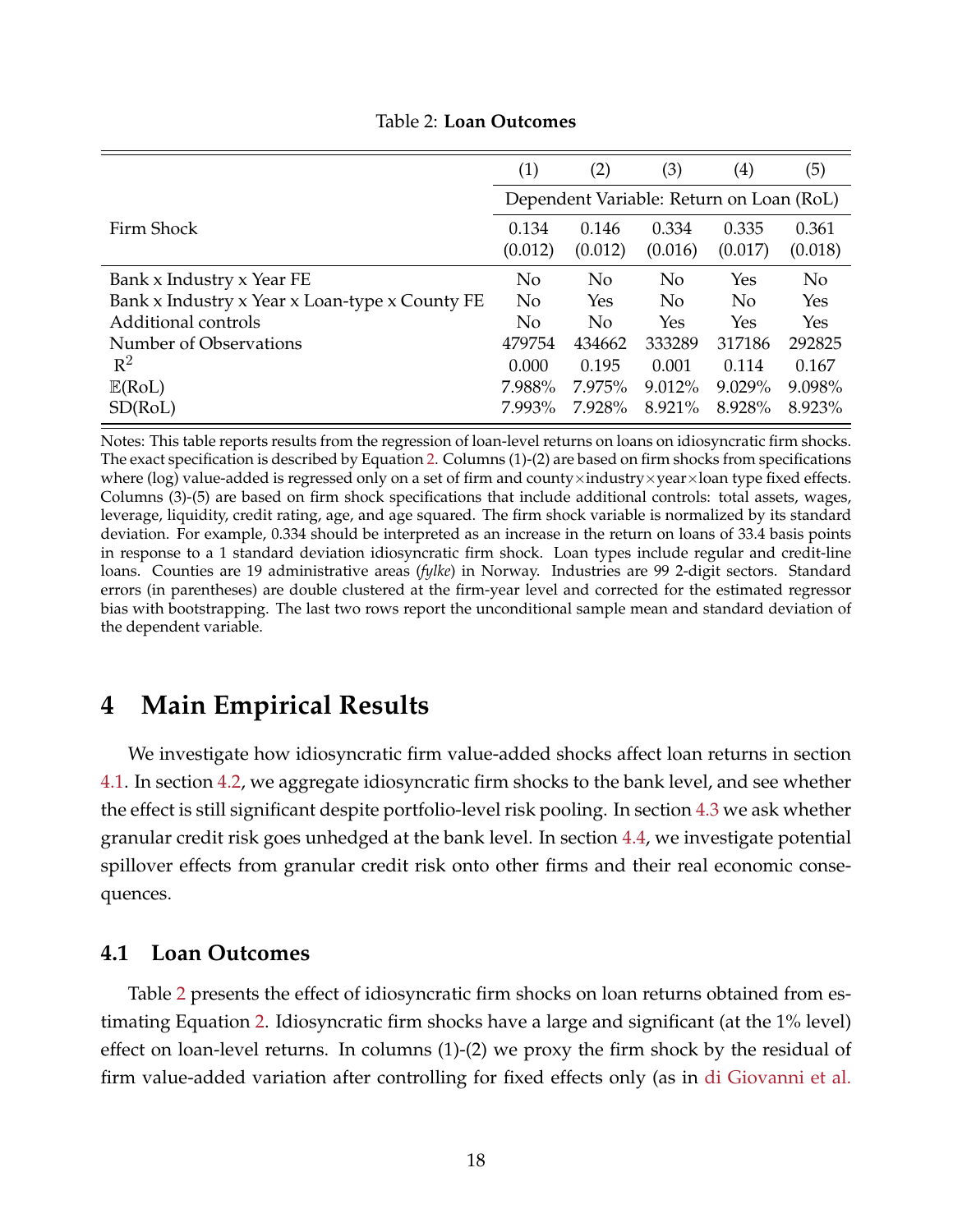#### Figure 4: **Loan Outcomes by Horizon**

<span id="page-19-0"></span>

Notes: This graph plots results in the form of an event study where we regress loan-level returns on leads and lags of the idiosyncratic firm shock. Coefficients are plotted by horizon (in years) of the dependent variable. Specifications are based on Equation [2.](#page-14-1) Firm shocks are estimated based on specification [1.](#page-12-0) Dashed lines are 95% confidence bands.

 $(2014)$ ).<sup>[18](#page--1-0)</sup> In columns (3)-(5) the shock is measured by the residual obtained from estimating [\(1\)](#page-12-0) and controlling for different combinations of fixed effects to purge out potential confounding factors. Our preferred specification is reported in column (5). Here, the firm shock captures fluctuations in firm value-added which are purged from fixed effects and orthogonal to a set of time-varying firm factors including leverage, liquidity, size, age, and credit rating. Firm shocks are standardized so the interpretation of the regression coefficients in the table is the following: a 1-standard-deviation firm shock affects returns by 36.1 basis points as in column (5). In words, when comparing a bank's loan return across firms within the same year, industry, county, and through the same loan facility, a 1 standard deviation reduction in firm performance reduces loan returns by roughly a third of a percentage point.

Figure [4](#page-19-0) reports loan outcome estimates at different horizons: we regress loan returns on leads and lags (in years) around the firm shock ("event" at date 0) and plot the dynamic of the interval estimates over time. First, we observe that there is no effect for years prior to the shock, which points at the absence of any pre-trends. Second, the impact of idiosyn-

 $18$ This specification has no additional controls and extract firm-level value-added variation that is orthogonal to industry  $\times$  county  $\times$  time  $\times$  loan type and firm fixed effects.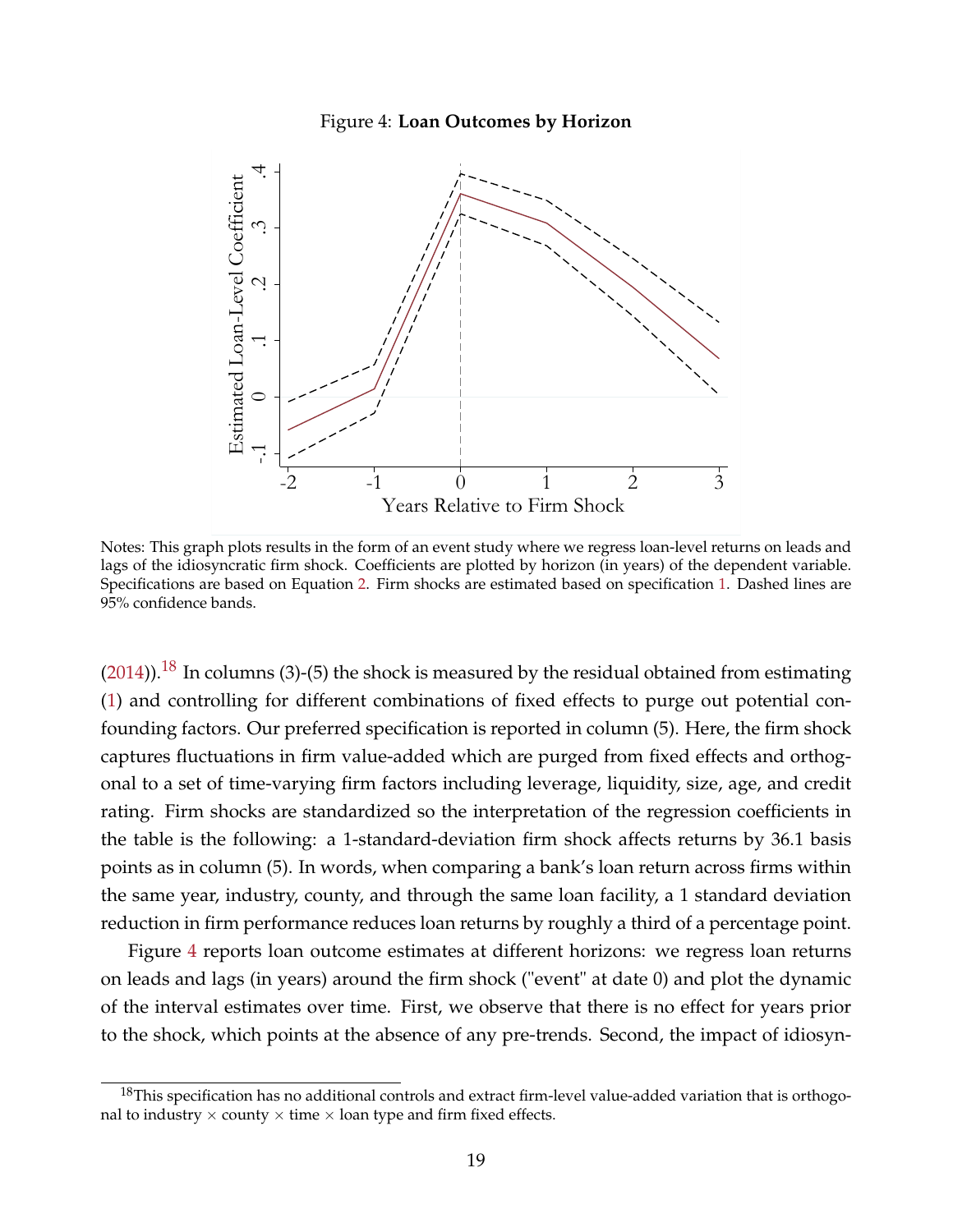cratic firm shocks on loan outcomes is felt for a long time: at least for 3 years on average. We interpret this result through the lens of relationship-based lending. Termination of a credit relationship is costly, for either side, because of the presence of asymmetric information in credit markets. Even if a bad idiosyncratic outcome reveals new information about the borrower's "type", ex-post monitoring of the repeated borrower may still be a more cost-effective alternative than forming a new relationship [\(Williamson,](#page-48-3) [1987\)](#page-48-3). Lenders may understand and internalize the adverse selection problem in the market for switching borrowers [\(Sharpe,](#page-48-4) [1990\)](#page-48-4). Finally, the cost of asymmetric information may be bigger for smaller firms, which are also potentially more likely to experience a negative idiosyncratic shock and have more to gain from sticking to the original lender [\(Chodorow-Reich,](#page-46-13) [2014\)](#page-46-13). In equilibrium, the lender agrees that the borrower postpones a fraction of the loan repayment to the future period. Our extensive margin analysis will later reveal that it is indeed the intensive margin, i.e. temporary non-performance and payment delay, which drives our loan-level results, and not necessarily firm exit.

# <span id="page-20-0"></span>**4.2 Granular Credit Risk: Bank Outcomes**

The finding that firm-level idiosyncratic shocks impact loan returns merely reflects the fact that individual loans are inherently risky investments. There is no margin of adjustment for the bank to insure against loan-level bad outcomes. The natural next question is whether these idiosyncratic shocks average out at the level of bank *portfolios*. In other words, can/do banks take advantage of risk pooling and diversify idiosyncratic firm risk away? To answer this question we proceed by estimating the relationship in [\(7\)](#page-15-1). Results are reported in Table [3,](#page-21-0) where we have normalized the bank shock by its standard deviation.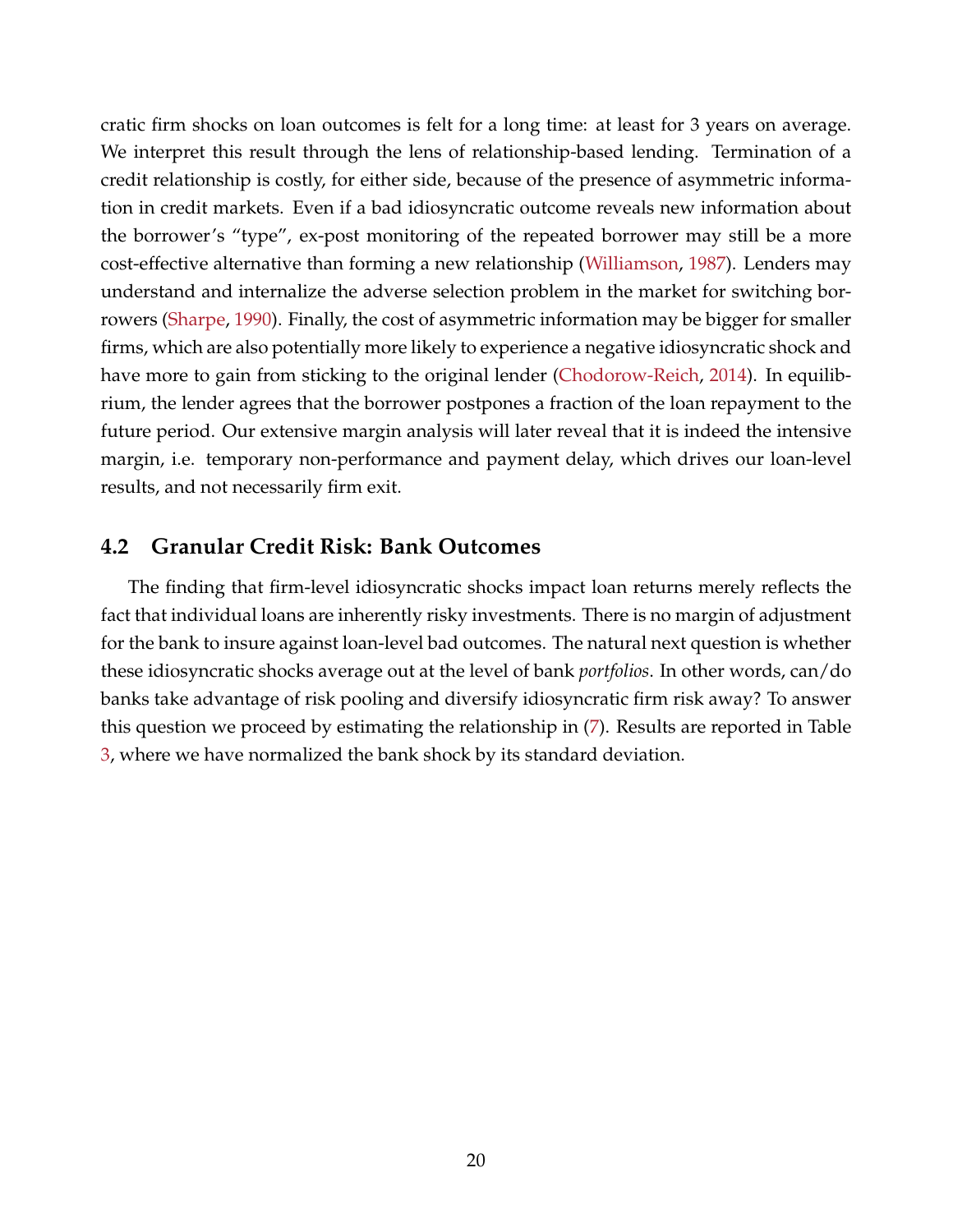<span id="page-21-0"></span>

|                              | (1)        | (2)     | (3)      | (4)                   | (5)                                            | (6)      | (7)      | (8)              |
|------------------------------|------------|---------|----------|-----------------------|------------------------------------------------|----------|----------|------------------|
|                              |            |         |          |                       | Dependent Variable: Bank Return on Loans (RoA) |          |          |                  |
|                              | <b>OLS</b> |         |          | Instrumented with GIV |                                                |          |          |                  |
|                              | Pooled     | Pooled  | Pooled   | Positive              | Negative                                       | Pooled   | Positive | Negative         |
| <b>Granular Credit Shock</b> | 0.129      | 0.136   | 0.116    | 0.016                 | 0.194                                          | 0.117    | 0.056    | 0.176            |
|                              | (0.027)    | (0.025) | (0.034)  | (0.075)               | (0.068)                                        | (0.029)  | (0.067)  | (0.065)          |
| First stage F-stat           |            |         | 1429.683 | 138.772               | 396.907                                        | 1137.722 | 150.136  | 263.982          |
| J-statistic                  |            |         | $\theta$ | $\theta$              | $\boldsymbol{0}$                               | $\theta$ | 0        | $\boldsymbol{0}$ |
| <b>Bank FE</b>               | Yes        | Yes     | Yes      | Yes                   | Yes                                            | Yes      | Yes      | Yes              |
| Year FE                      | Yes        | Yes     | Yes      | Yes                   | Yes                                            | Yes      | Yes      | Yes              |
| <b>Bank Controls</b>         | No         | Yes     | No       | No                    | No                                             | Yes      | Yes      | Yes              |
| Observations                 | 1211       | 1211    | 1211     | 508                   | 694                                            | 1211     | 508      | 694              |
| $\mathbb{R}^2$               | 0.752      | 0.770   | 0.599    | 0.646                 | 0.569                                          | 0.627    | 0.683    | 0.592            |
| E(RoA)                       | 6.350%     | 6.350%  | 6.350%   | 6.460%                | 6.289%                                         | 6.350%   | 6.460%   | 6.289%           |
| Sd(RoA)                      | 1.354      | 1.354   | 1.354    | 1.403                 | 1.295                                          | 1.354    | 1.403    | 1.295            |

### Table 3: **Bank Outcomes**

Notes: This table reports results from regressing bank-level return on loans on bank-level aggregated firm shocks  $\bar{\epsilon}_{i,t}$ . Columns (1)-(2) are standard OLS on Equation [3,](#page-14-0) while columns (3)-(8) instrument the aggregated shock by the granular IV as in Equation [7.](#page-15-1) The GIV is constructed following Equation [6.](#page-15-0) Positive (negative) shocks specifications include only observations in which the bank shock  $\bar{\epsilon}_{i,t}$  is above (below) zero. Bank controls include lagged total assets, leverage, liquidity, number of loans, deposit to assets ratio and financial assets to assets ratio. The last two rows report the unconditional sample mean and standard deviation of the dependent variable. The F-stat is the Kleibergen-Paap rk Wald F statistic for the test of weak identification. J-stat is the Hansen's J-statistic for the instrument overidentification test. Standard errors (in parentheses) are clustered at the bank level and corrected for the estimated regressor bias with bootstrapping.

We report two sets of specifications: with and without the granular instrumental variable (GIV). In the first two columns (OLS estimates) we find that even at the level of banks' portfolios, idiosyncratic credit risk is associated with large and significant effects on bank returns. To address potential endogeneity concerns, columns (3)-(8) report results from the IV regression<sup>[19](#page--1-0)</sup>. Our results show that a one standard deviation GIV-instrumented firm shock, on average, affects bank loan portfolio returns by 11-12bps. We have specifications with and without additional bank controls which include lagged values of bank leverage, liquidity, total assets, number of loans, deposit-to-asset ratio, and financial assets to total

 $19$ Formal statistical diagnostic tests show validity for the GIV as a good instrument. The first-stage F-statistic is above the [Stock and Yogo](#page-48-5) [\(2005\)](#page-48-5) criterion for 5% maximal relative bias. The Hansen J-statistic cannot reject the null hypothesis of the instrument being exogenous.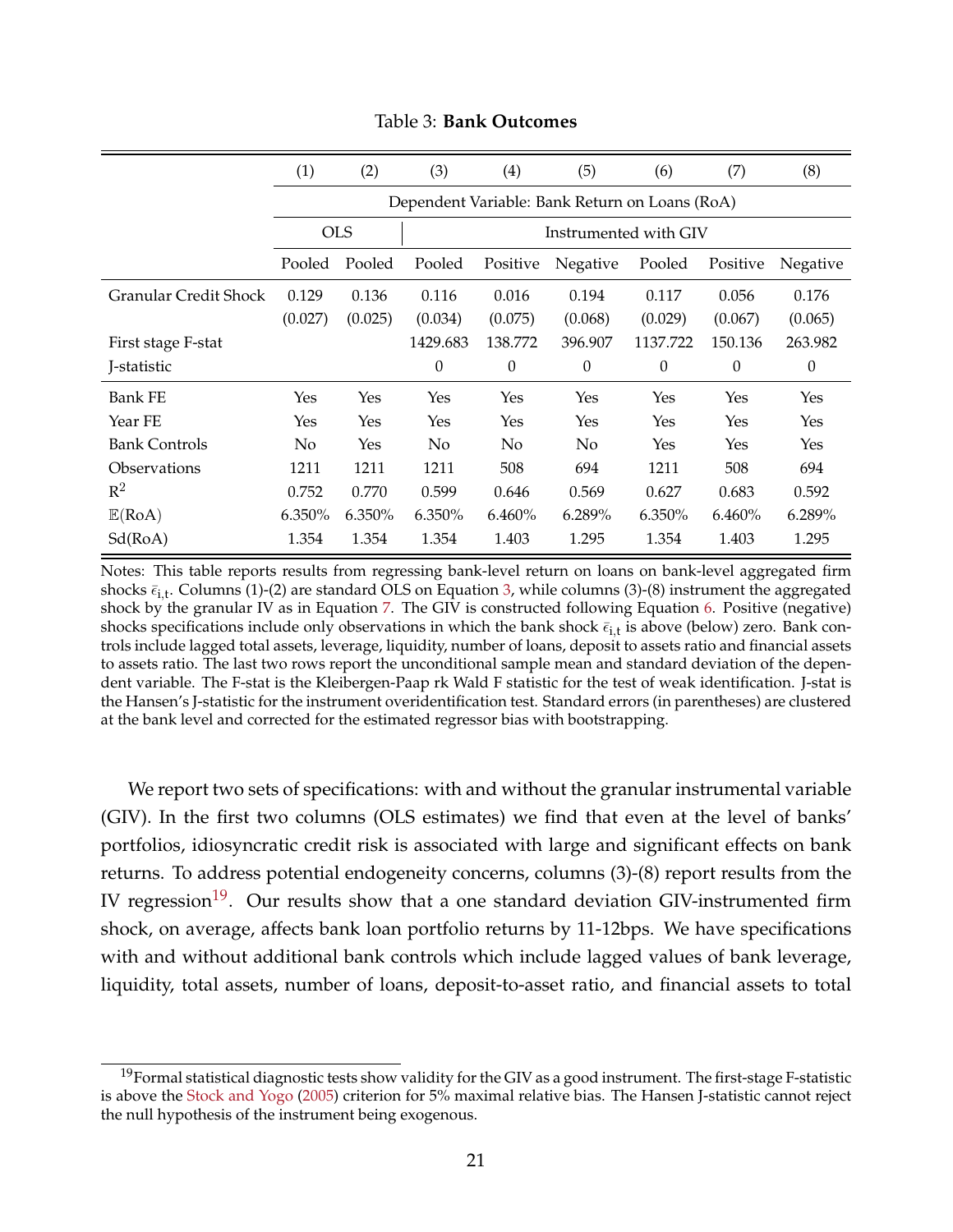#### Figure 5: **Bank Outcomes by Horizon**

<span id="page-22-0"></span>

Notes: This figure plots results in the form of an event study where we regress bank-level returns on leads and lags of the bank-level aggregated firm shock  $\bar \epsilon_{\rm i,t}$  instrumented by the granular IV. Specifications are based on Equation [7.](#page-15-1) The GIV is constructed following Equation [6.](#page-15-0) The left panel includes all shocks, and the right panel includes negative shocks only ( $\bar{\epsilon}_{i,t} < 0$ ). Coefficients are plotted by horizon (in years) of the dependent variable. Dashed lines are 95% confidence bands.

asset ratio<sup>[20](#page--1-0)</sup>. The results are qualitatively and quantitatively robust to the exclusion of these controls<sup>[21](#page--1-0)</sup>. In Figure [5](#page-22-0) we report bank loan outcomes by horizon. We find that the impact of GIV-instrumented firm shocks on bank RoA lasts for up to 1 year, i.e. a shock at t has a significant effect on returns even at t+1. In addition, the effects of lags are not significant implying the absence of any pre-trends.

 $20$ The GIV approach theoretically does not require to include any further bank-time controls. The reason is that GIV is by construction purged from any common bank-time factors. For robustness, we still include bank controls. Interestingly, results do not change in any substantial matter, which further adds validity to the method.

 $21$ Bank-level return on corporate loans is the main dependent variable in this section. We have also experimented with loan writedowns and portfolio-level Sharpe ratios. Table [4](#page-23-0) reports the results. We find some evidence that granular credit risk is weakly associated with both with the expected sign when we use the GIV instrument.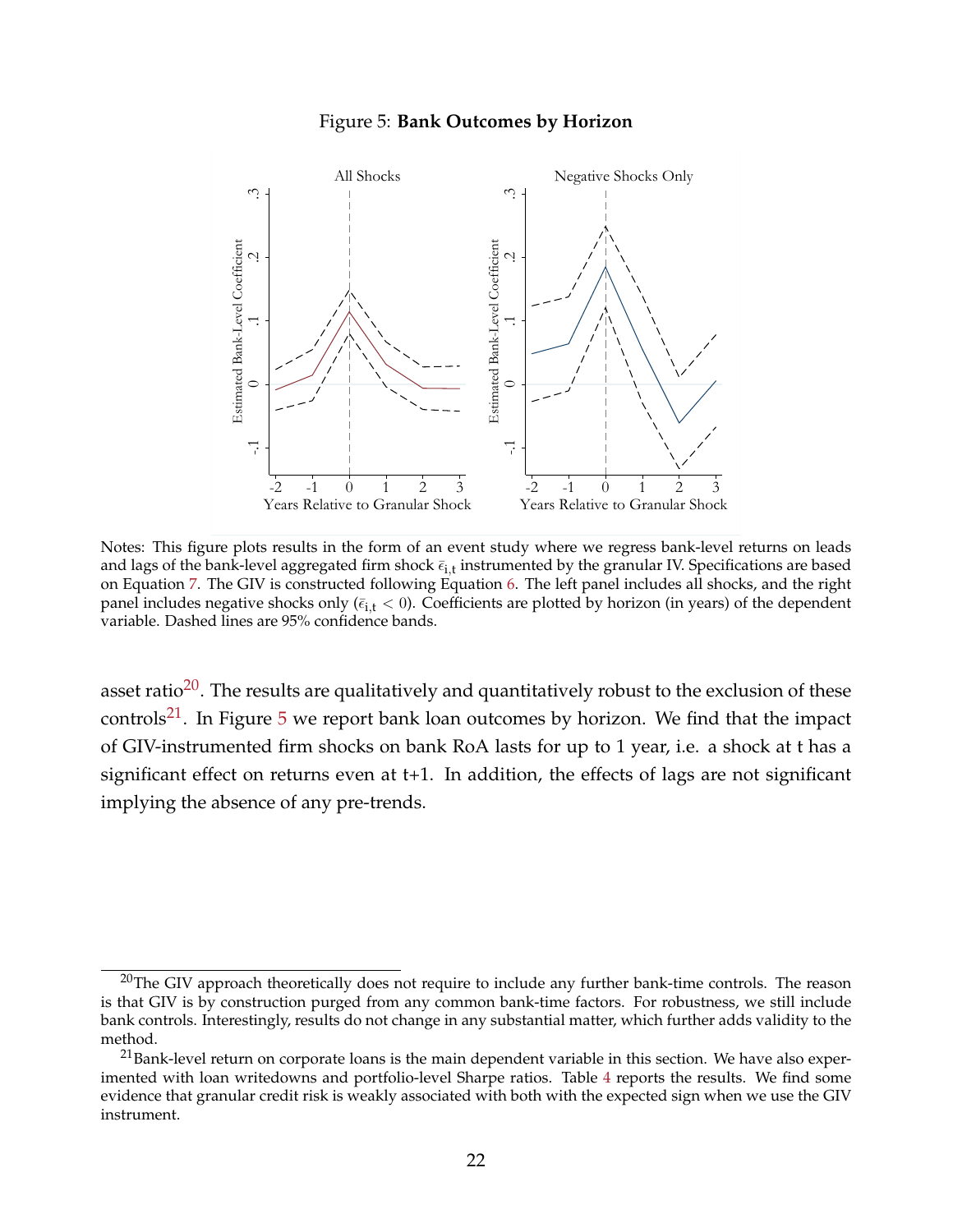|                       | (1)      | (2)        | (3)                 | $\left( 4\right)$ |  |
|-----------------------|----------|------------|---------------------|-------------------|--|
|                       |          | Writedowns | <b>Sharpe Ratio</b> |                   |  |
| Granular Credit Shock | $-0.014$ | $-0.013$   | -0.007              | 0.015             |  |
|                       | (0.009)  | (0.011)    | (0.028)             | (0.019)           |  |
| <b>Bank FE</b>        | Yes      | Yes        | Yes                 | Yes               |  |
| Year FE               | Yes      | Yes        | Yes                 | Yes               |  |
| <b>Bank Controls</b>  | Yes      | Yes        | Yes                 | Yes               |  |
| Instrumented by GIV   | No       | Yes        | $\rm No$            | Yes               |  |
| Observations          | 1184     | 1184       | 1206                | 1206              |  |
| $R^2$                 | 0.937    | 0.073      | 0.383               | 0.008             |  |

<span id="page-23-0"></span>Table 4: **Bank Loan Portfolio Writedowns and Sharpe Ratio**

Notes: This table reports results from regressing bank-level (log) loan writedowns and the Sharpe ratio on bank-level aggregated firm shocks  $\bar{\epsilon}_{i,t}$ . Columns (1) and (3) are OLS on Equation [3,](#page-14-0) while in columns (2) and (4) the aggregated shocks are instrumented by the granular IV as in Equation [7.](#page-15-1) The GIV is constructed following Equation [6.](#page-15-0) Bank controls include lagged bank total assets, leverage, liquidity, number of loans, deposit to assets ratio and financial assets to assets ratio. Standard errors (in parentheses) are clustered at the bank level.

A second set of results is related to the asymmetric effects of granular firm risk. In columns  $(4)-(5)$  and  $(7)-(8)$  of Table [3](#page-21-0) we explore positive- and negative-only firm shocks with and without bank controls. Specifically, we condition on the endogenous covariate  $\bar{\epsilon}_{i,t}$ in Equation [3](#page-14-0) being positive or negative only, and instrument it by the GIV. Only negative shocks have a significant impact on bank returns. The impact of positive shocks is not statistically significantly different from zero. A one standard deviation negative granular firm shock lowers bank returns by up to 19.4bps, which is much larger than the average effect and amounts to roughly 15% percent of the standard deviation of banks' portfolio returns. Due to the payoff structure of the debt contract this very concave relationship is not surprising. Because of debt contracts, banks find it difficult to extract higher dividends from firms that are performing well, while at the same time remaining exposed to potential downside risk from firms that perform poorly. In case of a negative shock, the firm's loan may become nonperforming, the firm may default on the obligation, or exit the industry altogether $^{22}.$  $^{22}.$  $^{22}.$ 

Figure [6](#page-24-0) provides a visual representation of the concave relationship. The figure depicts the (binned) scatter plot of the impact of GIV-instrumented firm shocks on banks' returns on loans (RoA). Blue circles (red squares) represent positive and negative shocks, respec-

 $22$ We explore the extensive margin in detail in Section  $5.1$ .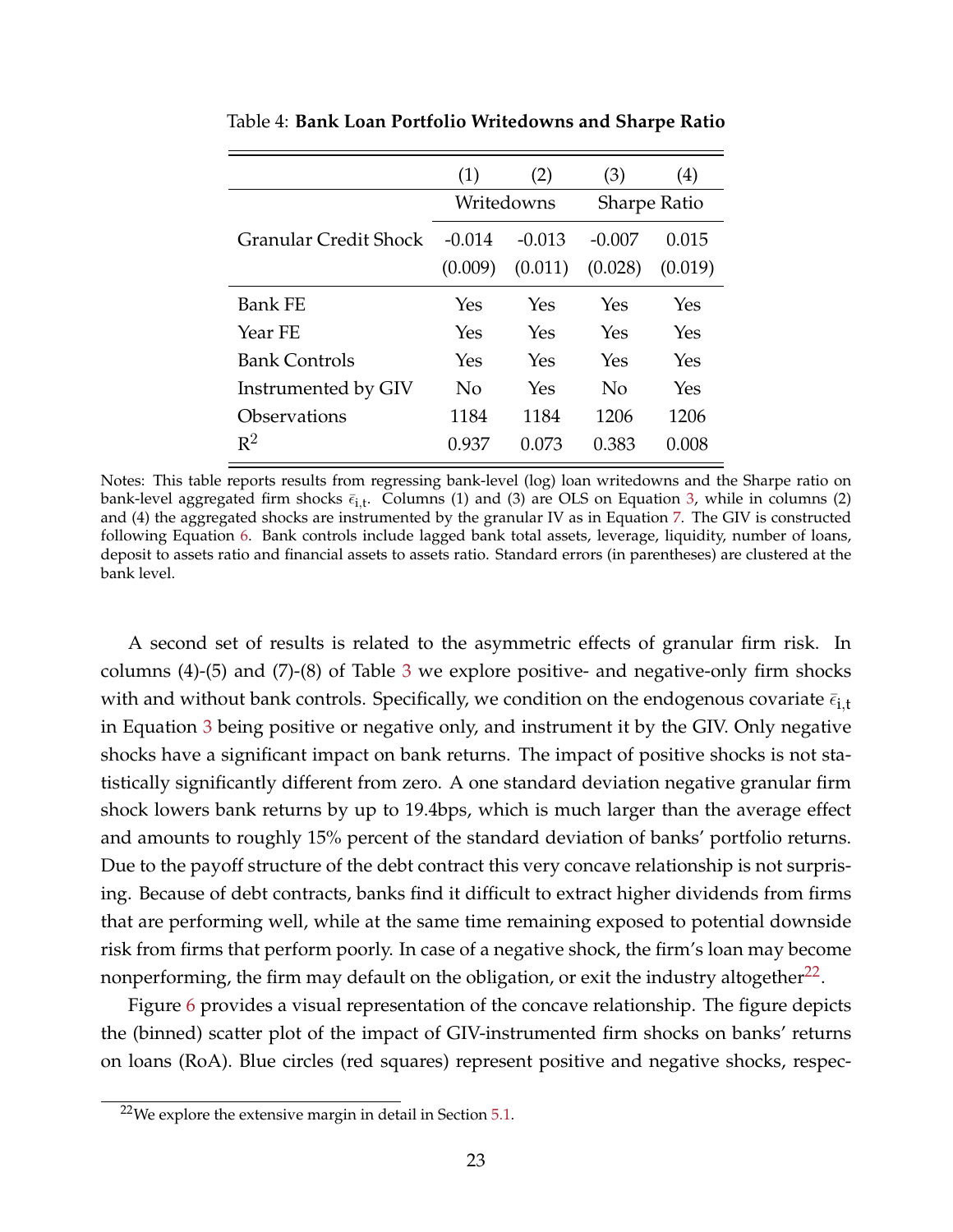### Figure 6: **Granular Credit Risk and Bank Outcomes**

<span id="page-24-0"></span>

Notes: This figure visualises the relationship between residualized bank-level return on loans and residualized instrumented bank-level aggregated firm shocks. The red squares (blue circles) are binned scatterplots conditional on negative (positive) values of the weighted firm shock  $\bar{\epsilon}_{\rm i,t}$ . The shock variable is normalized by its standard deviation. We construct the conditional binned scatterplot in three steps, and each step is performed separately on positive and negative values of  $\bar \epsilon_{\rm i,t}$ . First, we residualize bank-level returns on loans and instrumented firm shocks. The instrumented shocks represent fitted values from regressing  $\bar{\epsilon}_{i,t}$  on the GIV. The residualized return and shock values are obtained from regressing each variable on bank and time fixed effects, computing the residual, and adding back the mean of each variable. Second, we construct 50 equally-sized bins based on the residualized shock. Third, we plot the mean residual bank return within each bin versus the bin's mean residual shock. The red (blue) line represents the linear fit from regressing the bank-level loan return on the instrumented shock, conditional on  $\bar{\epsilon}_{i,t} < 0 (> 0)$ .

tively. We construct the binned scatter plots by first regressing both bank RoA and the GIVinstrumented firm shocks on bank and time FE, computing the residuals, and adding back the mean of each variable. We then construct 50 equally-sized bins of the residual shock variable. Figure [6](#page-24-0) plots the mean residual bank RoA within each bin versus the bin's mean residual shock. Finally, we overlay the linear fits for the respective specifications. The asymmetry of the result is rather striking: the line of best fit for positive shocks is flat, while the slope for negative shocks is downward-sloping and highly significant. The bins are all equally-sized, so each dot represents  $10+$  underlying bank  $\times$  time observations. Our results are thus not driven by any individual outliers. We interpret the concave relationship as a validation that our measure of firm shocks is indeed economically informative.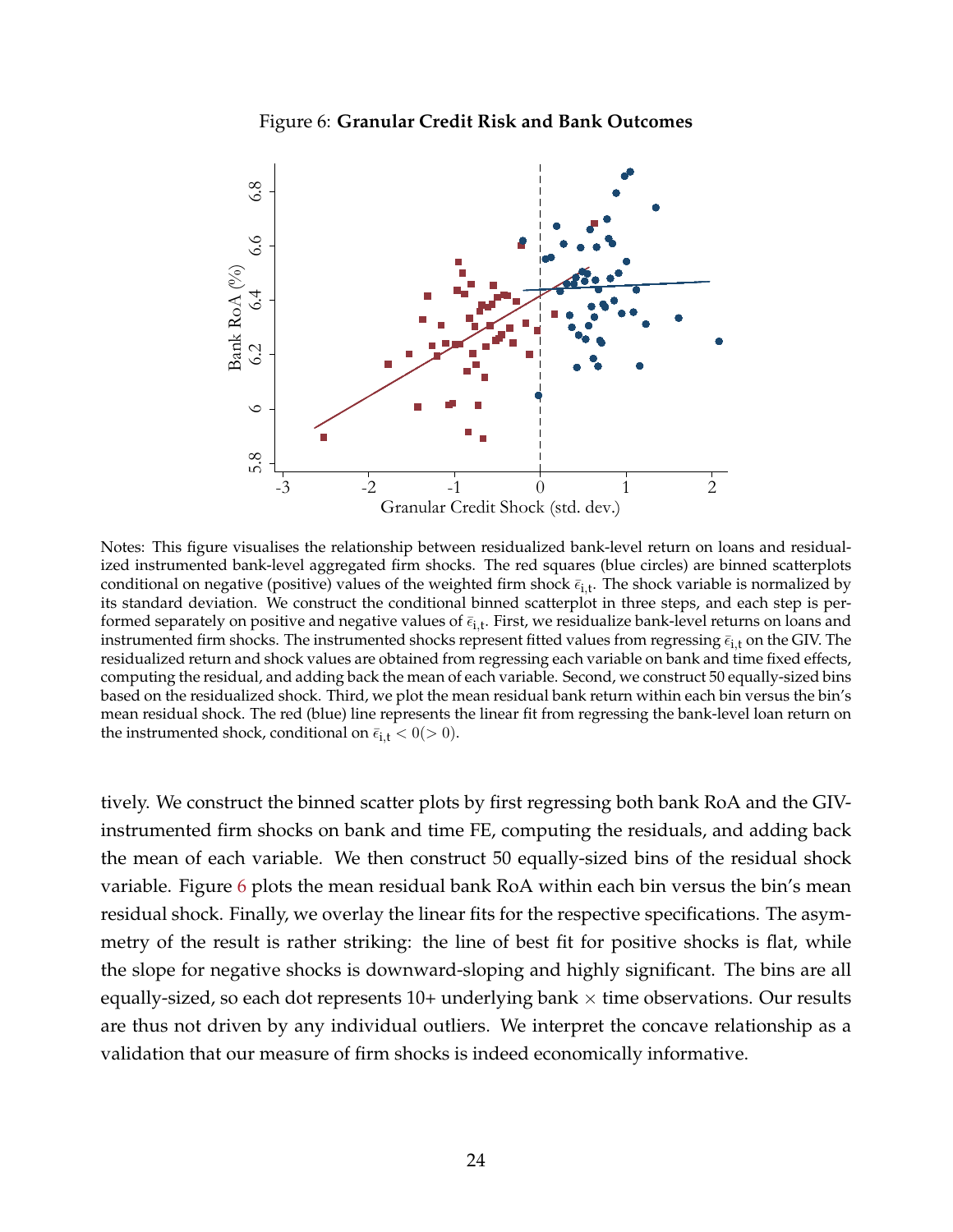<span id="page-25-1"></span>

|                                          | (1)     | (2)         | (3)                  | (4)     | (5)       |
|------------------------------------------|---------|-------------|----------------------|---------|-----------|
| Dependent Variable: $\Delta$ Income from | Fees    | Derivatives | Equity               | Bonds   | Dividends |
|                                          |         |             | Pooled               |         |           |
| <b>Granular Credit Shock</b>             | 0.219   | $-0.658$    | $-1.323$             | 0.163   | 0.173     |
|                                          | (0.131) | (1.214)     | (1.477)              | (0.140) | (0.631)   |
| <b>Bank FE</b>                           | Yes     | Yes         | Yes                  | Yes     | Yes       |
| Year FE                                  | Yes     | Yes         | Yes                  | Yes     | Yes       |
| <i><b>Observations</b></i>               | 1211    | 344         | 1058                 | 1197    | 1174      |
| $\mathbb{R}^2$                           | 0.010   | 0.049       | 0.011                | 0.013   | 0.046     |
|                                          |         |             | Negative Shocks Only |         |           |
| <b>Granular Credit Shock</b>             | 0.330   | $-0.133$    | $-3.420$             | 0.461   | $-0.209$  |
|                                          | (0.236) | (2.944)     | (5.466)              | (0.470) | (0.170)   |
| <b>Bank FE</b>                           | Yes     | Yes         | Yes                  | Yes     | Yes       |
| Year FE                                  | Yes     | Yes         | Yes                  | Yes     | Yes       |
| <i><b>Observations</b></i>               | 697     | 197         | 606                  | 690     | 680       |
| $\mathbb{R}^2$                           | 0.021   | 0.037       | 0.023                | 0.021   | 0.164     |

### Table 5: **Hedging Granular Credit Risk**

Notes: This table reports results from regressing bank-level year-on-year growth rate in non-interest income components on bank-level aggregated firm shocks, instrumented by the granular IV. The top panel presents results for all shocks, positive or negative. The bottom panel presents results for negative shocks only ( $\bar{\epsilon}_{i,t}$  < 0). The granular IV is constructed based on Equation [6.](#page-15-0) Standard errors (in parentheses) are clustered at the bank level. Data on all bank non-interest income is from the financial supervisory database ORBOF.

# <span id="page-25-0"></span>**4.3 Hedging**

We have so far established that idiosyncratic shocks to individual corporate clients affect bank portfolio returns. However, it is possible that financial intermediaries hedge granular credit risk with derivatives and other instruments. As a first pass attempt in answering this question, we collect bank-level data on income from fees, derivatives, equity and bond holdings, and dividends. We then correlate changes in returns from these sources with our GIV-instrumented shocks. The conjecture is that in the same state of the world in which banks are hit with bad idiosyncratic shocks to their loan books, returns are compensated through alternative departments within the same bank. For example, banks could command higher fees for late interest payments, hedge negative states with credit derivatives, short stocks of firms they are also lending to, etc. Table [5](#page-25-1) reports the results.

As can be seen from the table, the data cannot consistently reject the null hypothesis of little to no insurance against granular credit risk. None of the measures of non-interest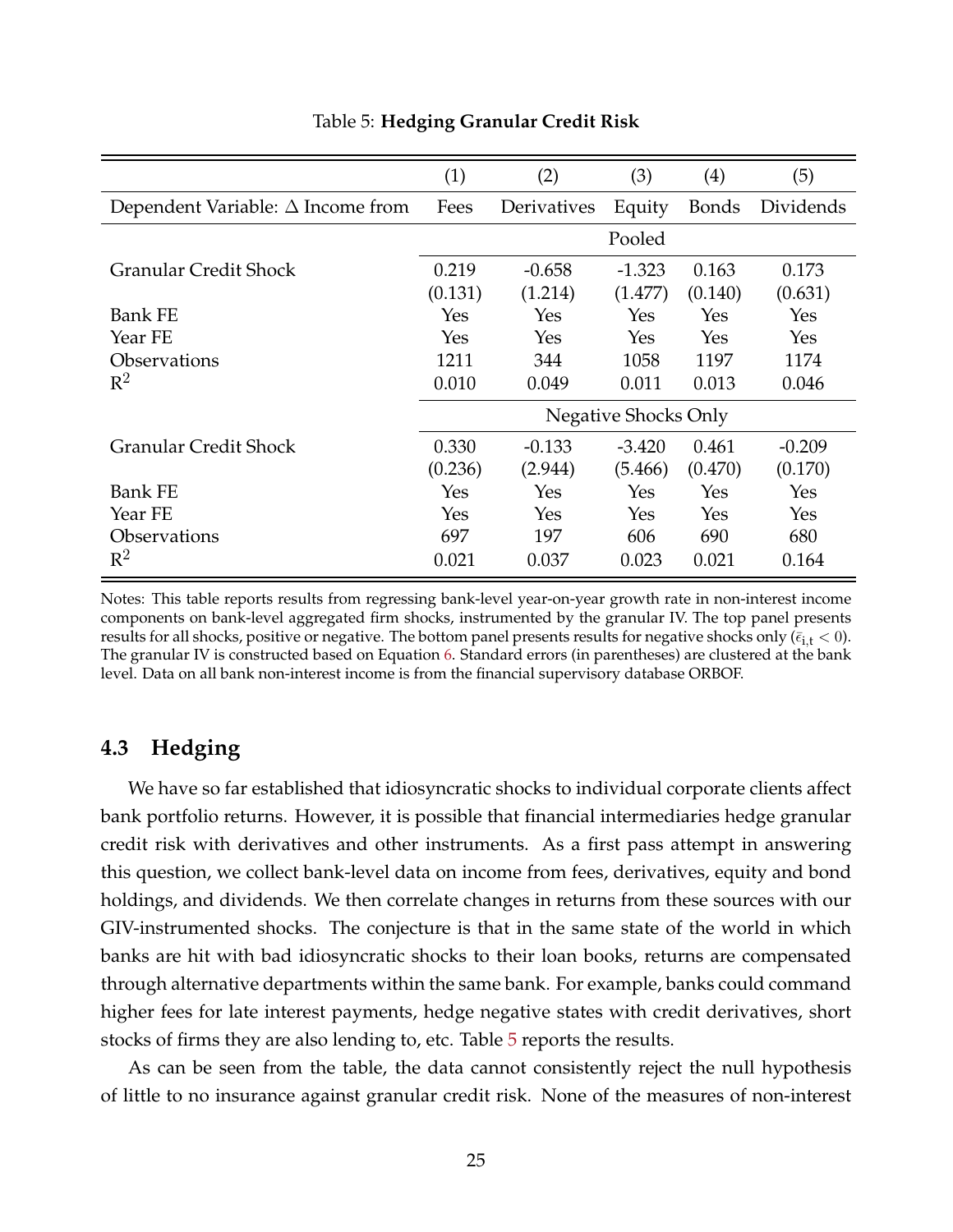income are significantly associated with our shock measure. If anything, some forms of income are in fact *positively* correlated with idiosyncratic credit shocks, which questions their usefulness as a hedging instrument.

A drawback of this analysis is that the various hedging instruments analyzed in Table [5](#page-25-1) are only observable at the bank level. A more detailed analysis would construct matched derivatives holdings at the level of individual credit relationships. This would increase the odds for banks to hedge *firm-specific* risk, something that we can not plausibly establish by looking at portfolio-level data. This would be possible only for a very small subset of large firms that are (a) listed and (b) have a liquid market for credit derivatives such as credit default swaps (CDS). The mass of such firms is small and the CDS market is not very liquid in Norway. Regardless, insurability of granular credit risk is an important question, to which we can give only a partial answer given the data constraints.

# <span id="page-26-0"></span>**4.4 Granular Credit Risk Spillovers: Credit Supply and Firm Outcomes**

The previous sections have documented that granular credit risk has quantitatively important effects on bank portfolio outcomes, and that this risk is unhedged. In this section, we ask whether banks hedge these shocks "ex-post", i.e. by passing it on to the rest of their corporate portfolio. We are interested to see whether banks react by reducing loan supply or raising interest rates, in particular for non-granular firms.

Table [6](#page-27-0) reports our results on the supply of credit. Our approach follows closely [Khwaja](#page-47-6) [and Mian](#page-47-6) [\(2008\)](#page-47-6). In all specifications we impose a stringent configuration of interacted firm  $\times$  year  $\times$  industry  $\times$  county fixed effects. Our specifications regress year-on-year changes in the granular credit shock on year-on-year changes in loan-level credit supply. In columns (1)-(2), we look at the impact of bank-level granular credit shocks - either instrumented or not - on all firms and find no significant relationship. In columns (3)-(4) we restrict the sample to non-granular firms only. Non-granular firms are defined as those whose bank loan shares are below the  $50^{th}$  (column (3)) or  $25^{th}$  (column (4)) percentiles of the loan share distribution. For example, the median loan share is 0.000211 percent across all loans. We do find a statistically significant relationship in this case, particularly when the threshold for non-granular firms is the 25th percentile. In columns (5)-(6) we add a bank fixed effect to the baseline specification and results do not change substantially. Overall, a one-standard deviation decline in the granular credit shock reduces loan supply growth to non-granular borrowers by up to 71 basis points. This effect is strongly significant. These results are suggestive of a "pecking order" of credit relationships where banks keep credit relationships with their main clients unchanged but adjust lending conditions with their non-granular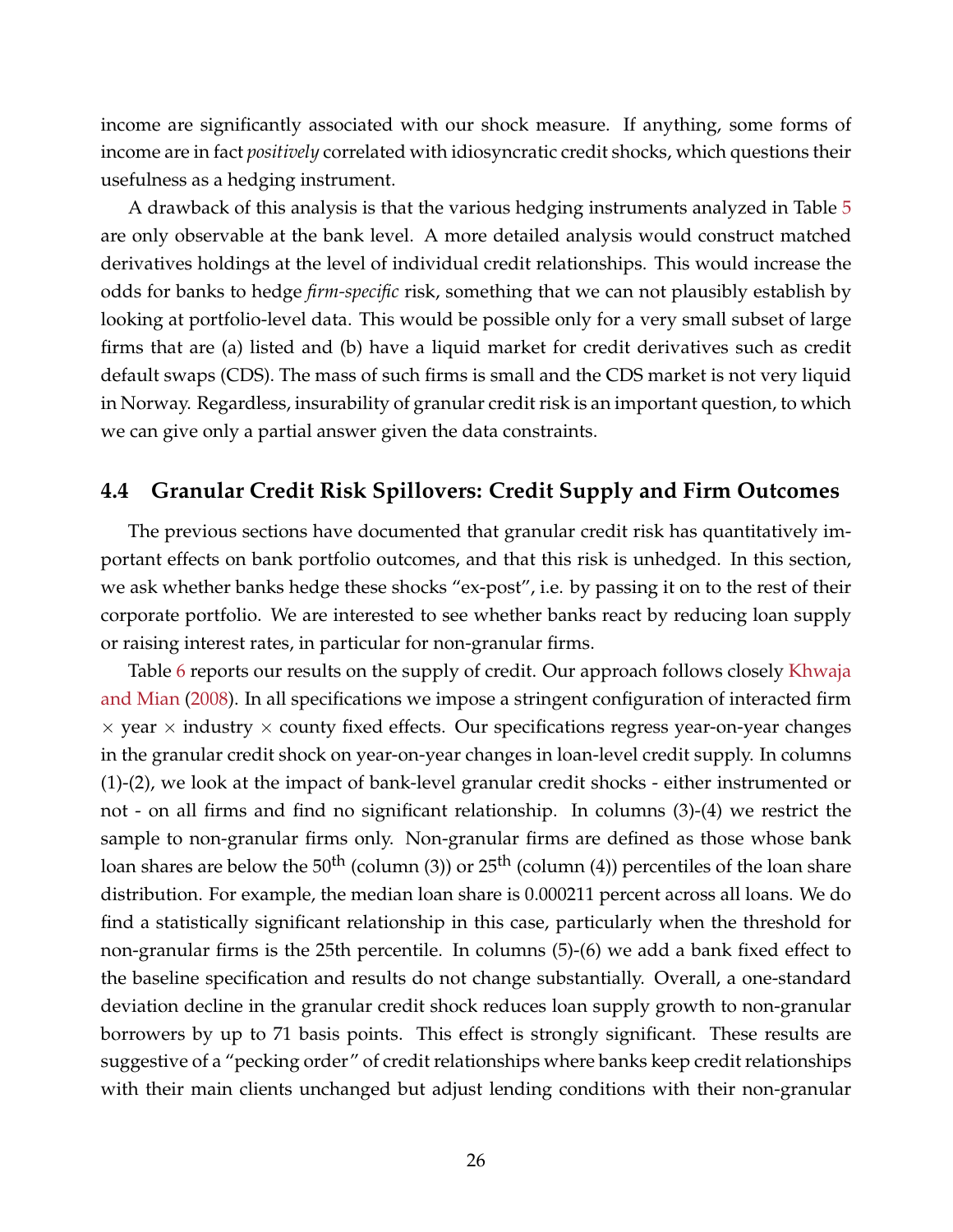<span id="page-27-0"></span>

|                                    | (1)     | $\left( 2\right)$ | (3)            | $\left( 4\right)$ | (5)     | (6)            |
|------------------------------------|---------|-------------------|----------------|-------------------|---------|----------------|
| $\Delta$ Bank Shock                | 0.023   | 0.022             | 0.165          | 0.625             | 0.168   | 0.717          |
|                                    | (0.043) | (0.043)           | (0.129)        | (0.288)           | (0.136) | (0.311)        |
| Year x Industry x County x Firm FE | Yes     | Yes               | Yes            | Yes               | Yes     | Yes            |
| <b>Bank FE</b>                     | No      | No                | N <sub>o</sub> | N <sub>o</sub>    | Yes     | Yes            |
| Non-Granular Firms (50%)           | No      | No                | Yes            | N <sub>o</sub>    | Yes     | N <sub>o</sub> |
| Non-Granular Firms (25%)           | No      | No                | No             | Yes               | No      | Yes            |
| Instrumented by GIV                | No      | Yes               | Yes            | Yes               | Yes     | Yes            |
| <b>Observations</b>                | 15279   | 15279             | 3449           | 348               | 3413    | 322            |
| $\mathbb{R}^2$                     | 0.484   |                   |                |                   |         |                |

Table 6: **Spillovers from Granular Credit Shocks: Credit Supply**

Notes: This table reports results from regressing year-on-year changes in (log) bank debt at the bank-firm level on the year-on-year change in bank-level aggregated firm shocks which are either instrumented by the granular IV as in columns (2)-(6) or not, as in column (1). Specifications are based on Equation [9.](#page-17-0) The GIV is constructed based on Equation [6.](#page-15-0) Columns (1)-(2) include all firms. Columns (3)-(6) include only non-granular firms. Non-granular firms are defined as firms whose bank loan shares are less than the 50th (columns (3)-(4)) or the 25th (columns (5)-(6)) percentiles of the loan share distribution, which is pooled over all banks and years. The full distribution of loan shares is plotted on Figure [1.](#page-11-0) Standard errors (in parentheses) are double clustered at the bank and firm level.

borrowers in order to compensate for portfolio losses.

In Table [7](#page-28-0) we repeat the same exercise but with interest flow as the left-hand-side variable. We find a strong negative relationship between year-on-year changes in granular credit risk and yearly growth in loan-level interest flows. We interpret these changes in flows as an effect on the loan interest rate. A one-standard deviation decline in the granular credit shock increases interest rate growth on loans to non-granular clients by up to 63.4 basis points. Taken together with the positive association with credit quantities, we have identified granular credit risk as a textbook supply-side disturbance: a negative granular credit shock results in a leftward shift in the supply schedule, leading to a reduction in quantities and elevation in credit market prices. In addition, the pass-through mechanism can also be interpreted as operating through a kind of bank credit supply network: two firms that may otherwise not be connected can impact each other's performance through their association with a common lender $^{23}$  $^{23}$  $^{23}$ .

<sup>&</sup>lt;sup>23</sup>We control for firm county and industry fixed effects as well as the bank fixed effects. We cannot fully rule out, however, that these firms are not also associated through a production network as we do not have the data on firm linkages to test that hypothesis.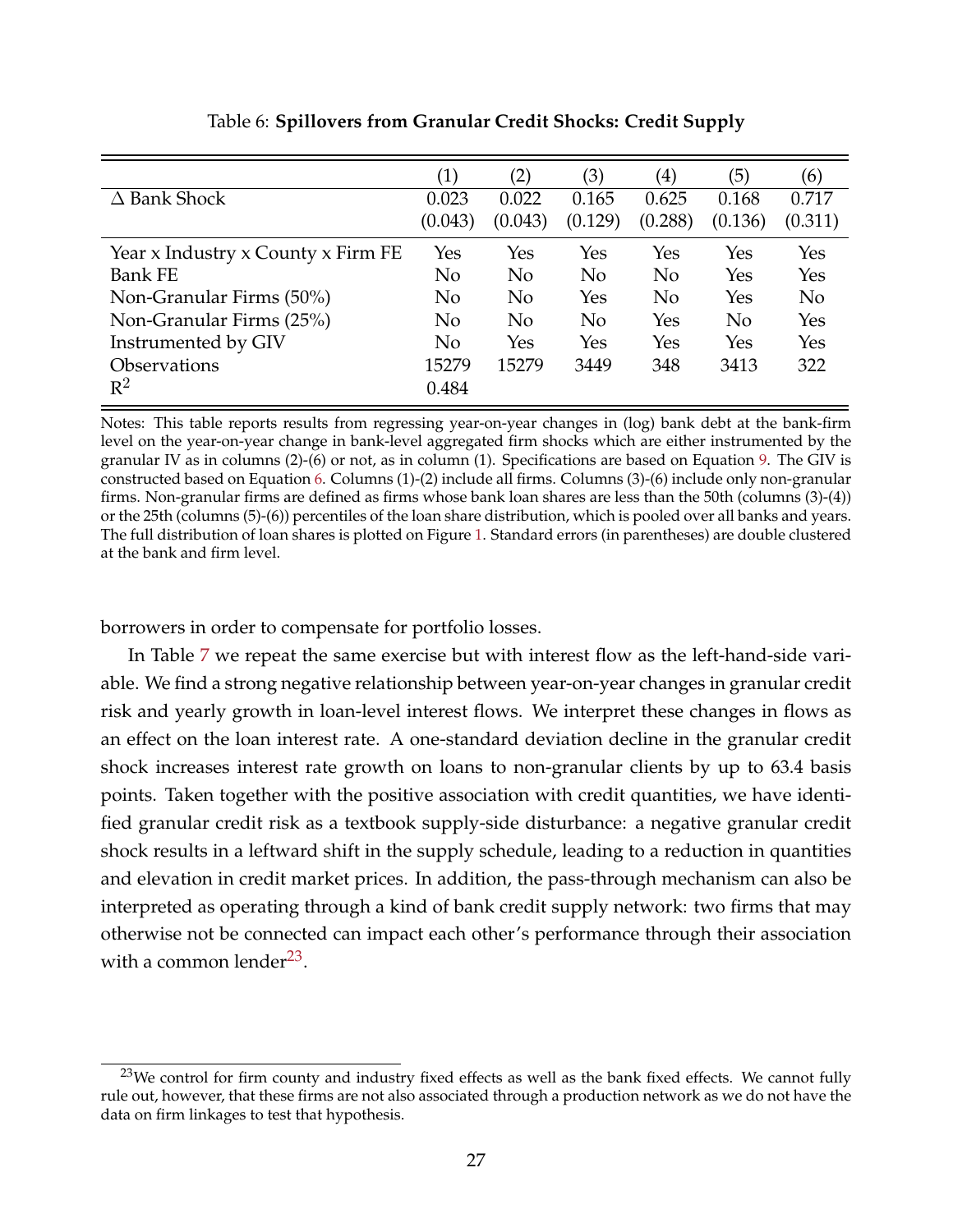<span id="page-28-0"></span>

|                                    | (1)            | (2)            | (3)      | $\left( 4\right)$ | (5)            | (6)      |
|------------------------------------|----------------|----------------|----------|-------------------|----------------|----------|
| $\Delta$ Bank Shock                | $-0.004$       | $-0.017$       | $-0.361$ | $-0.341$          | $-0.421$       | $-0.634$ |
|                                    | (0.064)        | (0.066)        | (0.189)  | (0.417)           | (0.190)        | (0.448)  |
| Year x Industry x County x Firm FE | Yes            | Yes            | Yes      | Yes               | Yes            | Yes      |
| <b>Bank FE</b>                     | N <sub>o</sub> | N <sub>o</sub> | No       | $\rm No$          | Yes            | Yes      |
| Non-Granular Firms (50%)           | N <sub>o</sub> | N <sub>o</sub> | Yes      | $\rm No$          | Yes            | $\rm No$ |
| Non-Granular Firms (25%)           | N <sub>0</sub> | N <sub>o</sub> | No       | Yes               | N <sub>o</sub> | Yes      |
| Instrumented by GIV                | N <sub>0</sub> | Yes            | Yes      | Yes               | Yes            | Yes      |
| Observations                       | 15279          | 15279          | 3449     | 348               | 3413           | 322      |
| $R^2$                              | 0.533          |                |          |                   |                |          |

Table 7: **Spillovers from Granular Credit Shocks: Interest Rates**

Notes: This table reports results from regressing year-on-year changes in (log) interest flows at the bankfirm level on the year-on-year change in bank-level aggregated firm shocks, which are either instrumented by the granular IV (columns (2)-(6)) or not (column (1)). Specifications are based on Equation [9.](#page-17-0) The granular instrument is constructed based on Equation [6.](#page-15-0) Columns (1)-(2) includes all firms. Columns (3)-(6) include only non-granular firms. Non-granular firms are defined as firms whose bank loan shares are less than the 50th (columns (3)-(4)) or the 25th (columns (5)-(6)) percentiles of the loan share distribution, which is pooled over all banks and years. The full distribution of loan shares is plotted on Figure [1.](#page-11-0) Standard errors (in parentheses) are double clustered at the bank and firm level.

Next, we ask whether the impact on non-granular firms ultimately leads to significant economic consequences. We aggregate our data to the firm level and consider several firm outcomes as dependent variables. Those include growth in sales, the wage bill, capital and the cash position. In all of the specifications, we include year  $\times$  industry  $\times$  credit rating, as well as firm and bank fixed effects. In addition, we focus on the sample of non-granular firms where non-granular firms are defined as those whose bank loan shares are below the 50<sup>th</sup> or 25<sup>th</sup> percentile of the global distribution of loan shares. In other words, we trace out the economic consequences of a credit supply shock on the same non-granular firms that we show were impacted in Tables [6](#page-27-0) and [7.](#page-28-0) Results are reported in Table [8.](#page-29-0)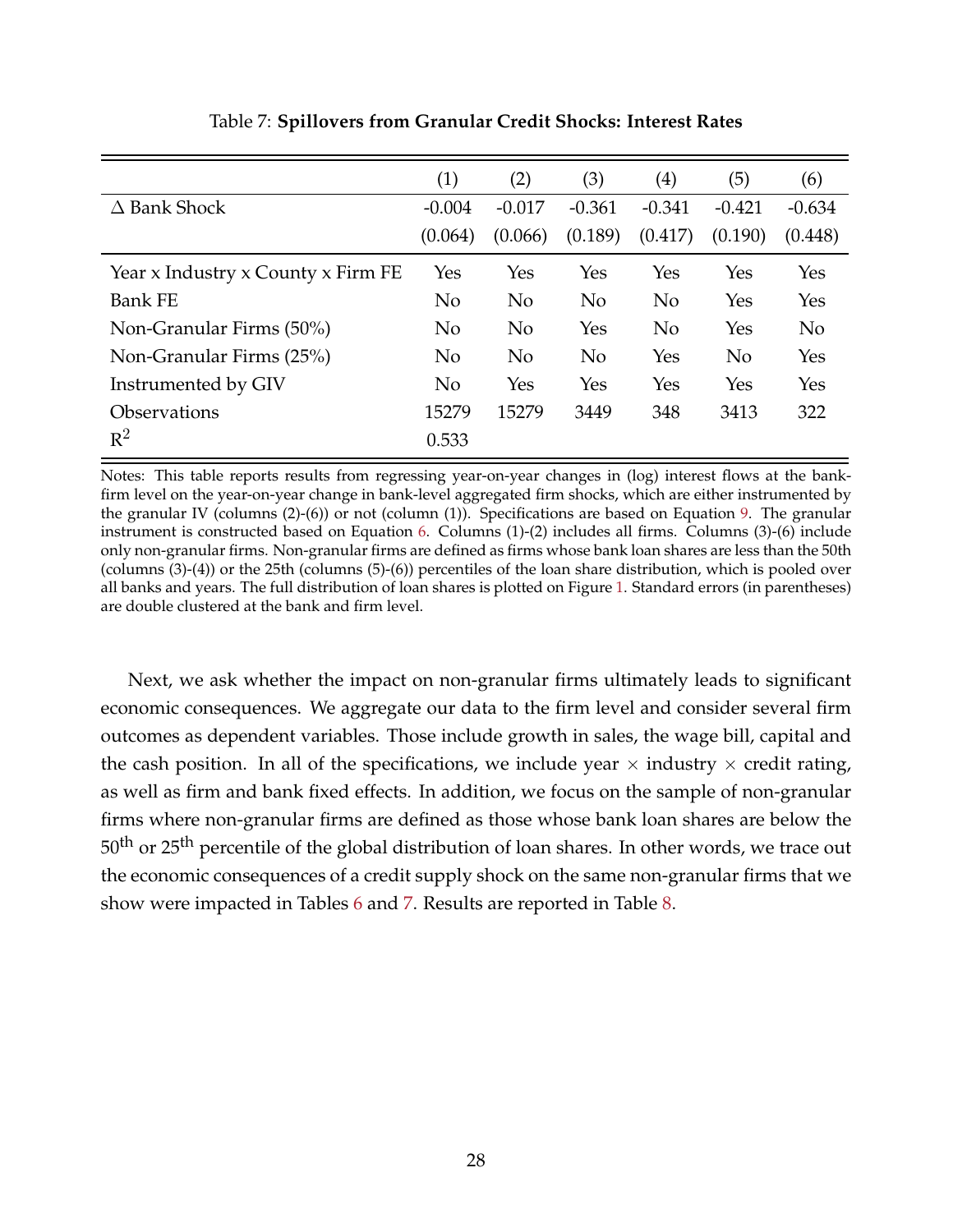<span id="page-29-0"></span>

|                            | (1)       | (2)            | (3)      | (4)          | (5)          | (6)            |
|----------------------------|-----------|----------------|----------|--------------|--------------|----------------|
|                            | Capital   | Capital        | Capital  | <b>Sales</b> | <b>Wages</b> | Cash           |
| $\Delta$ Bank shock        | 0.040     | 0.241          | 0.129    | 0.001        | 0.007        | 0.142          |
|                            | (0.030)   | (0.095)        | (0.251)  | (0.031)      | (0.040)      | (0.146)        |
| E(dependent variable)      | $-0.081$  | $-0.095$       | $-0.105$ | 0.026        | 0.034        | 0.067          |
| SD(dependent variable)     | 0.603     | 0.640          | 0.683    | 0.290        | 0.344        | 1.037          |
| Year-industry-county FE    | Yes       | Yes            | Yes      | Yes          | Yes          | Yes            |
| Firm FE                    | Yes       | Yes            | Yes      | Yes          | Yes          | Yes            |
| Non-Granular Firms (50%)   | <b>No</b> | Yes            | No       | Yes          | Yes          | Yes            |
| Non-Granular Firms (25%)   | $\rm No$  | N <sub>0</sub> | Yes      | $\rm No$     | $\rm No$     | N <sub>o</sub> |
| Instrumented by GIV        | Yes       | Yes            | Yes      | Yes          | Yes          | Yes            |
| <i><b>Observations</b></i> | 90800     | 39861          | 15444    | 44547        | 45452        | 43994          |

Table 8: **Firm Outcomes from Granular Credit Shocks**

Notes: This table reports results from firm-level regressions where the outcome variable is either firm-level year-on-year change in log(capital), log(sales), log(wage bill), or log(cash). The control variable is the year-onyear change in bank-level aggregated firm shocks which are instrumented by the granular IV. Specifications are based on Equation [10.](#page-17-1) The granular instrument is constructed based on Equation [6.](#page-15-0) Non-granular firms are defined as firms whose bank loan shares are less than the 50th or 25th percentile of the loan share distribution. For firms with multiple banking relationships, we define a firm as non-granular if the largest loan share of that firm across all credit relationships is less than the 50th or the 25th percentile of the loan share distribution. For these firms, the bank shock is computed as the average across all lending relationships. The full distribution of loan shares is plotted on Figure [1.](#page-11-0) All specifications include interacted year x industry x county fixed effects and firm fixed effects. Standard errors (in parentheses) are clustered at the firm level.

The most notable results are columns (2)-(3), where we document that a change in the granular credit shock at the bank level is positively associated with capital growth at the firm level for non-granular borrowers. This suggests that a one-standard deviation negative credit supply shock causes a decline in firms fixed capital investment growth by roughly 13-24 basis points. The impact on non-granular firms defined by the median loan share cutoff is strongly statistically significant. This result has immediate implications for the real macroeconomy. We also considered outcomes such as sales, the wage bill and the firms cash position. For these variables our coefficient estimates are imprecise, and in all of these cases we are unable to reject the null hypothesis.

Even if non-granular firms have relatively low loan shares, they constitute an important fraction of the economy. Specifically, non-granular firms that are defined by the median loan share cutoff account for at least 15% of total aggregate capital in the sample in any given year. Granular credit shocks therefore affect a sizable fraction of aggregate capital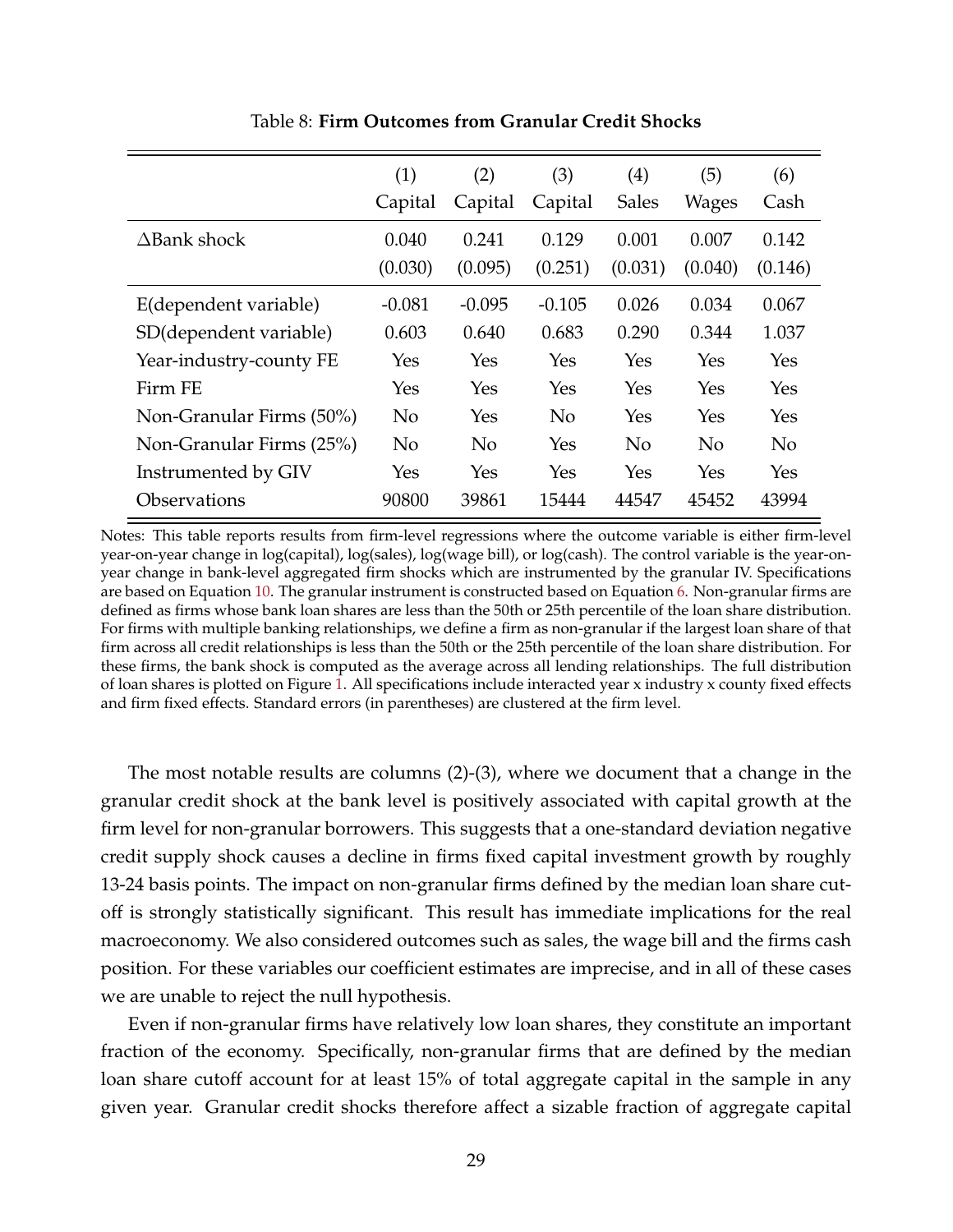<span id="page-30-0"></span>

| Probit Model                      | (1)                 | (2)                 | (3)<br>Probability of bankruptcy. | (4)                 | (5)                 | (6)                 | (7)                 | (8)<br>Ever<br>bankrupt |
|-----------------------------------|---------------------|---------------------|-----------------------------------|---------------------|---------------------|---------------------|---------------------|-------------------------|
| $\Delta$ BankShock+               | $-0.609$<br>(0.110) | $-0.680$<br>(0.196) | $-0.920$<br>(0.316)               |                     |                     |                     |                     |                         |
| $\Delta$ BankShock <sub>t-1</sub> |                     |                     |                                   | $-0.322$<br>(0.123) | $-0.965$<br>(0.203) | $-0.980$<br>(0.345) |                     |                         |
| $\Delta$ BankShock <sub>t-3</sub> |                     |                     |                                   |                     |                     |                     | $-0.703$<br>(0.239) |                         |
| $\Delta$ BankShock+               |                     |                     |                                   |                     |                     |                     |                     | $-1.273$<br>(0.281)     |
| Non-Granular Firms (50%)          | N <sub>o</sub>      | Yes                 | No                                | No                  | Yes                 | N <sub>0</sub>      | Yes                 | Yes                     |
| Non-Granular Firms (25%)          | No                  | No                  | Yes                               | N <sub>0</sub>      | N <sub>o</sub>      | Yes                 | No                  | No                      |
| Instrumented by GIV               | Yes                 | Yes                 | Yes                               | Yes                 | Yes                 | Yes                 | <b>Yes</b>          | Yes                     |
| Observations                      | 61819               | 35965               | 18990                             | 50897               | 29451               | 15220               | 16648               | 35965                   |

## Table 9: **Firm Bankruptcy from Granular Credit Shocks**

Notes: This table reports results from firm probit regressions of likelihood of firm bankruptcy on the banklevel granular credit shock. In columns (1)-(7), the outcome variable is probability of contemporaneous firm bankruptcy. In column (8), the outcome variable is the probability that a firm ever goes bankrupt. In columns (1)-(3), the control variable is the contemporaneous mean (change in the) bank-level credit shock which is instrumented by the granular IV. In columns (4)-(7), the RHS variable is the GIV-instrumented bank-level credit shock lagged by either one or three years. Columns (1) and (4) are for all firms in sample. Remaining columns restrict the sample to non-granular firms only. Non-granular firms are defined as firms whose bank loan shares are less than the 50th or the 25th percentiles of the loan share distribution, which is pooled over all banks and years. For firms with multiple banking relationships, we define a firm as non-granular if the largest loan share of that firm across all credit relationships is less than the 50th or the 25th percentile of the loan share distribution. For these firms, the bank shock is computed as the average across all lending relationships. The full distribution of loan shares is plotted on Figure [1.](#page-11-0) Standard errors in parentheses. Firm bankruptcy information is from the credit rating agency Bisnode.

via credit spillovers. It is also important to emphasize that our estimates constitute a *lower bound* - we can not rule out further second- and third-order spillover effects to granular clients as well. Granular credit risk can therefore potentially affect an even larger fraction of aggregate investment through the broader credit supply network as well as through general equilibrium effects.

Finally, we investigate whether the reduction in credit not only affects firm balance sheet outcomes but ultimately firm default. We ask whether a change in the granular credit shock at the bank level is associated with a higher frequency of bankruptcies at the firm level. Table [9](#page-30-0) reports the results from our baseline probit regressions. In column (1), we include all firms in the estimation sample. In column (2), we restrict the sample to non-granular firms only, with the threshold being the 50<sup>th</sup> percentile of the loan share distribution. For both specifications we find a strong negative association. For columns (4)-(6) and (7) we trace out the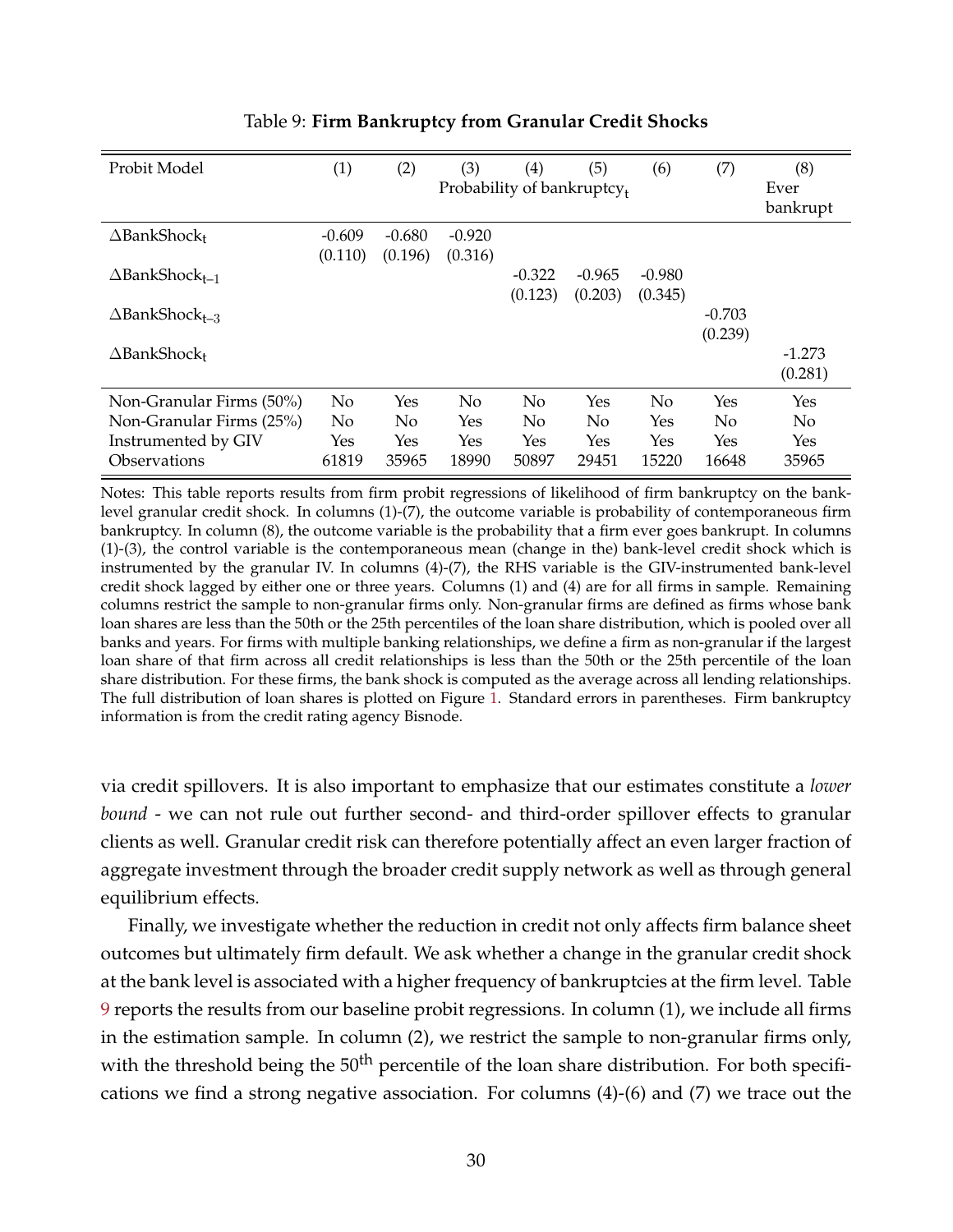impact of granular credit shocks in t-1 and t-3, respectively, on the probability of bankruptcy at t. In columns (3) and (6) we run the same regressions but restricting the sample to firms with a loan share below the  $25<sup>th</sup>$  percentile of the distribution. Finally, in column (8) we regress the probability of a firm filing for bankruptcy at any point over its existence in our dataset on its average granular credit shock. That is, we ask if firms that ever default also experience, on average, worse granular credit supply shocks from their lenders. Overall, across all 8 specifications, we find a very strong negative association between granular credit risk and firm bankruptcy probability. The impact is quantitatively very large - a one-standard deviation negative granular credit supply shock increases the likelihood of bankruptcy by roughly 32-60 basis points for all firms, and 68-127 basis points for non-granular borrowers. Additionally, we do find that firms that went bankrupt at some point in the sample are also those that experienced abnormally bad granular credit supply shocks. Our results have direct implications for the aggregate economy and consumer welfare, considering that firm bankruptcy proceedings are very costly in practice.

We conclude this section by reiterating our main findings. First, idiosyncratic firm shocks have a large, long-lasting and significant effect on loan-level returns. Second, these shocks survive portfolio aggregation and impact bank-level outcomes. Importantly, these shocks originate from granular, i.e. large, borrowers which is precisely the reason why they do not wash out. Third, banks do not hedge granular credit risk with income from non-loan businesses such as derivatives or equity investments. Fourth, there are considerable loanlevel spillovers of granular credit shocks on non-granular borrowers: affected banks reduce loan supply and increase interest rates on their less important, non-granular clients. Fifth, those affected clients in turn reduce their investment in physical capital and are much more likely to file for bankruptcy. Overall, our results show that idiosyncratic shocks to granular borrowers have important implications for the broader financial and real economy. In the language of financial regulators, single-name credit concentration risk is quantitatively important.

# <span id="page-31-0"></span>**5 Heterogeneity and Robustness**

In this section, we first provide further evidence on the underlying mechanisms behind our findings. In [5.1](#page-32-0) we focus on whether certain firms are more likely to transmit idiosyncratic firm performance shock to their banks, and in [5.2](#page-33-0) whether certain banks are more exposed to granular credit risk. In [5.3](#page-34-0) we conduct several important robustness checks.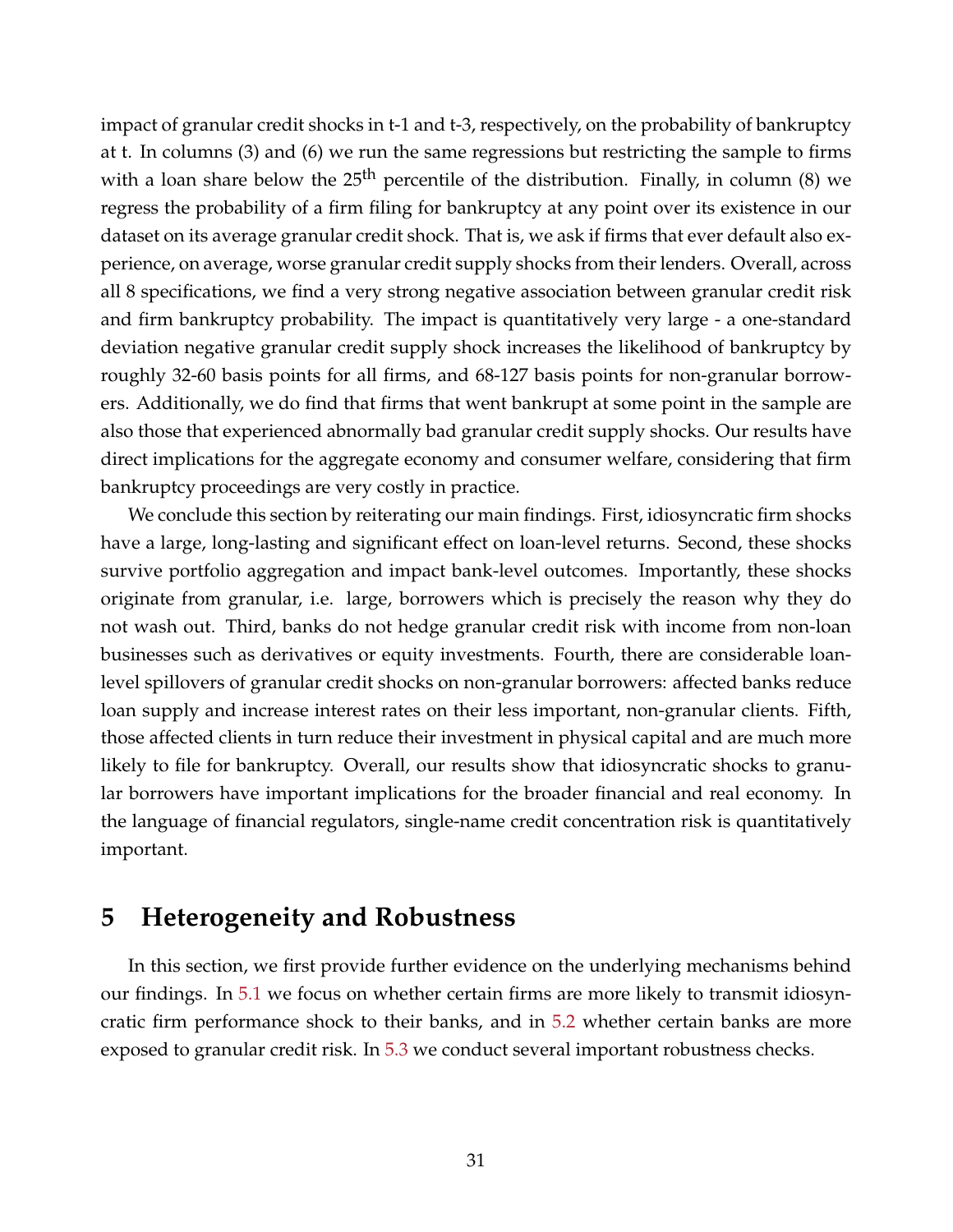# <span id="page-32-0"></span>**5.1 Firm Heterogeneity**

**Loan Outcomes - Balance Sheet Heterogeneity** We start by exploring heterogeneous effects of idiosyncratic firm shocks originating from firms with different characteristics. Specifically, we interact extracted shocks obtained from specification [\(2\)](#page-14-1) with lagged firm characteristics. We are interested in how the transmission mechanism differs for firms with high leverage, low asset size, low equity, short average debt duration, high bank credit reliance, low credit rating, and young age. Each characteristic is thus a dummy which equals 1 for firms in that particular category of interest.

Figure [A.1](#page-49-0) in the Appendix illustrates the results. There is overall rich firm heterogeneity behind our loan-level outcomes. The pass-through of idiosyncratic firm shocks is particularly strong for firms with high leverage, low assets, short debt duration, high reliance on bank debt, lower-than-"A" credit ratings, and firms younger than 3 years. All these firms, relative to the average firm, are more likely to be more "risky" from the bank's perspective. Interestingly, we find that interactions with firm size and debt duration are statistically different from other characteristics. For macro-prudential purposes, these results offer a new dimension for regulation of concentration risk: banks which are heavily exposed to, for example, small, risky, young firms are at much greater risk of suffering from detrimental idiosyncratic credit shocks than intermediaries that lend to liquid and non-levered corporates.

**Loan Outcomes - Extensive Margin** Are our loan-level results driven by the intensive or the extensive margin? We are interested in seeing whether the transmission of idiosyncratic firm shocks is different among firms that enter/exit the industry or go bankrupt. Our strategy is to construct a dummy variable for each of the three groups of firms. For entrants, the dummy takes the value of unity in the year following the entry, while for leavers and bankrupt firms the variable equals unity in the year prior to the event. We also consider an "ever-bankrupt" dummy which takes the value of unity for firms that filed for bankruptcy at any point during the 2003-2015 period. The latter variable captures potentially some unobserved intangible characteristics such as poor management skills, which are common for unsuccessful firms but cannot credibly be inferred from balance sheet information.

Table [A.1](#page-53-0) in the Appendix reports the results. We see that the shock transmission mechanism is stronger (weaker) among firms which have just entered (about to exit) the industry. We do not find that the channel is stronger among firms which go bankrupt. Overall, the extensive margin is active but does not dominate our results. In other words, even conditional on firms being non-entrants, non-leavers, and not in bankruptcy, negative idiosyncratic shocks can cause lower bank returns. That implies that our results are driven mostly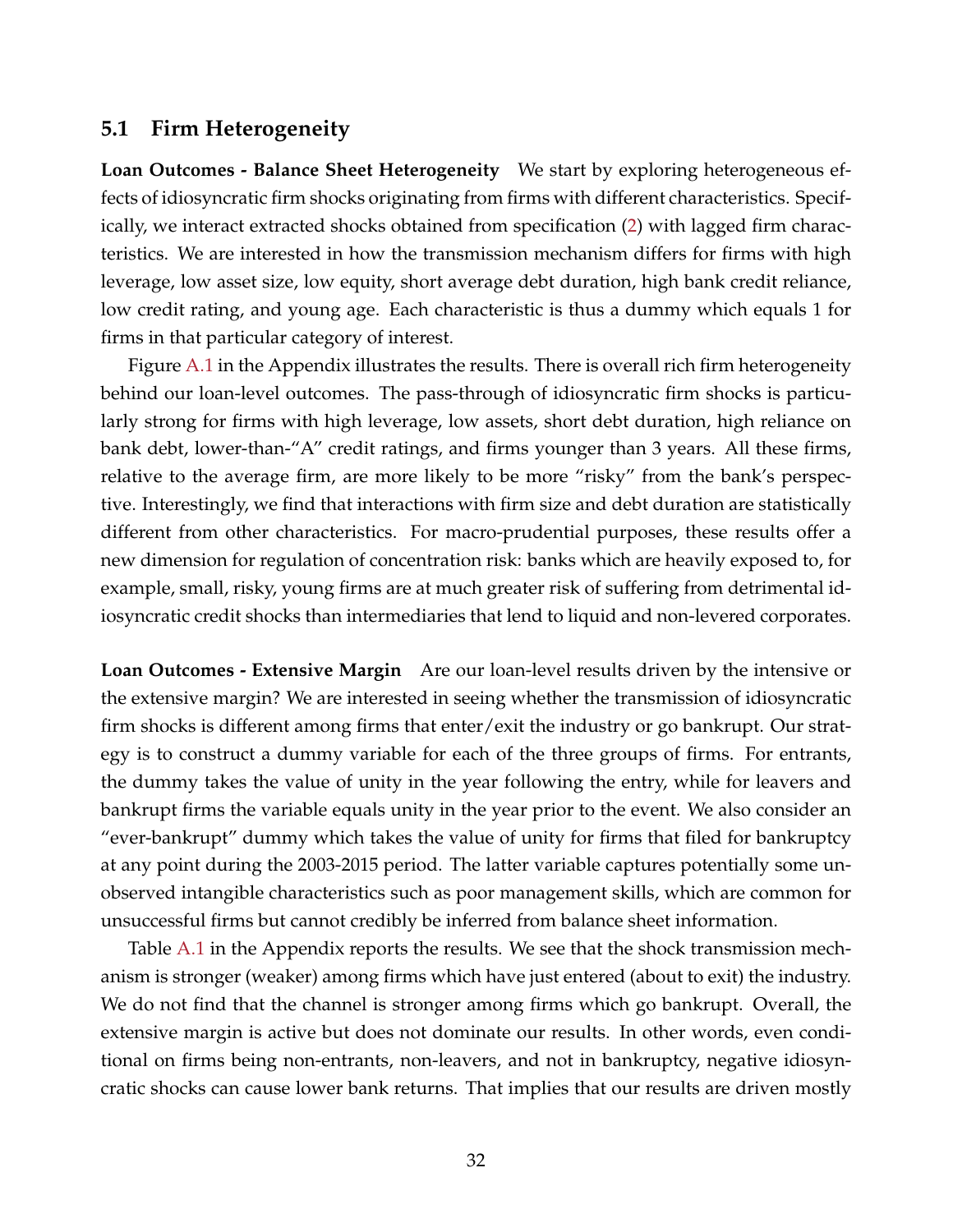by the intensive margin.

**Loan Outcomes - Ownership and Industry Heterogeneity** Next, we investigate whether our results are driven by firms with a particular ownership structure or industry affiliation. For example, is the shock transmission stronger among special financial vehicles or construction firms? In Appendix Table [A.2](#page-54-0) we report firm ownership heterogeneity results, along with our baseline estimates. We see clearly that our results reflect conventional privately owned firms and not state, community, or special financial vehicles. Privately owned firms dominate our sample by a wide margin.

Table [A.3](#page-55-0) explores heterogeneous effects by firm sector. Our baseline estimates are almost identical to results from manufacturing firms. Overall, there doesn't appear to be any abnormality across different industries; the real estate sector is the only one where pass-through appears to be smaller.

**Loan Outcomes - Geographical Heterogeneity** Are our loan-level results driven by idiosyncratic shocks to firms located in particular geographical regions of Norway? Figure [A.2](#page-50-0) in the Appendix plots a coloured map of Norway, where each of the 19 counties is colored with a different shade of blue. Darker regions represent a higher local pass-through coefficient of idiosyncratic firm shocks onto loan-level returns. Recall that our baseline average pass-through estimate at the loan level is 0.361. Based on the map we document two main results. First, there is interesting cross-regional heterogeneity in the estimates that is potentially worth exploring in future research. Second, this heterogeneity is not too drastic: county-wide averages are in the [0.19,0.44] range<sup>[24](#page--1-0)</sup>. Finally, we see that our result is not driven solely by Oslo and neighboring counties but is in fact present throughout the country. We therefore conclude that our results are likely not driven by some unusual regional clustering of correlated idiosyncratic shocks.

# <span id="page-33-0"></span>**5.2 Bank Heterogeneity**

In this section, we explore whether different banks - conditional on the realization of the granular credit shock - are affected differentially. Our main focus is understanding whether portfolio concentration as a factor is important for the transmission of idiosyncratic firm shocks, or whether this factor can be absorbed by bank size (total assets) or the number of credit relationships that the bank has. Intuitively, idiosyncratic borrower shocks may impact only banks that are small in size or have a small number of loans: in both cases the

<sup>&</sup>lt;sup>24</sup>The exception is the northernmost county, Finnmark, where we find a point estimate of  $-0.10$ . However, this county is also the least populated area of Norway.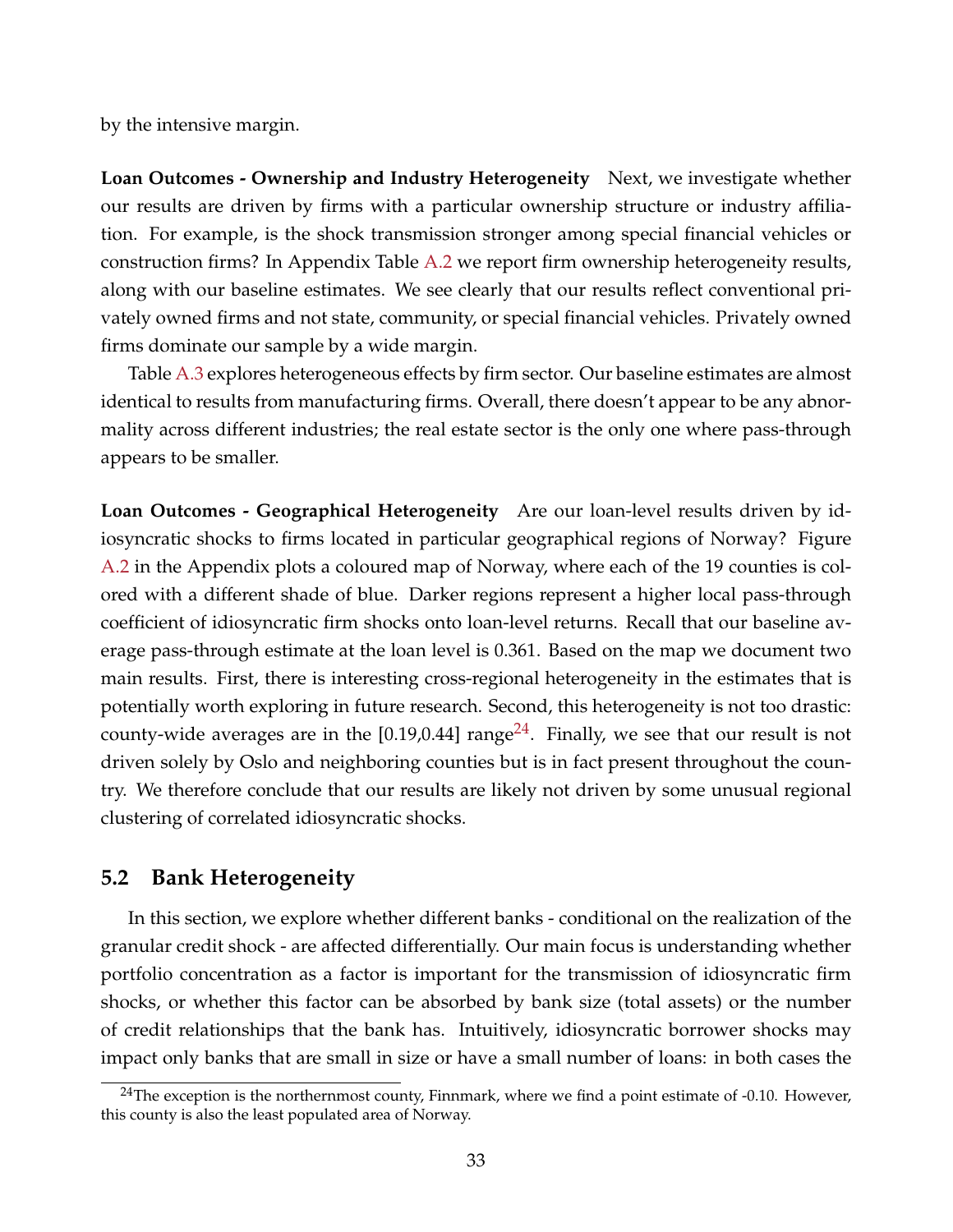bank's margin of adjustment in response to borrower shocks is relatively weaker<sup>[25](#page--1-0)</sup>. Hence we explore whether the relationship between granular credit shocks and bank outcomes varies by bank size, the number of loans, or the loan portfolio Herfindahl index (HHI) - a commonly used measure of concentration.

In Appendix Tables  $A.4$  and  $A.5$  we focus sequentially on the role of the number of loans and bank size (total assets) in the transmission of granular credit shocks. In Table [A.4,](#page-56-0) we find that idiosyncratic firm shocks affect portfolios regardless of the number of loans. In line with theory, point estimates for portfolios with few loans or with high concentration levels are relatively larger. Interestingly, in column (1) we find that the pass-through for banks with a large number of loans is still statistically significant. This result suggests that granular credit risk is not merely a "small N" problem. In column (2) we find that portfolios that are more concentrated, as measured by the loan HHI, are more susceptible to granular credit shocks. This observation is consistent with the granular hypothesis. In Table [A.5,](#page-57-0) column (1), we find that the pass-through is strong for small banks with a limited impact on large institutions.

To conclude, we have shown that idiosyncratic borrower shocks have a stronger impact when bank portfolios are more concentrated. Consistent with existing theories, we do find stronger effects for banks that are small or have few loans. Granular credit risk does not appear to be absorbed by the number of credit relationships: the pass-trough is strong for banks with few *or* many loans. The impact is, however, muted for institutions with high total assets.

### <span id="page-34-0"></span>**5.3 Robustness Checks**

In this section, we provide several additional robustness checks. We show that our results are robust to excluding the Great Financial Crisis (GFC). We check that idiosyncratic firm shocks have a pairwise correlation of approximately zero. Finally, we conduct two placebo tests at various levels of aggregation to lend further support to our baseline results.

**Robustness to GFC** In order to investigate whether the relationship between granular credit risk and loan/bank outcomes is robust to the Great Financial Crisis, we redo our es-timation focusing on years before or after the GFC. Appendix Table [A.6](#page-58-0) reports results. We highlight three main observations. First, our results do not vanish for either of the two sub-

<sup>&</sup>lt;sup>25</sup>Theoretically we expect that as the number of loans in the portfolio falls, loan-specific shocks begin to matter more at the bank level. Furthermore, the literature has distinguished between small and large banks in terms of their capacity to transmit and withstand exogenous shocks [\(Davila and Walther,](#page-46-14) [2020;](#page-46-14) [Stavrakeva,](#page-48-6) [2019\)](#page-48-6)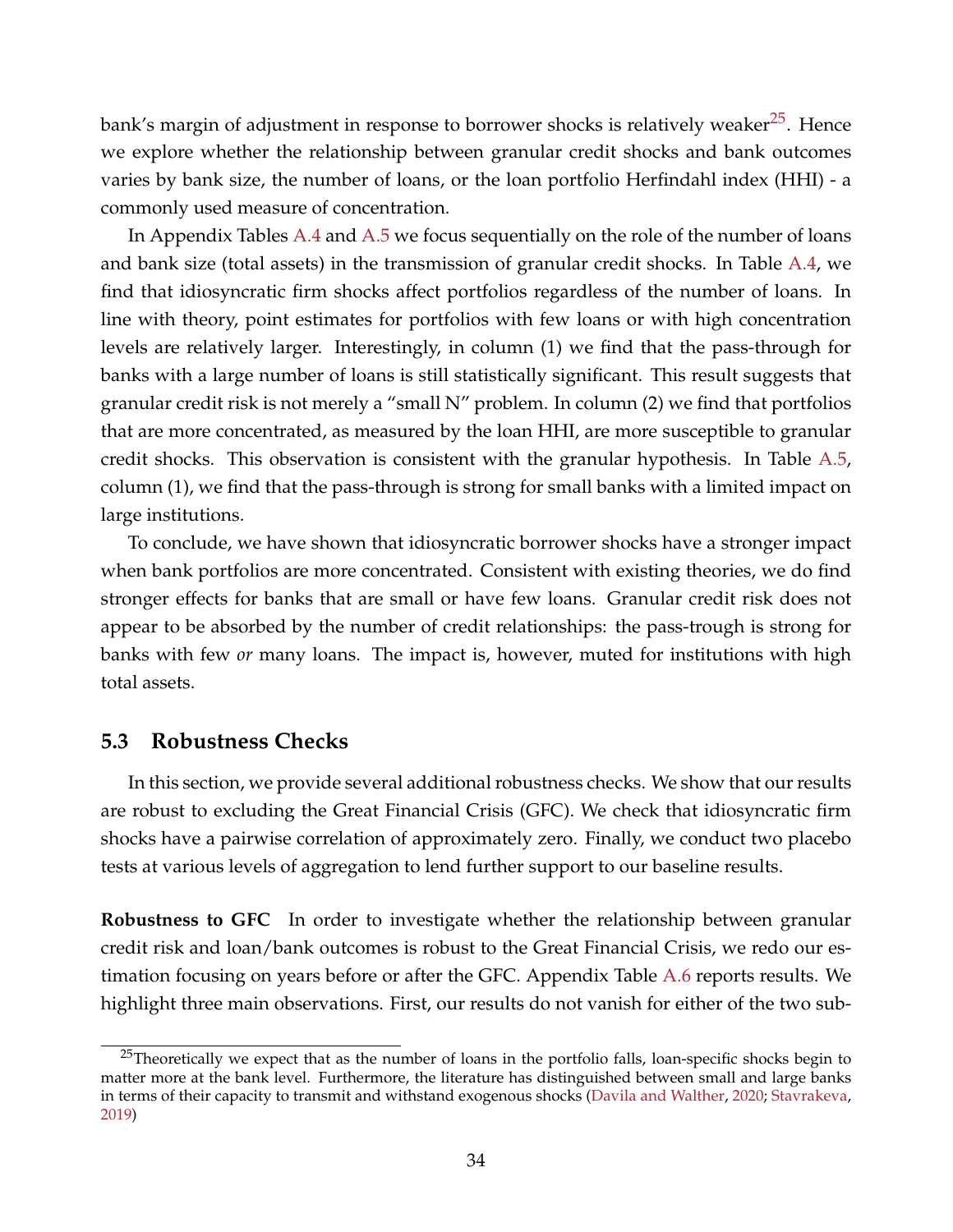periods. Second, this is true for both loan-level and bank-level estimations. Third, estimates are slightly noisier for the pre-GFC period, although still statistically significant.

**Pairwise Correlations Test** An important question that must be addressed is potential piece-wise correlation of our idiosyncratic firm shocks. Systematic residual correlation across firms may indicate that our shocks are still driven by common factors, which would invalidate our conjecture that fluctuations are truly idiosyncratic. For example, we could be capturing some unobserved network effects such as the ones induced by firm trade credit relationships. To test this, we compute pairwise correlation coefficients across any two pairs of firms in our sample. Appendix Figure [A.3](#page-51-0) presents the result. In total we have 1,794,321 pairs across a balanced panel of firms over 2003-2015. The average piecewise correlation is 0.019 and the standard deviation is 0.342. This implies that the average correlation coefficient can not be statistically distinguished from zero. This provides reassuring evidence in support of our idiosyncratic firm shocks being truly idiosyncratic and not being driven by unobserved factors that induce cross-sectional correlation, such as production networks.

**Placebo Regressions** To ensure that we do not falsely reject the null hypothesis due to potentially serially correlated error-terms, we follow [Chetty et al.](#page-46-15) [\(2009\)](#page-46-15) and implement a nonparametric permutation test for whether the true effect of idiosyncratic firm shocks on loan returns is zero. In order to do so, we randomly reassign the estimated firm-level shocks and redo the analysis at the loan and bank levels. Placebo Monte-Carlo permutations results are reported in Appendix Table [A.7.](#page-59-0) We find that we can reject the null hypothesis of no association (at the 1% level) under this non-parametric distribution. In words, it's highly unlikely that our results are due to random chance. Furthermore, at the level of the bank, we confirm that our finding of strong asymmetric effects is not coincidental since the permuted positive-only shock estimate has a p-value of 68% while the negative-only shock estimate has a p-value of 0.008.

Further, to illustrate how our idiosyncratic shocks pick up economically meaningful information, we run a series of placebo regressions where firm shocks are randomly drawn from a uniform distribution instead of being extracted from the economic specification [1.](#page-12-0) The results from using these drawn shocks at the loan- and bank-level are reported in Appendix Table [A.8.](#page-60-0) Across all specifications and levels of aggregation we find no association between the random shocks and loan returns.

**Fitting an Fixed Effects Model with AR(1) Disturbance** We run our firm shocks through an autoregressive linear model of order 1 in order to establish whether shocks are persis-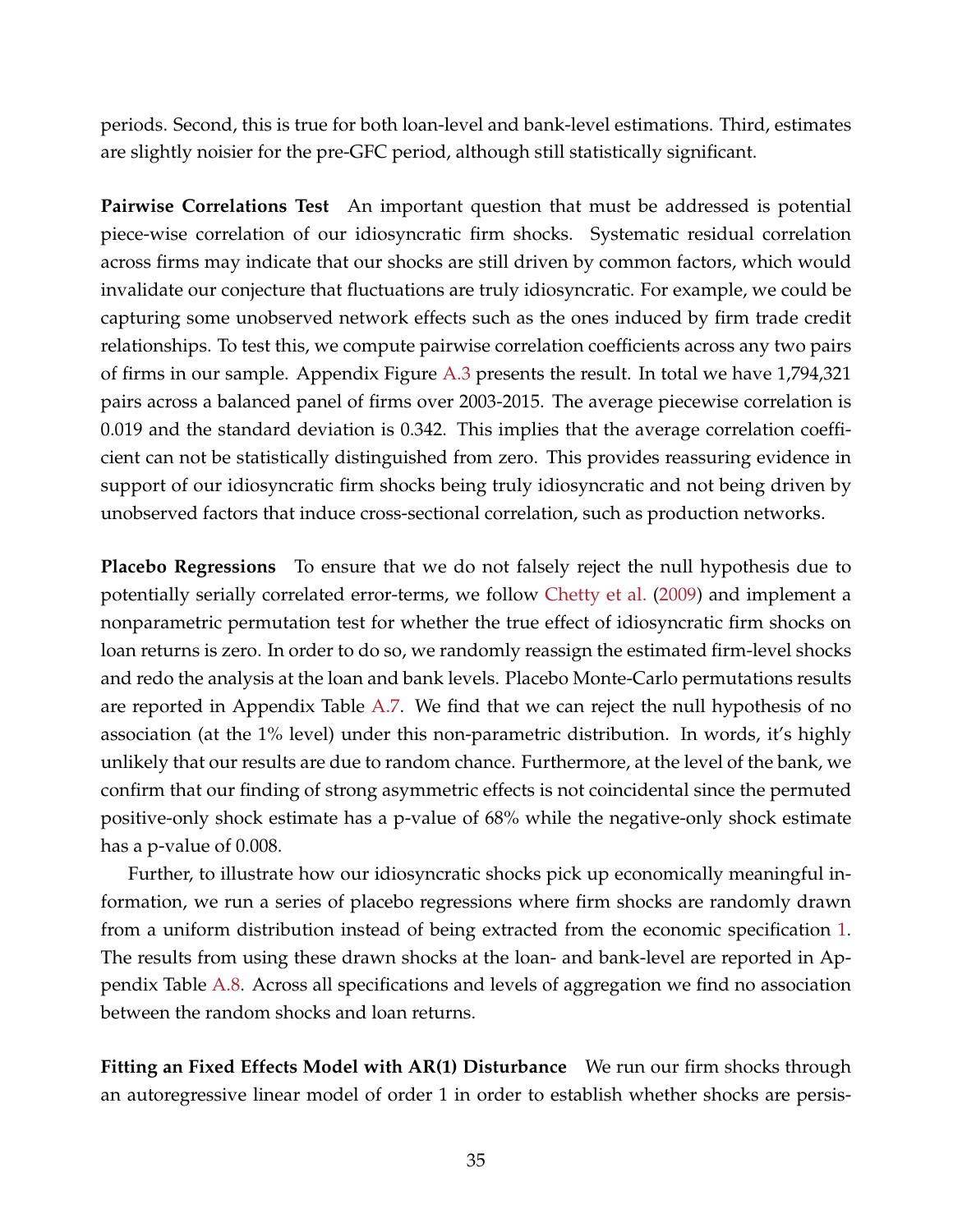tent or not. We also want to facilitate future structural analysis of models with a financial sector that is subject to "idiosyncratic granular borrower risk". Specifically, we fit the full cross-section of firm shocks into a linear fixed effects model with an AR(1) disturbance term. Results are reported in Appendix Table [A.9.](#page-61-0) Parameters of the process - autoregressive coefficient and the standard deviation of the error term - are reported for all levels of aggregation. Overall, we find that the idiosyncratic firm shock is volatile (standard deviation of roughly 0.2) and not persistent at all (auregressive coefficient of roughly 0.12-0.32). A volatile iid process is likely to approximate granular credit risk rather well.

# <span id="page-36-0"></span>**6 Discussion**

In this section, we discuss several issues relevant for our empirical analysis. First, we discuss the literature on firm and bank credit networks and its implications for our results and methodology. Second, we discuss the *origins* of large exposures.

## **6.1 Network Effects**

A vibrant new literature emphasizes the role of bank and firm credit networks in the amplification and propagation of non-systematic shocks. One stream of the literature shows that bank credit supply shocks propagate along firm production networks, causing sizable real economic effects [\(Huremovic et al.,](#page-47-13) [2020;](#page-47-13) [Dewachter et al.,](#page-46-9) [2020\)](#page-46-9). We relate to this literature in two ways. First, in our analysis of economic spillovers, we essentially identify a *credit supply network*: there exists a pass-through mechanism for idiosyncratic borrower risk between two potentially unrelated firms that are "connected" via the balance sheet of their common lender. Second, a negative granular credit shock, passed onto non-granular borrowers via higher rates or lower quantities of credit, is a leftward shift of the credit supply curve and maps into the bank credit supply shocks in [Huremovic et al.](#page-47-13) [\(2020\)](#page-47-13) and [Dewachter](#page-46-9) [et al.](#page-46-9) [\(2020\)](#page-46-9). We establish the first-degree direct effect of these shocks on firm performance and bankruptcy rates. However, because we do not observe the Norwegian input-output or firm trade-credit network, we can not speak of higher-degree effects from these networks. Thus, our analysis of economic spillovers of granular credit shocks in Section [4.4](#page-26-0) establishes a *lower bound* on the total pass-through to the real economy.

Another stream of the literature such as [Elliott et al.](#page-47-17) [\(2020\)](#page-47-17) has recently shown that when banks are individually exposed to the same set of firm industries, idiosyncratic industryspecific risk gets amplified as opposed to getting mitigated by wholesale interbank trading markets. More broadly, mismeasured idiosyncratic *firm* disturbances could actually mas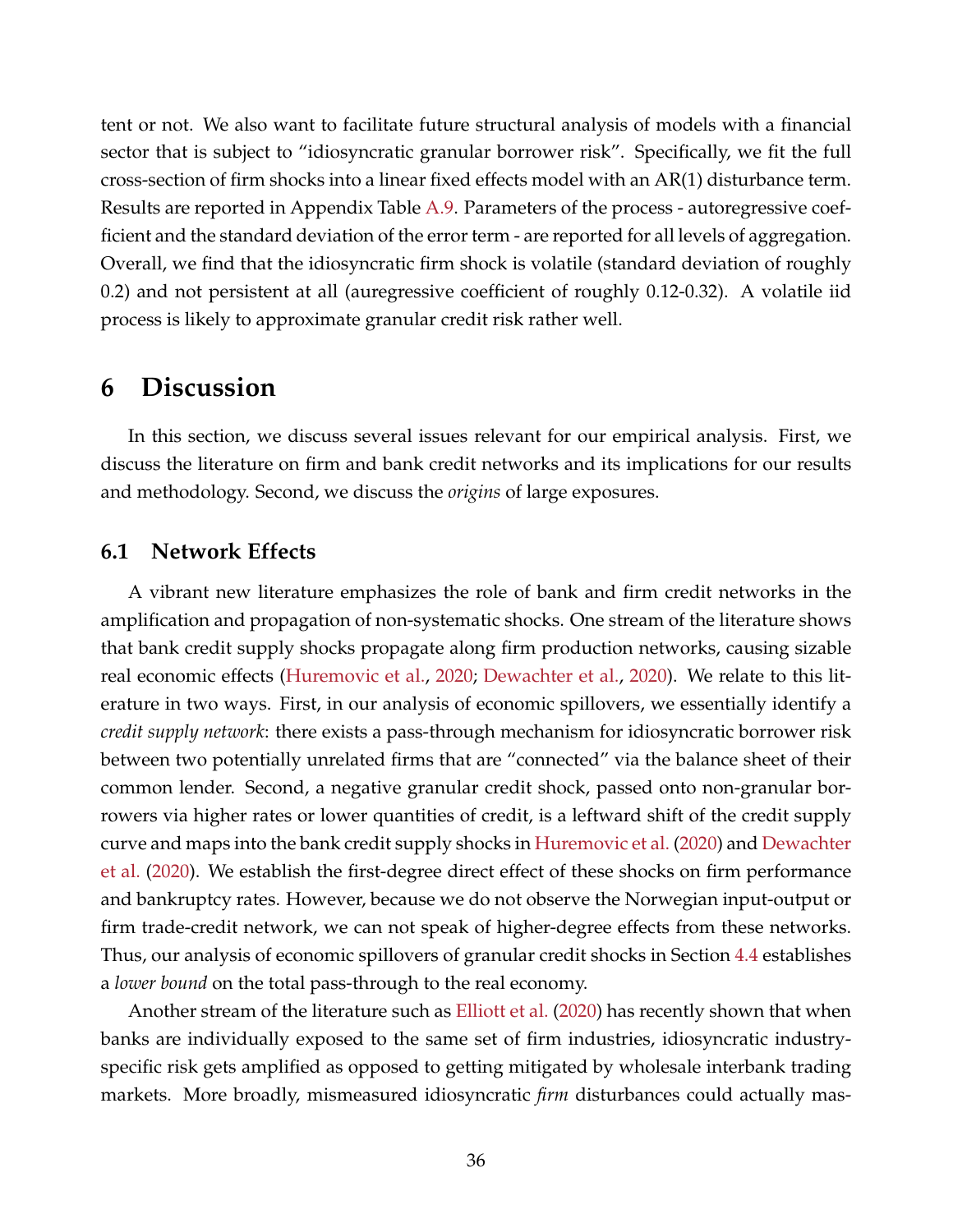querade some unobserved/unmeasured borrower-side *network*-level risk. In the first stage of our analysis, it is possible that our measure of firm value-added shocks is in fact some kind of common local production network risk. This problem is mitigated considerably by the following three factors. First, when extracting firm value-added shocks, we impose a stringent combination of industry, location, and time fixed effects. Any unobserved network factor would have therefore to operate within the same year, industry, and county. Observations are sufficiently dispersed across geographical regions, with four out of 19 counties having more than 100,000 loan  $\times$  year observations and the average being just over 50,000. In addition, our industry identifiers are very granular with only 3 out of the 99 two-digit industries having more than 100,000 loan  $\times$  year observations. Second, we plotted in Figure [A.3](#page-51-0) the pairwise cross-sectional correlation of firm shocks and found no indication of common shocks. Third, the presence of local production network effects would not invalidate our GIV approach. As long as the sequence of idisoyncratic shocks is unrelated to bank-side factors, our exogeneity assumption in equation [\(8\)](#page-15-2) holds regardless of whether the firmlevel shocks truly are firm-level or composite outcomes of very local network structures. The question of networks is therefore a matter of composition, not of identification.

# <span id="page-37-0"></span>**6.2 Origins of Large Exposures**

Credit concentration is an equilibrium object that is an outcome of more fundamental factors such as monitoring technology, risk preferences, information structure and expectations. Although writing down a micro-founded model of banking concentration is beyond the scope of this paper, discussing theoretical causes of concentration is useful for at least two reasons. First, the orthogonality of loan shares to idiosyncratic firm shocks is a key component of our empirical strategy, as highlighted in equation [\(8\)](#page-15-2). Second, our paper is related to a large literature on the trade-off between risk concentration and economic performance and any normative implication would have to take into account the underlying causes of concentration.

One reason for the large degree of credit concentration observed in our data is home bias. [Juelsrud and Wold](#page-47-18) [\(2020\)](#page-47-18) document a substantial degree of within-county bias in the Norwegian banking system (see Figure [A.4\)](#page-52-0). Using loan-level data, [Juelsrud and Wold](#page-47-18) [\(2020\)](#page-47-18) show that over 2003-2015 the average proportion of bank credit to firms that are headquartered in the same region as the lender was 55%. This compares to a random-assignment counterfactual of less than 10%, implying a home bias of 45%. Home bias is, of course, a perennial stylized fact in international finance, banking, and macroeconomics [\(Coeurdacier](#page-46-16) [and Rey,](#page-46-16) [2013\)](#page-46-16).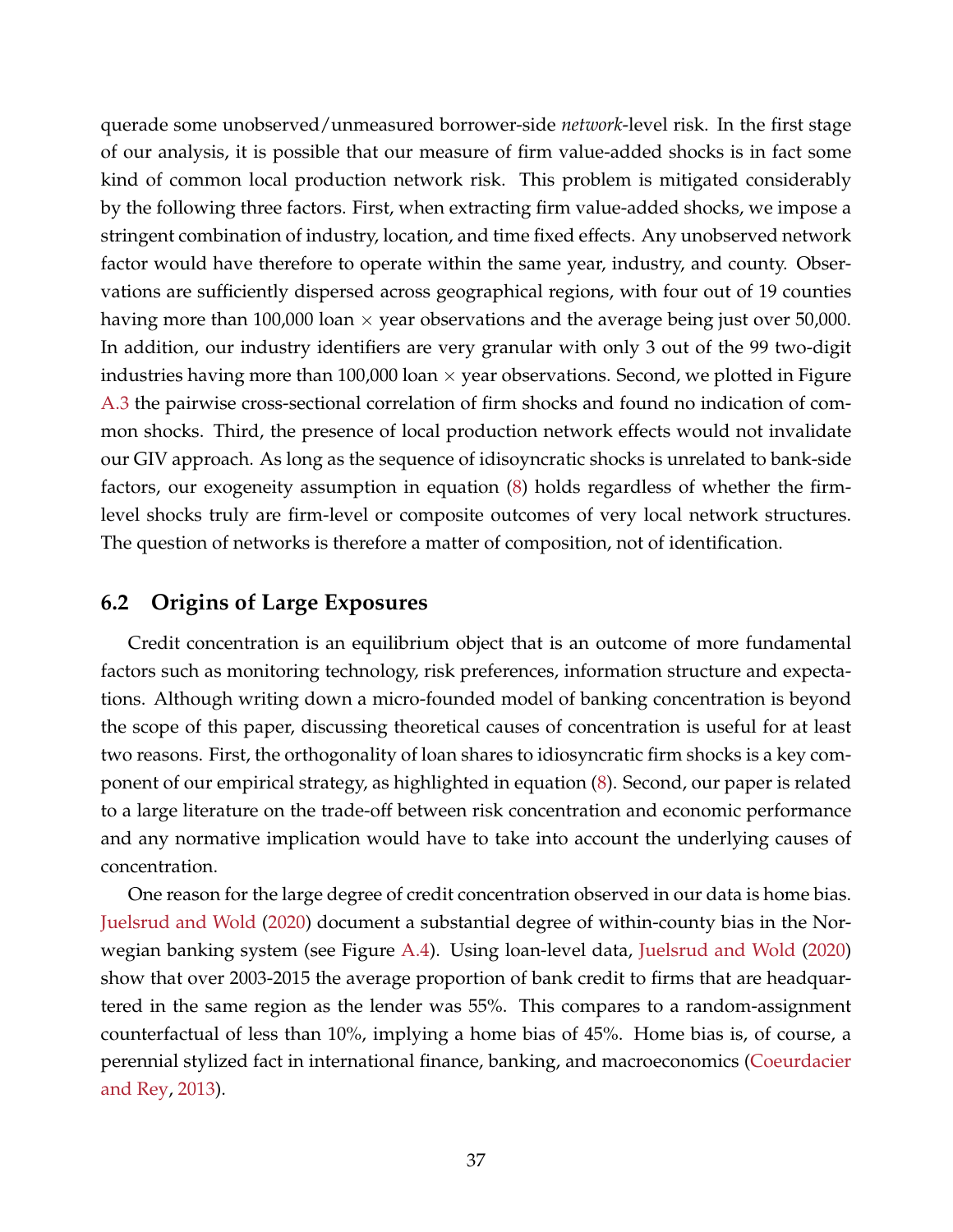In what follows, we highlight three potential causes of portfolio concentration: asymmetric information, behavioral biases and the distribution of firm sizes. Asymmetric information and behavioral biases are also potential factors behind home bias in portfolios.

**Asymmetric Information.** Concentrated lending could be a by-product of persistent credit relationships. When information acquisition on new clients is costly, lenders may find it optimal to do business with a recurring set of borrowers, for instance by increasing the number of new commitments per relationship such as offering additional fixed-term loans or extending new credit lines [\(Sufi,](#page-48-7) [2007\)](#page-48-7). Along the intensive margin, an increase in the exposure of an informed lender signals a higher quality of the underlying borrower, thereby reducing the cost of asymmetric information [\(Leland and Pyle,](#page-47-19) [1977\)](#page-47-19). [Van Nieuwerburgh](#page-48-8) [and Veldkamp](#page-48-8) [\(2009\)](#page-48-8) show in a rational inattention framework that investors may choose to learn only about assets for which they had an information advantage to start with (such as home assets), thus amplifying initial information asymmetries.

[Ivashina](#page-47-20) [\(2009\)](#page-47-20) proposes and tests a theory where the price of a loan is determined by a trade-off between diversification and asymmetric information. If a bank raises its exposure to a single borrower, two effects take place. First, the lender demands a higher premium for being more exposed to borrower-specific idiosyncratic risk. Second, assuming that expenditures on monitoring scale with exposure, concentration also reduces information asymmetry between the lender and the borrower, thus reducing the premium. In equilibrium, the price of the contract depends on the degree of information asymmetry and the magnitude of idiosyncratic fluctuations.

In our data, we observe a substantial degree of credit concentration. This is true at all levels of aggregation: single name, geographical, sectoral. In light of [Ivashina](#page-47-20) [\(2009\)](#page-47-20), this may suggest that Norwegian lenders attach large benefits to information acquisition. This is intuitive, given that the majority of firms in our data are not publically listed and are instead locally-focused small enterprises. Information collection and monitoring is therefore costly, and potentially increases with distance. This could explain both the regional home bias and the single name credit concentration facts. Banks' portfolio-level (over-)exposure to single borrowers solves the structural asymmetric information problem, but at the cost of an elevated vulnerability towards idiosyncratic shocks. Sensitivity to a given distribution of idiosyncratic borrower shocks (the loan share distribution  $s_{i,j,t}$ ) can be explained by the banks' decision to invest in localized information acquisition, which is in turn driven by predetermined factors such as the returns to information acquisition. This class of explanations validates our empirical approach.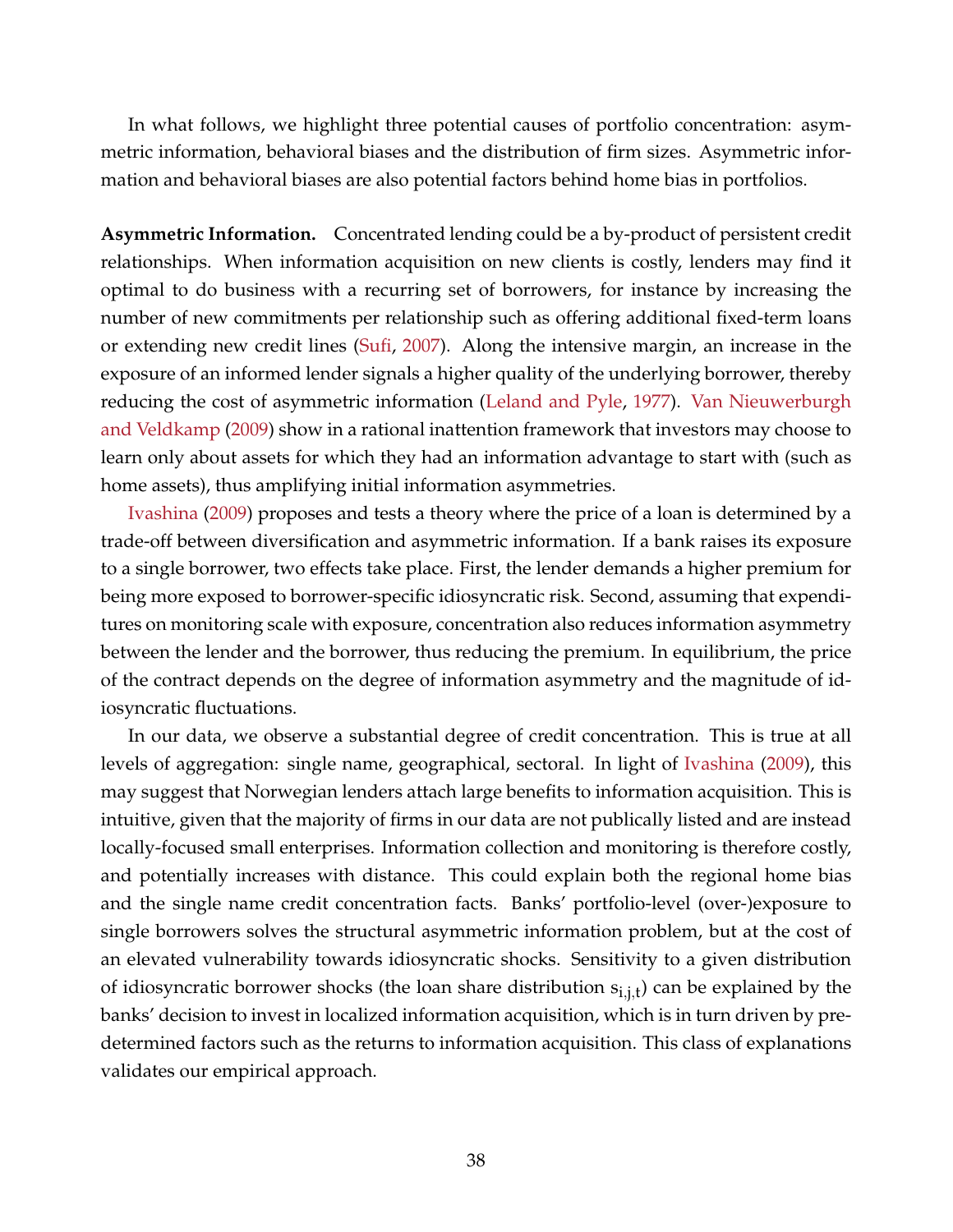**Behavioral Biases.** A second theory that could rationalize credit concentration rests on be-havioral biases and overconfidence<sup>[26](#page--1-0)</sup>. [Huberman](#page-47-21) [\(2015\)](#page-47-21) shows that some investors tend to ignore portfolio theory and invest in familar assets. In recent work, [Bordalo et al.](#page-46-17) [\(2018\)](#page-46-17) develop a theory of "diagnostic expectations" and apply it to canonical macroeconomic models of credit cycles. In their theory, agents persistently overweight future outcomes that have become more likely given recent data. Investors in this framework would make predictable forecast errors and could be "over-" or "underconfident" relative to the rational expectations benchmark.

The diagnostics expectations theory could potentially explain why lenders engage in excessive, unhedged credit concentration. Having established a credit relationship with a client that a bank trusts, the bank "specializes" in that client conditional on having exuberantly positive expectations about for instance the bank's own ability to pick superior portfolios and generate above-average returns based on own skill. Conditional on this expectations formation mechanism, the bank therefore "rationally" ignores the considerable downside risk of the strategy, i.e. the concentration risk. Our exogeneity assumption [\(8\)](#page-15-2) is valid under diagnostics expectations at the bank-level. In that case, overexposure of bank i in firm j at time t is largely *independent* of the firm's present characteristics but is instead a function of i's subjective beliefs. Thus, behavioural biases of this kind would also be compatible with our empirical approach.

**Distribution of firm sizes.** Finally, credit concentration could be a by-product of the underlying firm size distribution also being fat tailed, which is definitely the case for Norway. Studies by [Carvalho and Gabaix](#page-46-1) [\(2013\)](#page-46-1) and [Carvalho and Grassi](#page-46-18) [\(2019\)](#page-46-18), among others, have shown that the presence of a small number of large firms can explain a substantive percentage of aggregate macroeconomic fluctuations. Similarly, [Gaubert and Itskhoki](#page-47-10) [\(2018\)](#page-47-10) show that up to 20% of international export intensity can be attributed to granular firms. In the case of bank lending, if large firms are also large borrowers - a condition which is true in our data - the Pareto rate of the credit share distribution is driven by the Pareto rate of the firm size density. While this is a very natural explanation for the observed credit concentration and the one we pursue below in Section [7,](#page-40-0) it is worth nothing that in our data we also observe substantial heterogeneity in portfolio Herfindahl indices *across* banks, even among lenders of the *same* region. Banks do not all hold the same portfolio. Thus, (local) firm size concentration is not enough to completely explain either the home bias in bank lending or portfolio concentration. Financial frictions - be it informational, technological, or behavioral

 $^{26}$ [Fuster et al.](#page-47-22) [\(2010\)](#page-47-22) review the extensive literature on the departures from rational expectations in finance and macroeconomics.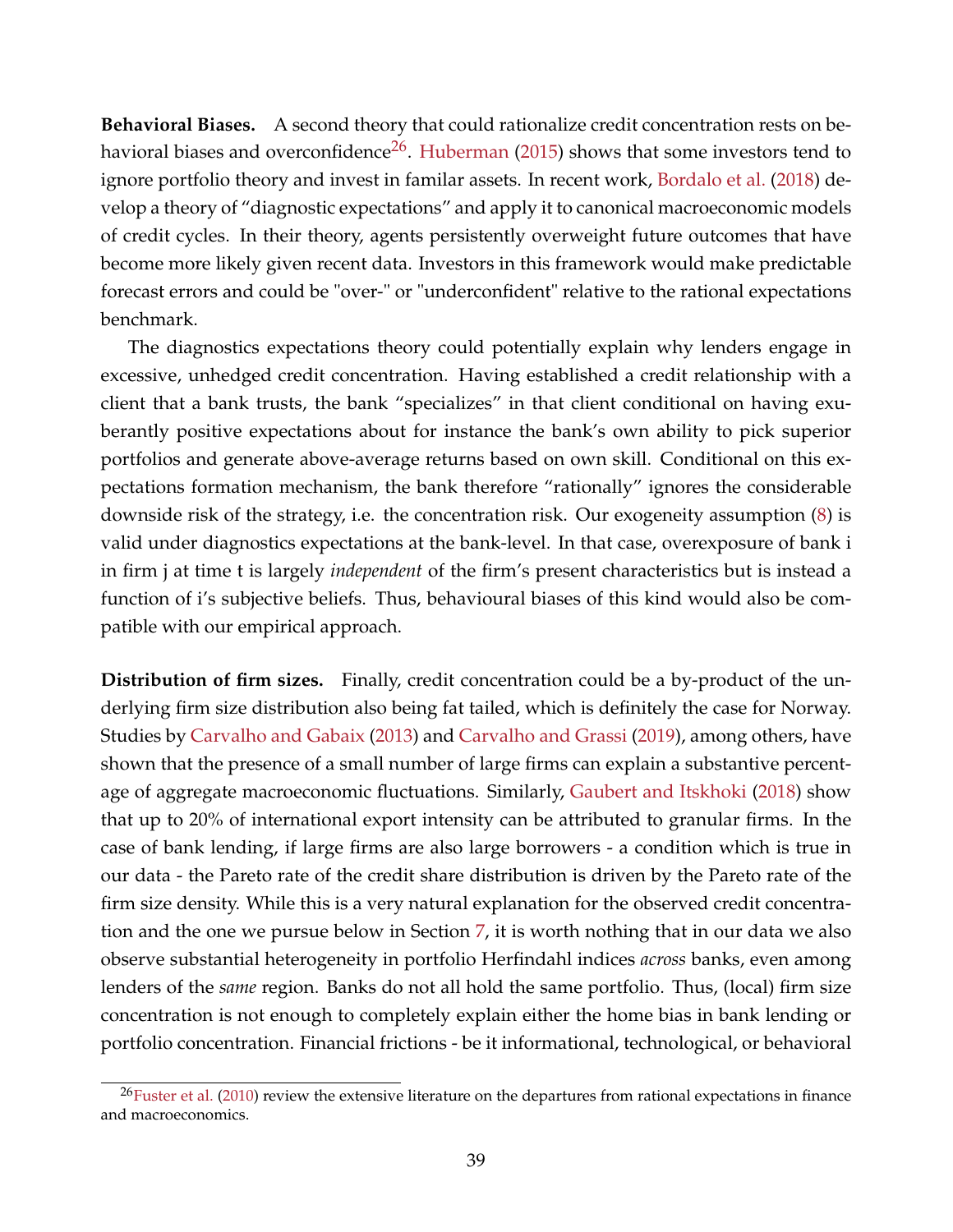- are important as well.

For the purpose of the empirical analysis, we note that the three classes of models that we put forward to explain the origin of credit concentration (asymmetric information, behavioural biases, distribution of firm sizes) are all compatible with our empirical approach and identification strategy.<sup>[27](#page--1-0)</sup>

# <span id="page-40-0"></span>**7 Theoretical Motivation**

Throughout the paper, we have exploited the stylized fact that the distribution of bank credit exhibits a fat tail. In this section, we provide one simple possible theoretical rational-ization for this observation.<sup>[28](#page--1-0)</sup> In the data, the right tail of the loan distribution is populated by a small number of very large loan contracts (as a share of the bank portfolio). These large loan contracts are almost always underwritten to big firms, a fact which we verify from our dataset. It is well known that the size distribution of firms is fat-tailed. If firm credit is a function of firm size, then we can precisely derive how the granularity of the firm distribution translates into the granularity of credit and affects portfolio-level outcomes.

A theoretical challenge encountered when formalizing this intuition is the fact that both firm loan and firm size distributions could potentially have infinite variances. In this particular case, standard central limit theorems break down. Following [Gabaix](#page-47-1) [\(2011\)](#page-47-1), we therefore resort to Lévy's generalized central limit theorems that can accommodate distributions with fat tails. In this section, we provide sufficient conditions for distributional parameter values to ensure that - assuming the firm size distribution has a fat tail - the firm credit distribution also has a fat tail.

**A Simple Model of Firm Debt** Suppose there are N firms in the economy<sup>[29](#page--1-0)</sup>. Before production can begin, firms must obtain funding. By assumption, each firm *i* is cash-strapped and has to start the period by borrowing  $L_{it}$  from a bank. The growth rate of firm debt demand evolves according to:

$$
\frac{\Delta L_{i,t+1}}{L_{it}} = \sigma_i \epsilon_{i,t+1}
$$
\n(11)

 $27$ Those theories would have, however, different normative implications.

 $^{28}$ As noted in section [6.2,](#page-37-0) other frictions would have to be added to fully account for the data.

<sup>&</sup>lt;sup>29</sup>Alternatively, suppose there are N borrowers in a given bank's portfolio and we treat the bank as the "economy".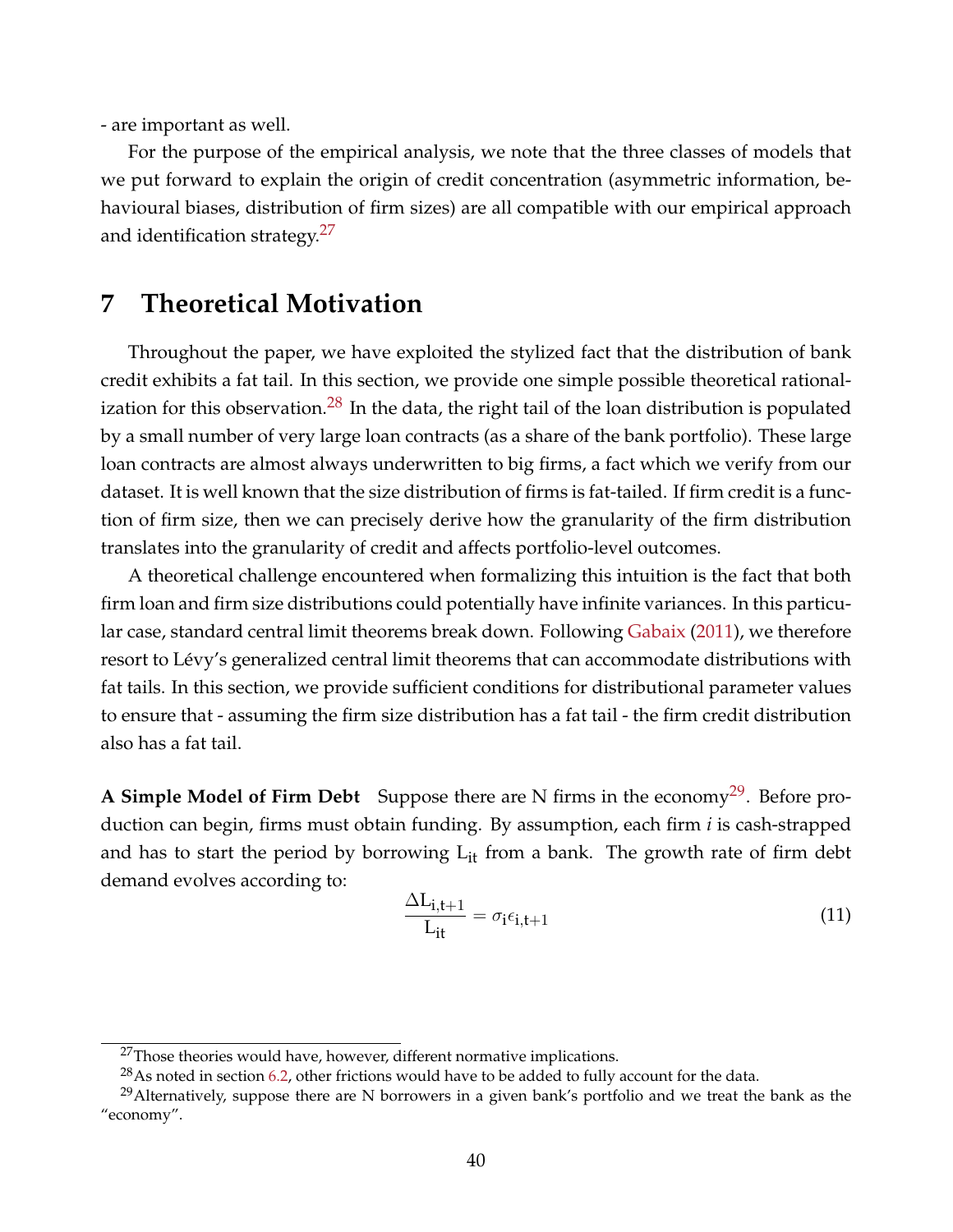where  $\sigma_i$  is the volatility of firm-level debt growth and  $\epsilon_{i,t+1}$  are i.i.d. random variables. Economy-wide total stock of firm debt is:

$$
D_t = \sum_{i}^{N} L_{it}
$$
 (12)

and growth of financial debt in the economy is

$$
\frac{\Delta D_{t+1}}{D_t} = \sum_{i}^{N} \sigma_i \frac{L_{it}}{D_t} \epsilon_{i,t+1}
$$
\n(13)

The variance of growth of total debt is the weighted sum of the variance of the volatility of idiosyncratic shocks to debt demand, with the shares equaling the squared share of firm *i*'s borrowing in the total economy. Assuming  $\sigma_i = \sigma$ , we have:

<span id="page-41-0"></span>
$$
\sigma_{\mathbf{D}} = \Big[\sum_{i}^{N} \sigma_i \Big(\frac{L_{it}}{D_t}\Big)^2\Big]^{\frac{1}{2}}
$$
\n(14)

It is clear from equation [14](#page-41-0) that the variance of total debt depends on the distribution of firm-level debt demand  $L_{it}$ . In our data, we see that firm-level borrowing is strongly positively correlated with firm size. Let firm size, proxied by either total assets or sales, be  $y_{it}$ . Assume idiosyncratic volatility of firm growth  $\sigma_y$  is constant and common to all firms. Following [Gabaix](#page-47-1) [\(2011\)](#page-47-1), we assume that  $y_1, \ldots, y_N$  are drawn from a power law distribution:

$$
\mathbb{P}(\mathbf{y} > \mathbf{x}) = (1 + \mathbf{x})^{-\alpha} \tag{15}
$$

with the exponent  $\alpha \geq 1$ . Note that we set the location and scale parameters to zero and unity, for simplicity. In the literature, this precise specification of a power law corresponds to a Pareto distribution of Type II.

Now, we assume a specific functional form for the amount of borrowing  $L_{it}$  as a function of size  $y_{it}$ :

<span id="page-41-1"></span>
$$
L_{it} = y_{it}^{\lambda_i} \tag{16}
$$

where  $\lambda_i > 0$   $\forall i$ . We proceed with the assumption that  $\lambda_i = \lambda$  is homogenous across all firms.

Drawing from the literature on statistics, economics, and actuarial sciences, we know that once  $y_i$  follows a power law, then  $y_i^{\lambda}$  follows a [Champernowne](#page-46-19) [\(1952\)](#page-46-19) distribution, also known as the Burr Type XII, with parameters  $\{\tau, \alpha\}$  where  $\tau = 1/\lambda$  [\(Rodriguez,](#page-48-9) [1976\)](#page-48-9). In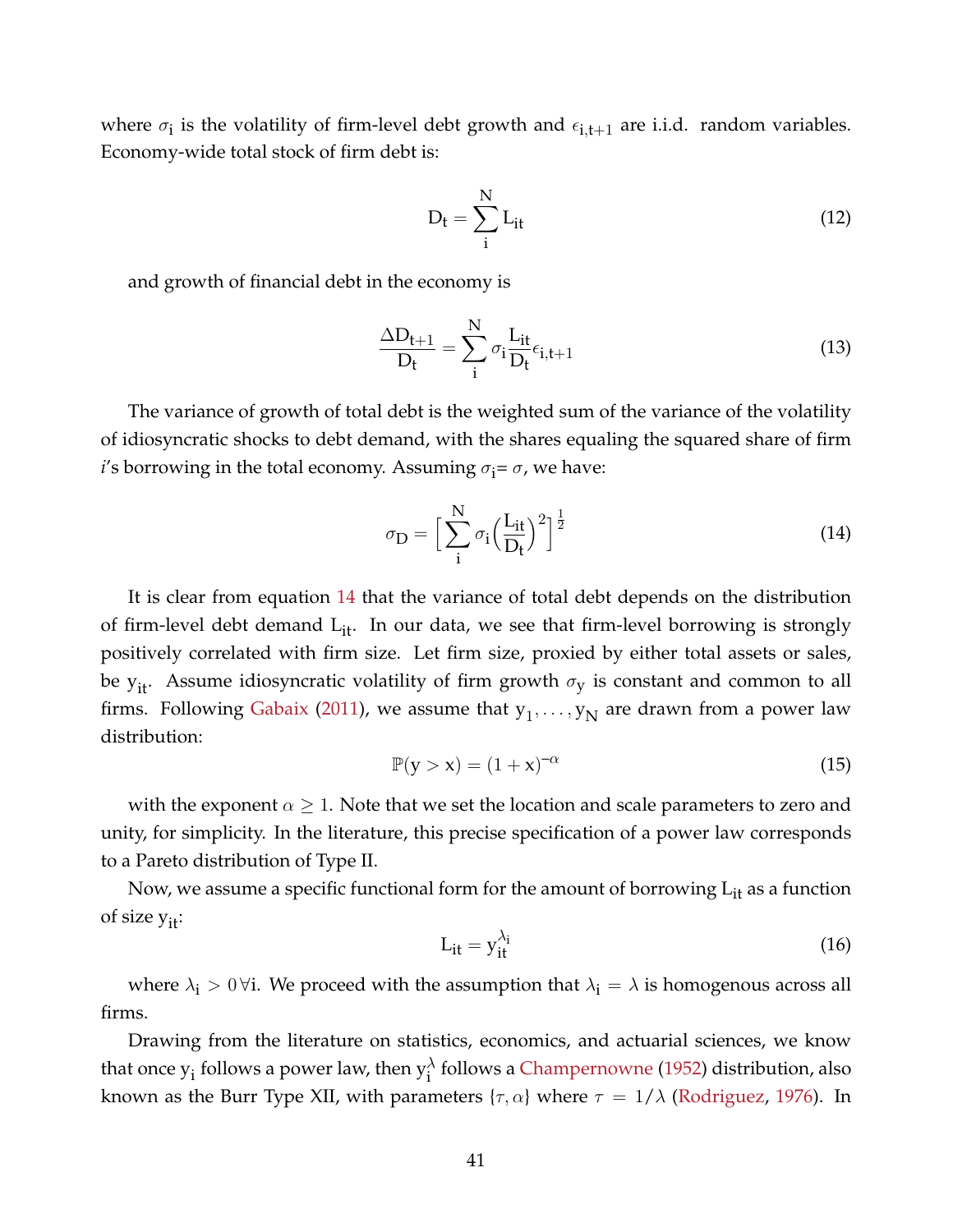economics, this distribution is commonly referred to as the Singh-Maddala (SM) density [\(Singh and Maddala,](#page-48-0) [1976\)](#page-48-0). It has been used widely to model household income and wealth inequality. Formally:

$$
\mathbb{P}(\mathcal{L} > \mathbf{x}) \sim (1 + \mathbf{x}^{\tau})^{-\alpha} \tag{17}
$$

with  $\tau > 0$ . For the special case of  $\tau = 1$ , firm debt becomes linear in size, the distribution collapses to a Pareto Type II, and we are back to [Gabaix](#page-47-1) [\(2011\)](#page-47-1). In general, the rate of decay of  $\sigma_{\text{D}}$ , as the sample size grows, will depend on the value of structural parameters. For the special case of  $1 < \tau \alpha < 2$ , the SM random variable has an infinite variance and standard limit theorems break down. There is therefore a direct link between the fat tail of the firm distribution and of the credit distribution. This result is summarized in our main proposition below:

**Proposition 1.** Let firm sizes  $y_i \dots y_N$  be drawn from a power law distribution with exponent  $\alpha \geq 1.$ *Suppose each firm has non-rationed access to the credit market, through which on demand it borrows a fraction* y λ–1 *of its size, with* λ*>0. Firm-level borrowing is thus* L = y <sup>λ</sup>*, which grows with a constant idiosyncratic volatility* σ*.* L *follows the Singh-Maddala distribution with power and shape parameters*  $\{\alpha, \tau\}$ *:* 

$$
\mathbb{P}(L > x) \sim (1 + x^{\tau})^{-\alpha}
$$

*with*  $\tau = 1/\lambda$ *. Then, as*  $N \to \infty$ *:* 

- *For 1 <* ατ *<2, by the Lévy's central limit theorem, the volatility of aggregate debt D is given* by  $\sigma_{\rm D} \sim \sigma \frac{1}{\rm N^{1-1/3}}$  $\frac{1}{N^{1-1/(\alpha\tau)}}\sqrt{\eta}$ , where  $\eta$  is a Lévy random variable with exponent  $\frac{\alpha\tau}{2}$
- For  $\alpha \tau \geq 2$ , by the Lindeberg-Lévy classical central limit theorem, the volatility of aggregate debt D is given by  $\sigma_{\small \textrm{D}} \sim \sigma \frac{1}{\mathrm{N}^{1.}}$  $\frac{1}{N^{1/2}}\sqrt{\eta}$ , where  $\eta$  is a constant

*Proof.* The strategy of the proof follows closely Appendix 1 and Proposition 2 in [Gabaix](#page-47-1) [\(2011\)](#page-47-1). First, we show that L, which follows the Singh-Maddala distribution, satisfies Assumptions 1-2 below:

Assumption 1:  $\lim_{l\to\infty} \mathbb{P}(L_1 > x)/\mathbb{P}(|L_1| > x) = \kappa \in [0, 1]$ 

Assumption 2:  $\mathbb{P}(|L_1| > x) = x^{-\alpha}B(x)$  with  $B(x)$  a slow-moving function.

Assumption 1 is verified trivially because SM is defined on the non-negative real line. Assumption 2 holds once we re-write:  $\mathbb{P}(|L_1| > x) = x^{-\alpha}(\frac{x}{1+x})$  $\frac{x}{1+x^{\tau}}$ )<sup> $\alpha$ </sup>. So, B(x) =  $(\frac{x}{1+x^{\tau}})^{\alpha}$ . For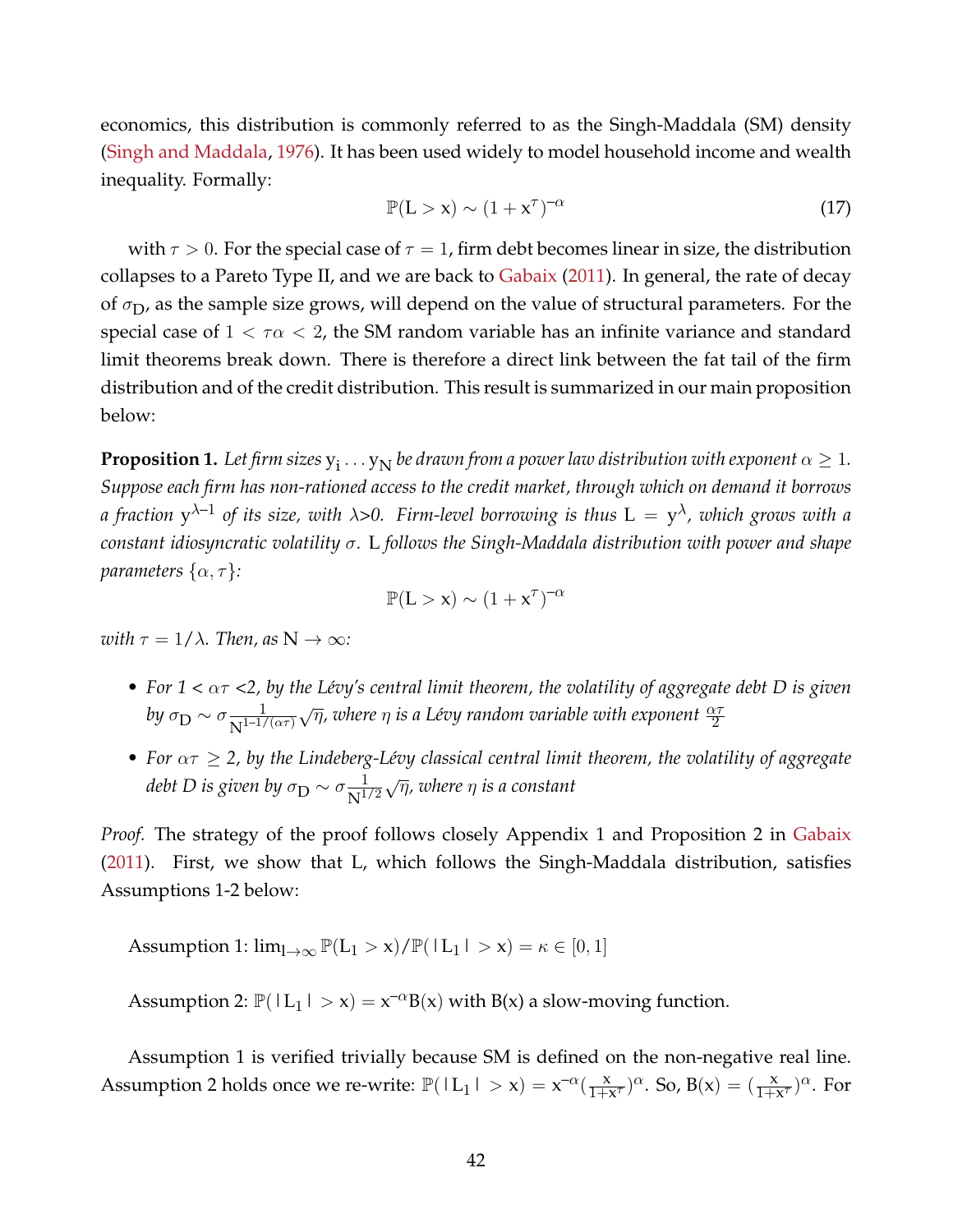$\tau = 1$ , the function is clearly slow-moving. Generally, for  $\tau > 0$  we must show that:

$$
\lim_{x \to \infty} B(tx)/B(x) = \frac{\lim B(tx)}{\lim B(x)} = 1
$$
\n(18)

for any t>0 and for as long as the denominator is  $\neq 0$ .  $\lim_{x\to\infty} B(x) = \lim_{x\to\infty} \left[ \frac{x}{1+x} \right]$  $\left[\frac{x}{1+x^{\tau}}\right]^{\alpha} =$  $\lim_{x\to\infty}$   $\left\lceil \frac{1}{1/x+1} \right\rceil$  $\frac{1}{1/x+x^{\tau-1}}\bigg]^{\alpha} = 1.$  Similarly for B(tx).

Next, we construct three sequences  $(a_n, b_n, s_n)$  that constitute the infinite sum across firms.  $a_n = inf(x : \mathbb{P}( |L_1| > x) ≤ 1/N ) \sim (N^{1/\alpha} - 1)^{1/\tau} \approx N^{\frac{1}{\alpha \tau}}$ .  $b_n = n \mathbb{E}(L_1 1_{|L| \le a_n})$ = 0. And  $s_n = \sum_i^N L_i$ . Thus:

<span id="page-43-0"></span>
$$
\lim_{N \to \infty} \left( N^{\frac{1}{\alpha \tau}} \right)^{-1} \sum_{i}^{N} L_i \xrightarrow{d} \eta \sim Lévy(\alpha \tau)
$$
 (19)

In the remainder of the proof, we apply Equation [19](#page-43-0) to the case of constant  $\sigma$ , i.e. when firmliability volatility is constant over time and not correlated cross-sectionally. When  $\alpha \tau > 2$ , standard Lindeberg-Lévy applies. When  $1 < \alpha \tau < 2$ , the loan portfolio Herfindahl decays according to:

$$
N^{1-\frac{1}{\alpha\tau}}\frac{\left(N^{\frac{-2}{\alpha\tau}}\sum_{i}^{N}L_{i}^{2}\right)^{1/2}}{N^{-1}\sum_{i}^{N}L_{i}} \xrightarrow{d} \frac{Lévy^{1/2}}{E(L)}
$$
(20)

When  $1 < \alpha \tau < 2$ , the denominator (mean of Singh-Maddala) is finite. Since firm-level volatilities are constant, and Lévy is a stable random variable, the volatility of loan growth will be therefore decaying at the rate proportional to  $N^{1-\frac{1}{\alpha_{\tau}}}$ :

$$
\sigma_{\rm D} \sim N^{1-\frac{1}{\alpha\tau}} L \acute{\rm e} {\rm v} {\rm y}^{1/2} \sigma \tag{21}
$$

For  $\tau = 1$  we are in the special case of Singh-Maddala collapsing to the Pareto II distribution and standard results in [Gabaix](#page-47-1) [\(2011\)](#page-47-1) are obtained up to the slow-moving function B(.). For  $\tau \neq 1$  but  $\tau > 0$ , the sufficient statistic for the comparison of rates of convergence across finite and infinite variance cases is  $\alpha\tau$ .

 $\Box$ 

Our notation means that  $\sigma_{\text{D}} \sim \sigma \frac{1}{N^{1-1/2}}$  $\frac{1}{N^{1-1/(\alpha\tau)}}\sqrt{\eta}$  implies convergence in distribution of  $\sigma_{\rm D}N^{1-1/(\alpha\tau)}$  to  $\sigma\sqrt{\eta}$ , where  $\eta$  is a stable Lévy random variable. What we have shown is that the distribution of firm debt could have either thin or fat tails. If  $\alpha \tau \geq 2$ ,  $\sigma_D$  decays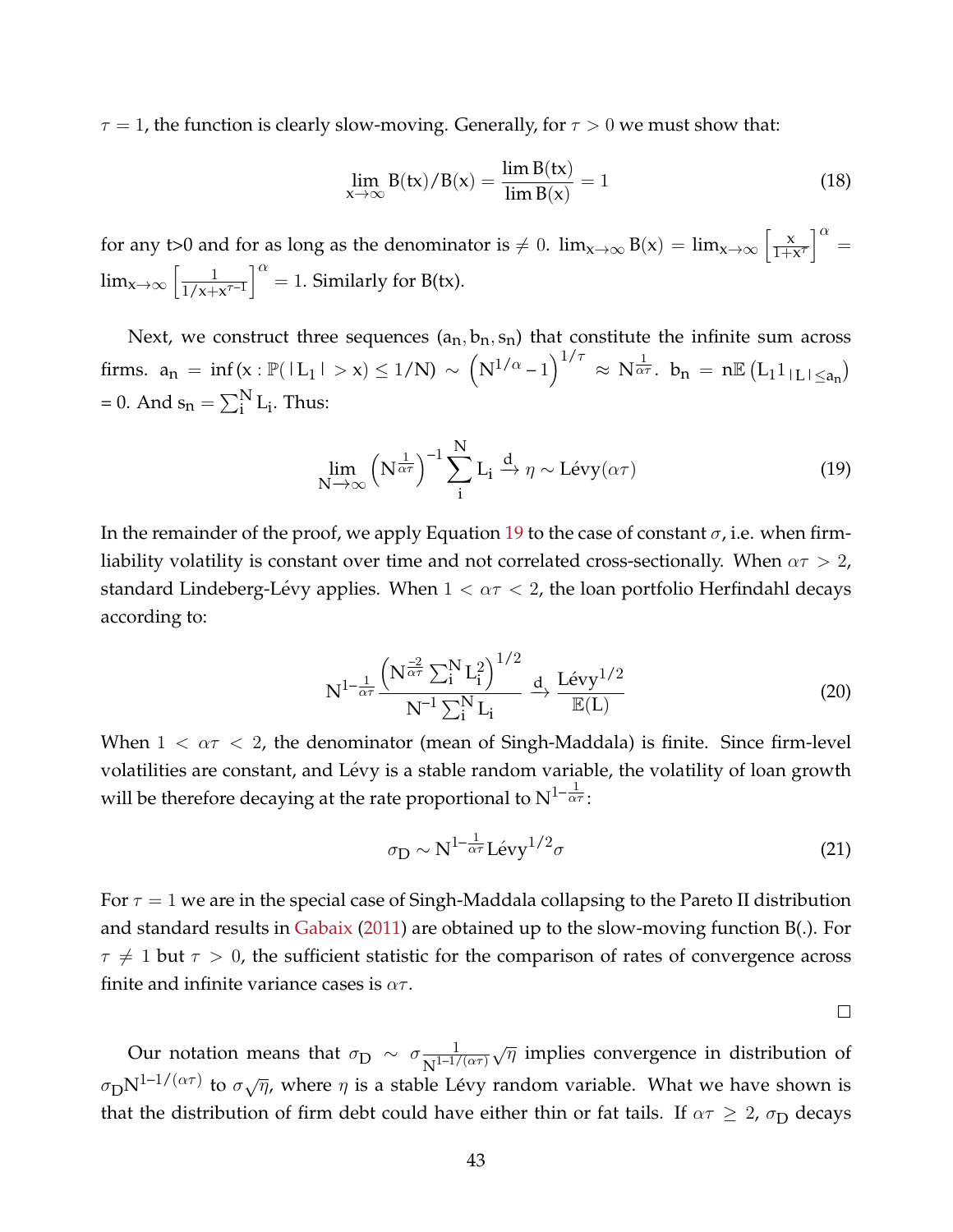according to  $\frac{1}{4}$ However, if  $1 < \alpha \tau < 2$ , then  $\sigma_{\text{D}}$  decays at the rate of  $\frac{1}{N^{1-\frac{1}{\alpha \tau}}}$ , i.e. more slowly. In this case, idiosyncratic shocks to borrowers could drive the total debt portfolio and, as in our main empirical experiments, affect aggregate outcomes.

### **7.1 Model Parameter Estimation**

In this section, we test whether the parameter restriction  $1 < \alpha \tau < 2$  can be supported by our data. First, we fit the Generalized Pareto density into the size distribution of firms. Most studies in the literature treat sales as the size proxy. We, apart from sales, also consider total equity and total assets as alternative size proxies that could be relevant for deciding on how much bank credit to request. This step grants us three estimates of  $\alpha$ . Second, we back out firm-specific  $\lambda_i$  directly from Equation [16](#page-41-1) and then take the median of the resulting distribution. We conduct this step for all three definitions of size as well. As a result, we have three estimates for  $\alpha\tau$  - the sufficient statistic that determines the speed of decay of  $\sigma_{\rm D}$ .

Table [A.10](#page-62-0) reports the results from maximum likelihood estimation of  $\alpha$  and other parameters. Our estimates confirm that the  $1 < \alpha \tau < 2$  restriction is supported in the data. We find that  $\alpha$  is in the [1.26, 1.49] range and  $\alpha\tau$  is between 1.38 and 1.64, i.e. firmly within the (1,2) bounds. Our estimation results suggest that both the firm size and the firm loan distributions can be reasonably approximated with fat-tailed densities. The aggregate credit distribution can be affected by firm-level disturbances: credit risk is granular.

# <span id="page-44-0"></span>**8 Conclusion**

This paper has developed the first, bottom-up causal quantification of single-name credit concentration risk. To the best of our knowledge, we are the first to provide evidence on *single-name* (individual firm-level) as opposed to sectoral or geographic exposure risk. Empirically, we show there is a causal link between idiosyncratic firm shocks and returns on bank credit. Unexpected shocks to firm value-added affect loan-level and bank-level performance. We capture strong asymmetries associated with the debt contract structure by showing that negative firm shocks lead to a reduction in bank returns, while positive shocks have zero impact. We explored numerous dimensions of heterogeneity at all levels of aggregation.

We find strong evidence of a second-level pass-through effect of granular borrower risk onto other firms. Banks, in response to negative shocks to their granular borrowers, cut credit supply and increase interest rates on loans to their non-granular borrowers. Affected non-granular firms, in turn, reduce investment in physical capital. Affected firms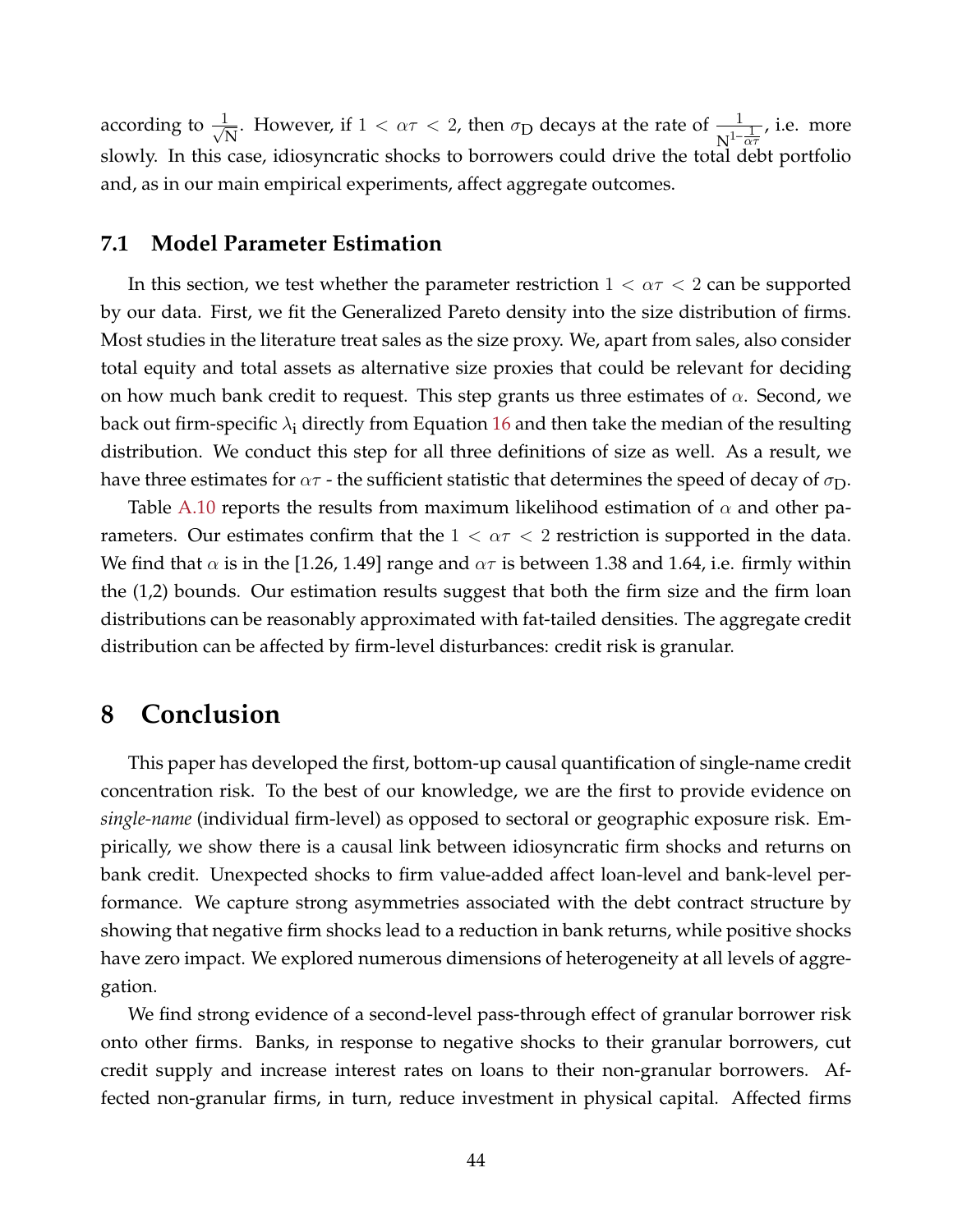are also more likely to file for bankruptcy following a negative granular shock to their credit provider. These results suggest that single-name credit concentration risk carries significant implications for the macroeconomy.

The first key message of the paper is therefore that idiosyncratic firm shocks do not wash out and still matter at the level of the bank portfolio. Conventional wisdom that banks are subject only to aggregate risk due to pooling and the law of large number is not borne out in the data. Concentration risk matters quantitatively. Our evidence from non-interest income data further suggests that banks do not compensate for loan book losses through earnings from alternative sources such as derivatives or equity holdings. The second key message of the paper is that there are important *granular credit risk spillovers* affecting the real economy.

Methodologically, we make progress on identification of firm demand-side shocks at the level of bank portfolios by employing the "granular instrument variable" approach developed in recent work by [Gabaix and Koijen](#page-47-7) [\(2020a,](#page-47-7)[b\)](#page-47-8). This method takes advantage of the fact that the distribution of loan shares features a fat tail and allows for a tightly-identified pass-through of granular risk.

Our results have implications for the regulation of large credit exposures. Our passthrough estimates in Table [3](#page-21-0) could be used to compute the *granular value-at-risk*, i.e. the bank capital that is at risk if a granular borrower suffers a bad negative shock. Our estimate of the loan share Pareto power of section [7](#page-40-0) could be used as a tool for understanding when banks are becoming prone to granular credit risk. A drop in the Pareto power estimate to 2 or below could constitute a regulatory "red flag". In practice, the parameter could be computed for each financial institution in the cross-section. The system wide weighted average Pareto estimate could become a novel time-series indicator of aggregate concentration whose changes could track fluctuations in *system wide concentration risk*.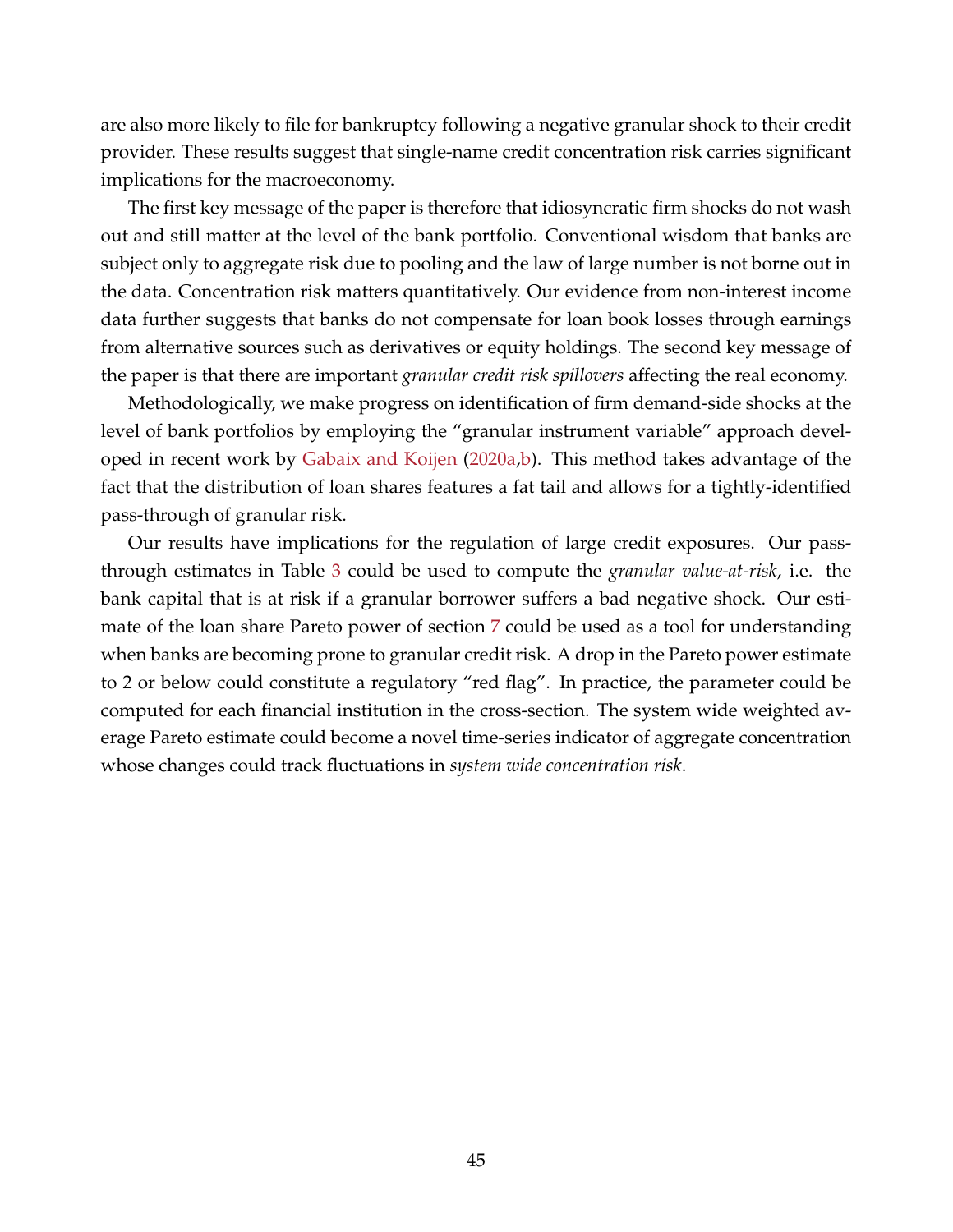# **References**

- <span id="page-46-6"></span>ACHARYA, V., I. HASAN, AND A. SAUNDERS (2006): "Should banks be diversified? Evidence from individual bank loan portfolios," *Journal of Business*, 79.
- <span id="page-46-8"></span>AGARWAL, S., R. CORREA, B. MORAIS, J. ROLDAN, AND C. RUIZ-ORTEGA (2020): "Owe a Bank Millions, the Bank Has a Problem: Credit Concentration in Bad Times," *International Finance Discussion Papers*, 1288.
- <span id="page-46-11"></span>AMITI, M., O. ITSKHOKI, AND J. KONINGS (2019): "International Shocks, Variable Markups, and Domestic Prices," *Review of Economic Studies*.
- <span id="page-46-3"></span>AMITI, M. AND D. WEINSTEIN (2018): "How Much Do Idiosyncratic Bank Shocks Affect Investment? Evidence from Matched Bank-Firm Data," *Journal of Political Economy*, Forthcoming.
- <span id="page-46-7"></span>BECK, T., O. D. JONGHE, AND K. MULIER (2017): "Bank sectoral concentration and (systemic) risk: Evidence from a worldwide sample of banks," *CEPR Working Paper*, DP12009.
- <span id="page-46-0"></span>BIS (2013): "Supervisory framework for measuring and controlling large exposures," *Consultative Document*.
- <span id="page-46-17"></span>BORDALO, P., N. GENNAIOLI, AND A. SHLEIFER (2018): "Diagnostic Expectations and Credit Cycles," *The Journal of Finance*, 73(1), 199–227.
- <span id="page-46-5"></span>BOYD, J. H. AND E. C. PRESCOTT (1986): "Financial intermediary-coalitions," *Journal of Economic Theory*, 38.
- <span id="page-46-4"></span>BREMUS, F., C. BUCH, K. RUSS, AND M. SCHNITZER (2018): "Big Banks and Macroeconomic Outcomes: Theory and Cross-Country Evidence of Granularity," *Journal of Money, Credit and Banking*, Forthcoming.
- <span id="page-46-1"></span>CARVALHO, V. AND X. GABAIX (2013): "The Great DiversiA-cation and its Undoing," Amer*ican Economic Review*, 103(5).
- <span id="page-46-18"></span>CARVALHO, V. M. AND B. GRASSI (2019): "Large Firm Dynamics and the Business Cycle," *American Economic Review*, 109(4), 1375–1425.
- <span id="page-46-19"></span>CHAMPERNOWNE, D. G. (1952): "The Graduation of Income Distributions," *Econometrica*, 20, 591–615.
- <span id="page-46-15"></span>CHETTY, R., A. LOONEY, AND K. KROFT (2009): "Salience and taxation: Theory and evidence," *American economic review*, 99, 1145–77.
- <span id="page-46-13"></span>CHODOROW-REICH, G. (2014): "The Employment Effects of Credit Market Disruptions: Firm-level Evidence from the 2008-09 Financial Crisis," *Quarterly Journal of Economics*, 129.
- <span id="page-46-2"></span>CHOI, N., M. FEDENIA, H. SKIBA, AND T. SOKOLYK (2017): "Portfolio concentration and performance of institutional investors worldwide," *Journal of Financial Economics*, 123.
- <span id="page-46-16"></span>COEURDACIER, N. AND H. REY (2013): "Home Bias in Open Economy Financial Macroeconomics," *Journal of Economic Literature*, 51(1).
- <span id="page-46-12"></span>COIMBRA, N. AND H. REY (2019): "Financial Cycles with Heterogeneous Intermediaries," *NBER Working Paper*, 23245.
- <span id="page-46-14"></span>DAVILA, E. AND A. WALTHER (2020): "Does Size Matter? Bailouts with Large and Small Banks," *Journal of Financial Economics*, 136(1).
- <span id="page-46-9"></span>DEWACHTER, H., J. TIELENS, AND J. V. HOVE (2020): "The Production Network Sources of Bank Influence," *Working Paper*.
- <span id="page-46-10"></span>DI GIOVANNI, J., A. LEVCHENKO, AND A. MEJEAN (2014): "Firms, destinations, and aggre-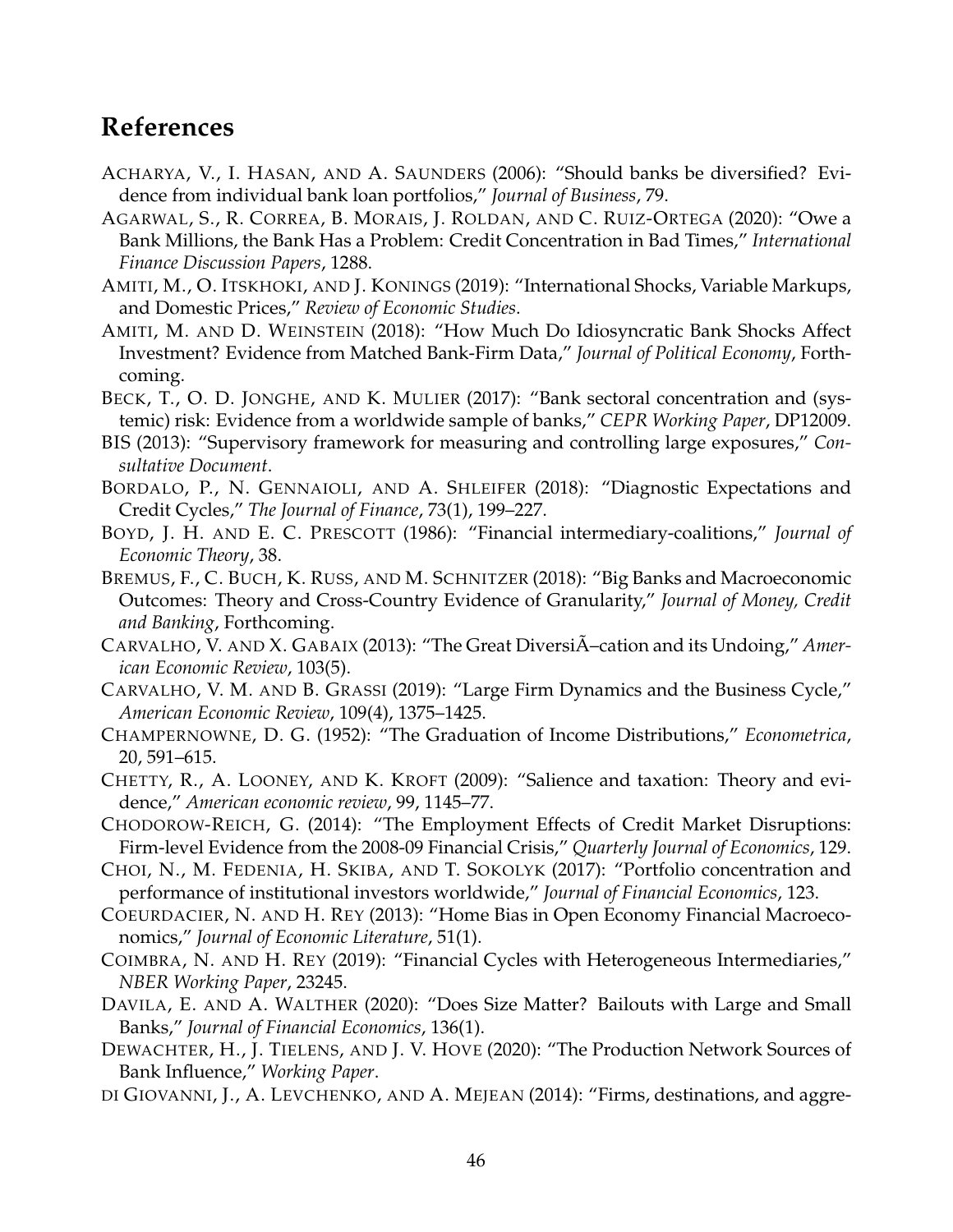gate fluctuations," *Econometrica*, 82(4).

- <span id="page-47-11"></span>DI GIOVANNI, J., A. LEVCHENKO, AND I. MEJEAN (2018): "The Micro Origins of International Business Cycle Comovement," *American Economic Review*, 108(1).
- <span id="page-47-0"></span>DIAMOND, D. (1984): "Financial Intermediation and Delegated Monitoring," *Review of Economic Studies*, 51(3).
- <span id="page-47-17"></span>ELLIOTT, M., C.-P. GEORG, AND J. HAZELL (2020): "Systemic Risk Shifting in Financial Networks," *Journal of Economic Theory (Forthcoming)*.
- <span id="page-47-5"></span>FAGERENG, A., L. GUISO, AND L. PISTAFERRI (2018): "Portfolio Choices, Firm Shocks, and Uninsurable Wage Risk," *Review of Economic Studies*, 85(1).
- <span id="page-47-14"></span>FOSTER, L., J. HALTIWANGER, AND C. SYVERSON (2008): "Reallocation, Firm Turnover, and Efficiency: Selection on Productivity or Profitability?" *American Economic Review*, 98(1).
- <span id="page-47-15"></span>FOSTER, L. S., C. A. GRIM, J. HALTIWANGER, AND Z. WOLF (2017): "Macro and Micro Dynamics of Productivity: From Devilish Details to Insights," .
- <span id="page-47-22"></span>FUSTER, A., D. LAIBSON, AND B. MENDEL (2010): "Natural Expectations and Macroeconomic Fluctuations," *Journal of Economic Perspectives*, 24(4).
- <span id="page-47-2"></span><span id="page-47-1"></span>GABAIX, X. (2009): "Power Laws in Economics and Finance," *Annual Review of Economics*, 1. ——— (2011): "The Granular Origins of Aggregate Fluctuations," *Econometrica*, 79(3).
- <span id="page-47-7"></span>GABAIX, X. AND R. KOIJEN (2020a): "Granular Instrumental Variables," *Manuscript*.
- <span id="page-47-8"></span>——— (2020b): "In search of the origins of financial fluctuations: The inelastic markets hypothesis," *Manuscript*.
- <span id="page-47-10"></span>GAUBERT, C. AND O. ITSKHOKI (2018): "Granular Comparative Advantage," *NBER Working Paper*.
- <span id="page-47-12"></span>GOETZ, M. R., L. LAEVEN, AND R. LEVINE (2016): "Does the Geographic Expansion of Banks Reduce Risk?" *Journal of Financial Economics*, 120(2).
- <span id="page-47-9"></span>GREENWALD, D., J. KRAINER, AND P. PAUL (2020): "The Credit Line Channel," *Working Paper*.
- <span id="page-47-3"></span>GUISO, L., L. PISTAFERRI, AND F. SCHIVARDI (2005): "Insurance within the Firm," *Journal of Political Economy*, 113(5).
- <span id="page-47-4"></span>HSIEH, C. AND P. KLENOW (2009): "Misallocation and Manufacturing TFP in China and India," *The Quarterly Journal of Economics*, 124(4).
- <span id="page-47-21"></span>HUBERMAN, G. (2015): "Familiarity Breeds Investment," *The Review of Financial Studies*, 14, 659–680.
- <span id="page-47-13"></span>HUREMOVIC, K., G. JIMENEZ, E. MORAL-BENITO, J. L. PEYDRO, AND F. VEGA-REDONDO (2020): "Production and Financial Networks in Interplay: Crisis Evidence from Supplier-Customer and Credit Registers," *Working Paper*.
- <span id="page-47-20"></span>IVASHINA, V. (2009): "Asymmetric information effects on loan spreads," *Journal of Financial Economics*, 92(2).
- <span id="page-47-18"></span>JUELSRUD, R. E. AND E. G. WOLD (2020): "Risk-weighted capital requirements and portfolio rebalancing," *Journal of Financial Intermediation*, 41.
- <span id="page-47-6"></span>KHWAJA, A. I. AND A. MIAN (2008): "Tracing the impact of bank liquidity shocks: Evidence from an emerging market," *American Economic Review*, 98, 1413–42.
- <span id="page-47-16"></span>LEARY, M. AND M. ROBERTS (2014): "Do Peer Firms Affect Corporate Financial Policy?" *The Journal of Finance*, 69(1).
- <span id="page-47-19"></span>LELAND, E. AND D. H. PYLE (1977): "Information asymmetries, financial structure, and financial intermediation," *Journal of Finance*, 32.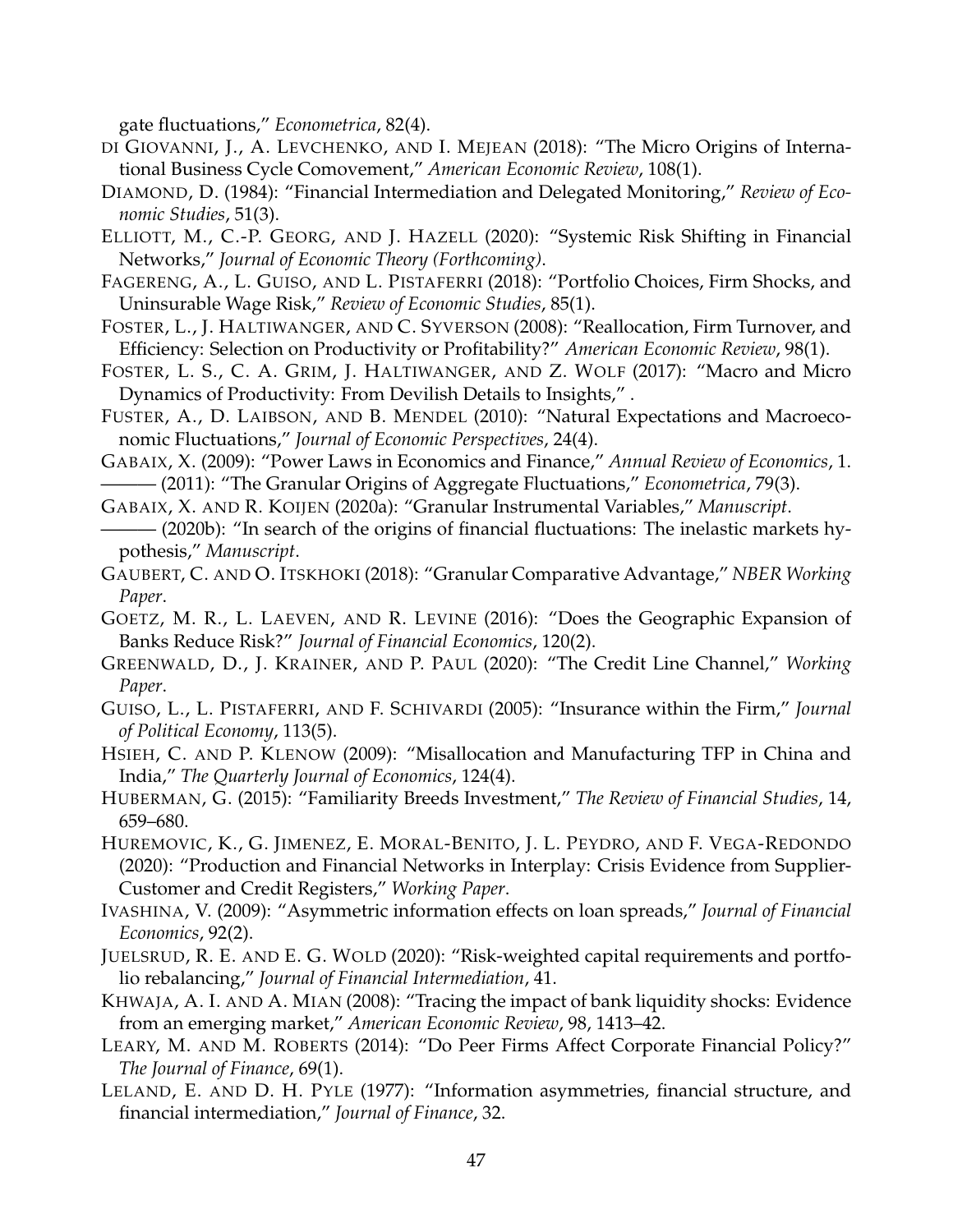- <span id="page-48-2"></span>MENDICINO, C., K. NIKOLOV, J. RUBIO-RAMIREZ, J. SUAREZ, AND D. SUPERA (2019): "Twin Default Crises," *Working Paper*.
- <span id="page-48-1"></span>PARAVISINI, D., V. RAPPOPORT, AND P. SCHNABL (2020): "Specialization in Bank Lending: Evidence from Exporting Firms," *Working Paper*.
- <span id="page-48-9"></span>RODRIGUEZ, R. (1976): "A Gudie to the Burr Type XII Distributions," *Institute of Statistics Mimeo Series 1064*.
- <span id="page-48-4"></span>SHARPE, S. (1990): "Asymmetric Information, Bank Lending and Implicit Contracts: A Stylized Model of Customer Relationships," *Quarterly Journal of Economics*, 45.
- <span id="page-48-0"></span>SINGH, S. AND G. MADDALA (1976): "A Function for Size Distribution of Incomes," *Econometrica*, 44(5).
- <span id="page-48-6"></span>STAVRAKEVA, V. (2019): "Optimal Bank Regulation and Fiscal Capacity," *Review of Economic Studies*, Forthcoming.
- <span id="page-48-5"></span>STOCK, J. AND M. YOGO (2005): "Testing for Weak Instruments in Linear IV Regression," 80–108.
- <span id="page-48-7"></span>SUFI, A. (2007): "Bank Lines of Credit in Corporate Finance: An Empirical Analysis," *Review of Financial Studies*, 22.
- <span id="page-48-8"></span>VAN NIEUWERBURGH, S. AND L. VELDKAMP (2009): "Information immobility and the home bias puzzle," *The Journal of Finance*, 64, 1187–1215.
- <span id="page-48-3"></span>WILLIAMSON, S. (1987): "Costly Monitoring, Loan Contracts, and Equilibrium Credit Rationing," *Quarterly Journal of Economics*, 102.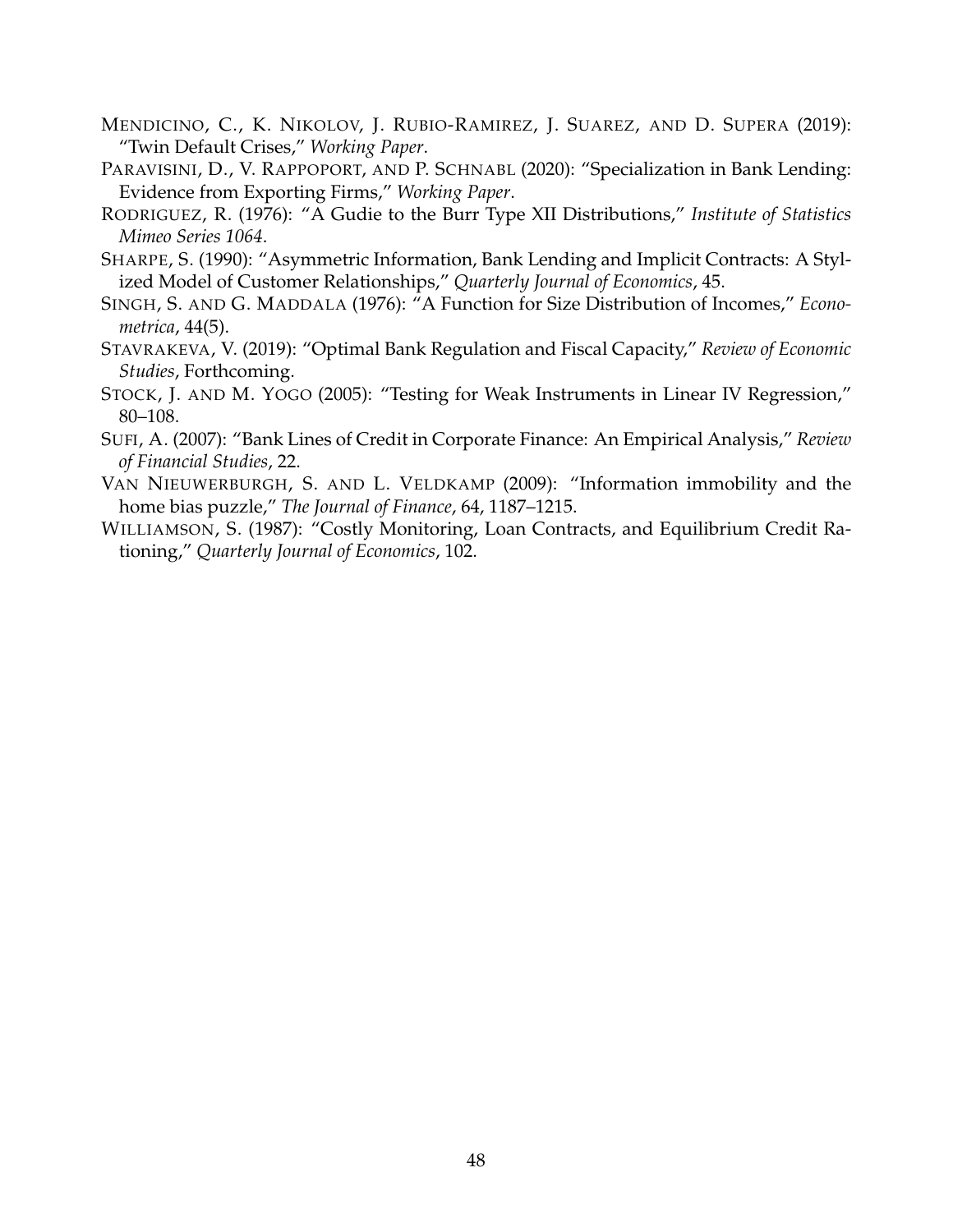# <span id="page-49-0"></span>**A Additional Figures and Tables**



Figure A.1: **Loan Outcomes - Firm Balance Sheet Heterogeneity**

Notes: This figure plots results from loan-level regressions of loan returns on idiosyncratic firm shocks interacted with various lagged firm characteristics. Each characteristic is a dummy which takes the value of 1 for firms which are in the highest decile of leverage, share of bank credit to total credit and share of short-term debt to total debt; firms in the lowest decile of total assets and total equity; firms with an below-A credit rating; and firms younger than 3 years. Bars are 95% confidence bands. Baseline is the pooled estimate from Table [2.](#page-18-2)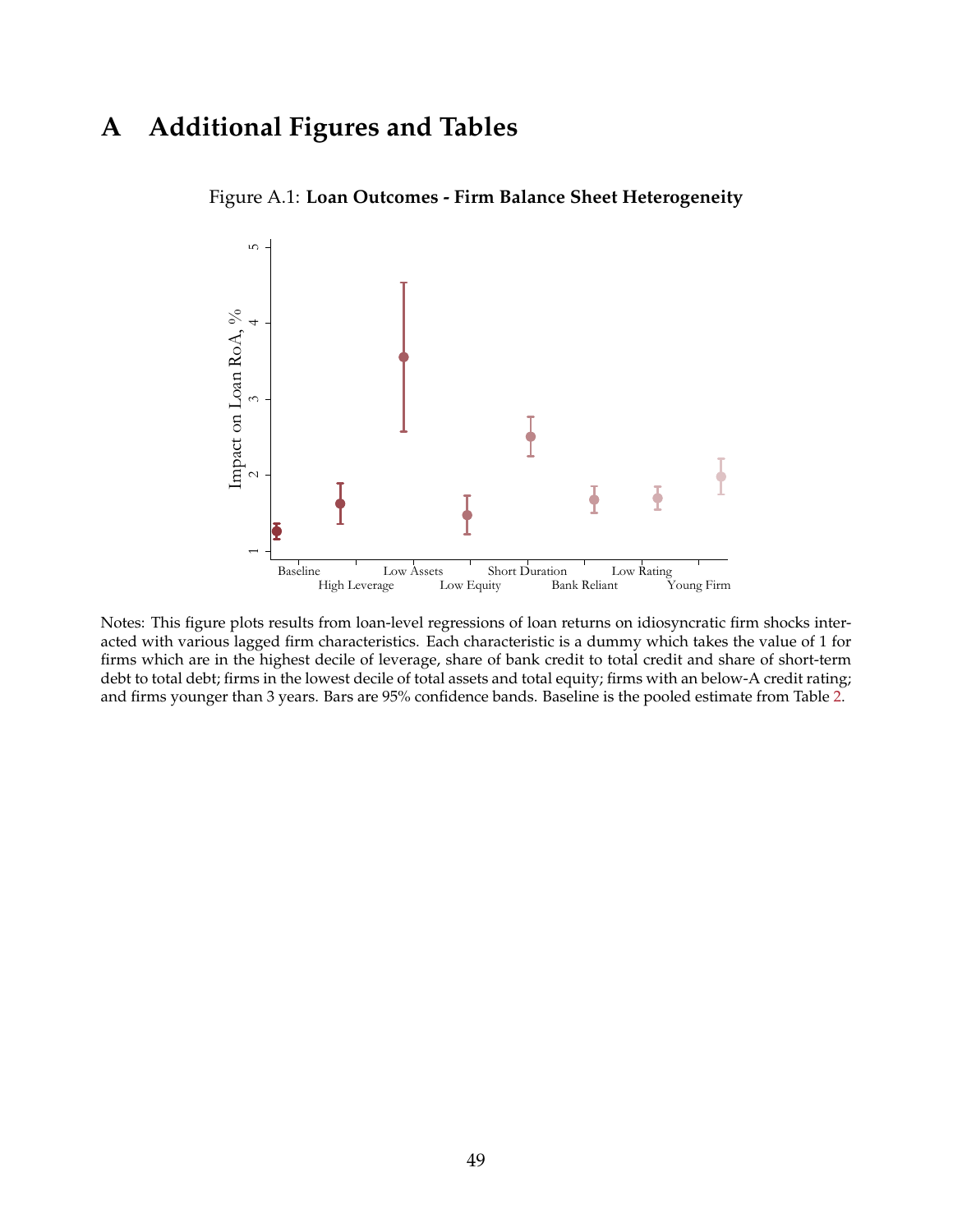## Figure A.2: **Geographical Origins of Granular Credit Risk**

<span id="page-50-0"></span>

Notes: This picture is a colored map of 19 administrative counties (*fylke*) of Norway. Each shade of blue represents the county-specific strength of the pass-through from idiosyncratic firm shocks to return on loans. These correspond to county-specific slope shifters (slope dummies) introduced into the main loan regression [2.](#page-14-1) Shapefiles are from the Norwegian Mapping Authority (*Kartverket*).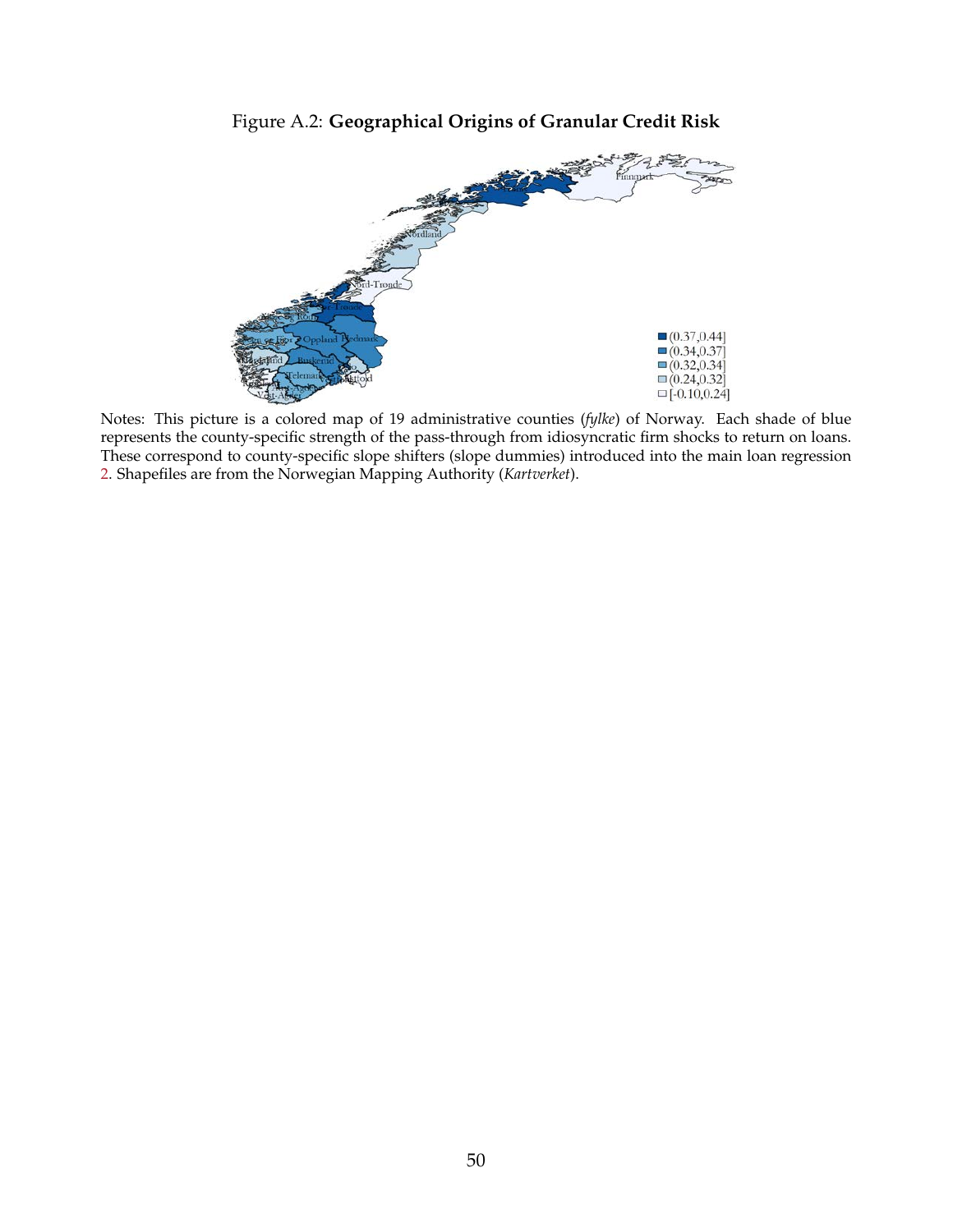<span id="page-51-0"></span>

Figure A.3: **Pairwise Cross-Sectional Correlation of Firm Shocks**

Notes: These figures report all pairwise cross-sectional correlation coefficients for idiosyncratic firm shocks. The sample includes a balanced panel of firms over 2003-2015. Panel A presents the histogram, and Panel B reports summary statistics. Firm shocks are extracted based on specification [1.](#page-12-0)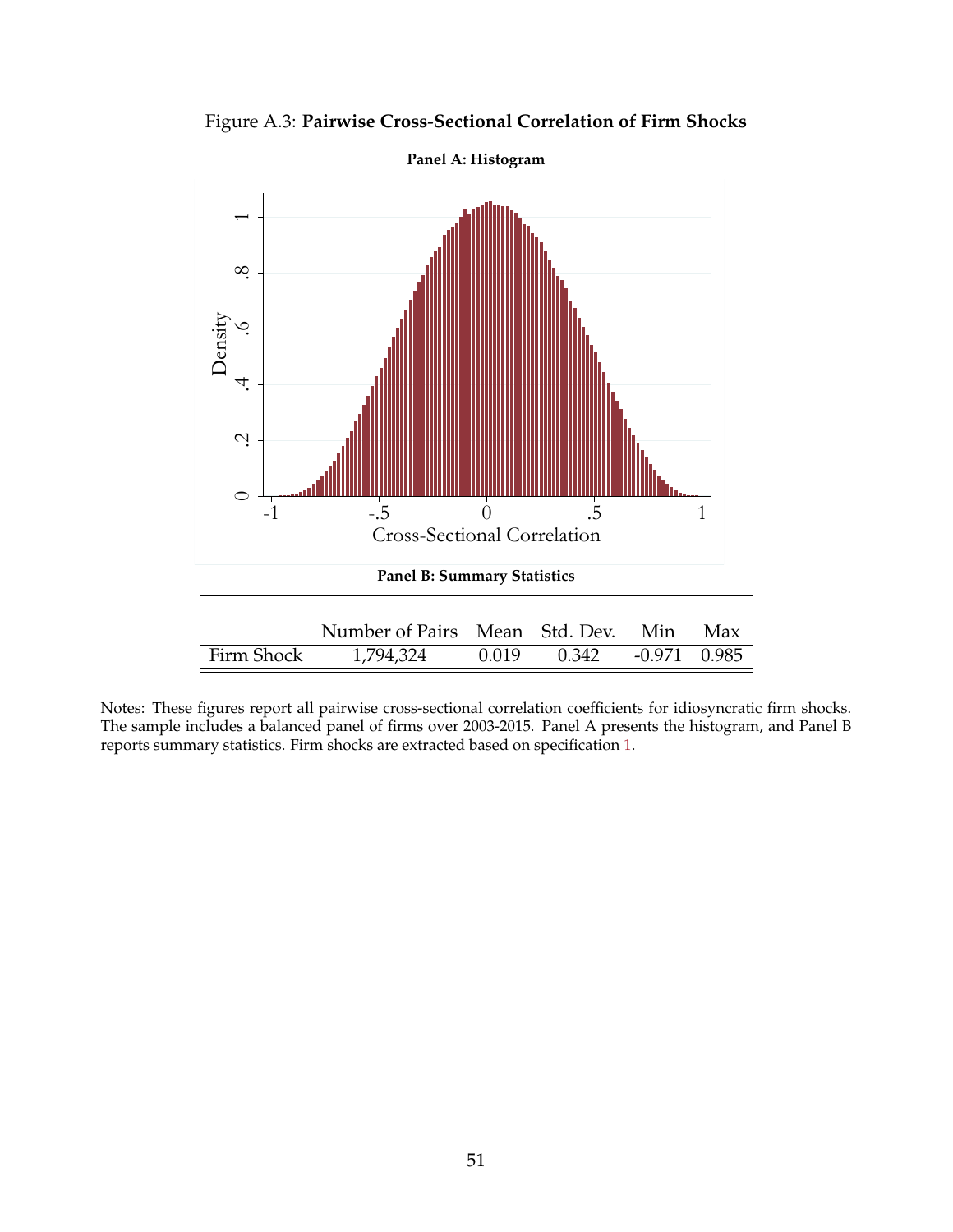<span id="page-52-0"></span>

Figure A.4: **Home Bias in Within-Region Banking**

Notes: This figure shows the extent to which there is home-bias in the Norwegian corporate credit market. Source: [Juelsrud and Wold](#page-47-18) [\(2020\)](#page-47-18). Specifically, red bars show the *observed* fraction of loans within a given year in our sample where the firm and the bank are located in the same county (within-region loans). The blue bars show the counterfactual share of within-region loans, where we assume random matching between firms and banks. Given random matching, the probability that a firm i borrows from a bank j operating in that region is the sum of the aggregate/national market share of bank j.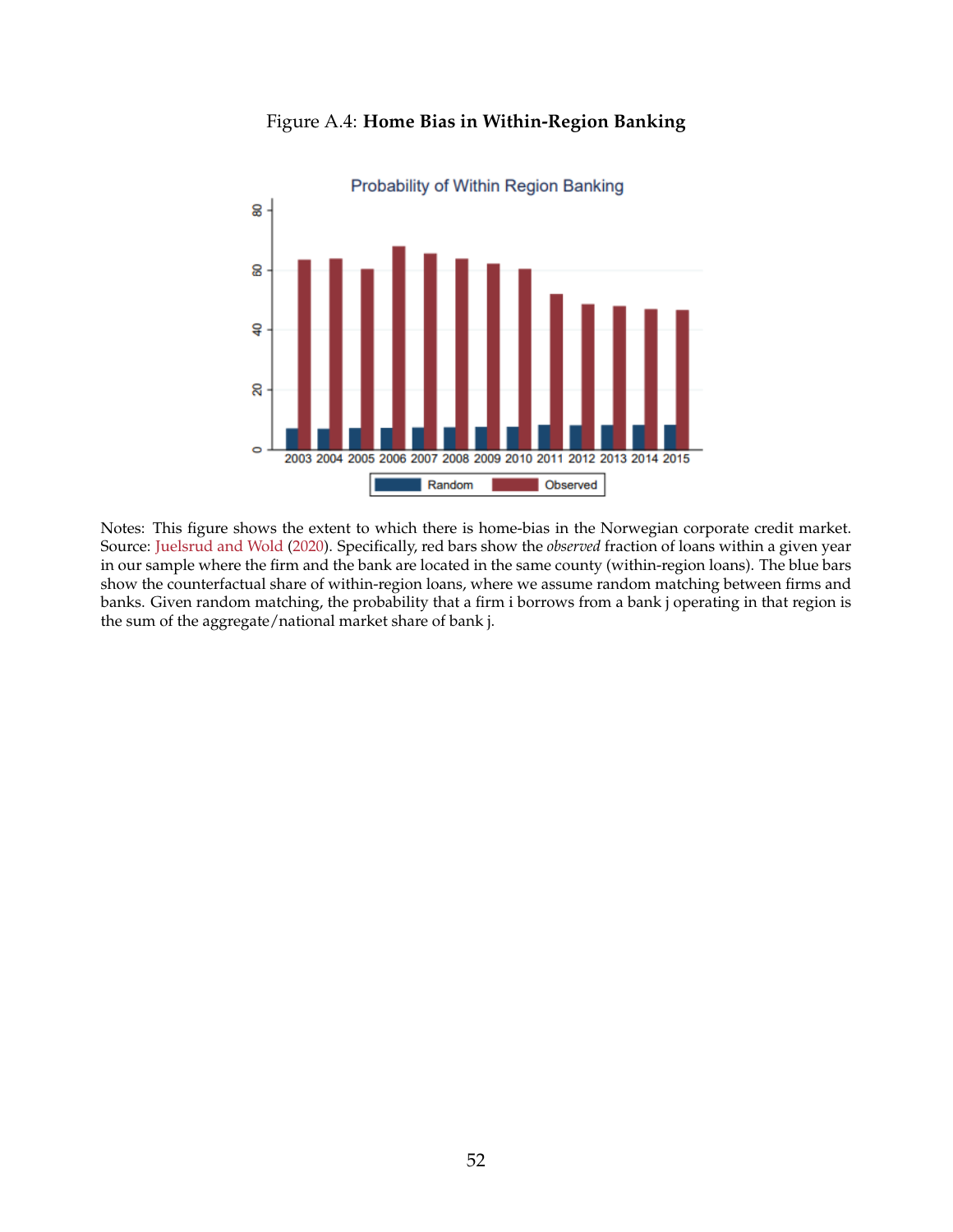<span id="page-53-0"></span>

|                           | $\left( 1\right)$ | (2)       | (3)        | $\left( 4\right)$                  | (5)           |
|---------------------------|-------------------|-----------|------------|------------------------------------|---------------|
|                           |                   |           |            | Dependent Variable: Return on Loan |               |
|                           | <b>Baseline</b>   | Firm Exit | Firm Entry | Firm Bankruptcy                    | Ever Bankrupt |
| Firm Shock                | 0.361             | 0.387     | 0.322      | 0.365                              | 0.360         |
|                           | (0.018)           | (0.019)   | (0.019)    | (0.018)                            | (0.019)       |
| Exit / Entry / Bankruptcy |                   | 0.613     | $-1.707$   | 0.699                              | 0.572         |
|                           |                   | (0.075)   | (0.073)    | (0.161)                            | (0.079)       |
| Interaction               |                   | $-0.259$  | 0.260      | $-0.133$                           | 0.014         |
|                           |                   | (0.067)   | (0.059)    | (0.133)                            | (0.068)       |
| <b>Full Fixed Effects</b> | Yes               | Yes       | Yes        | Yes                                | Yes           |
| <b>Observations</b>       | 292825            | 292825    | 292825     | 292825                             | 292825        |
| $R^2$                     | 0.167             | 0.167     | 0.169      | 0.167                              | 0.167         |

### Table A.1: **Loan Outcomes - Extensive Margin**

Notes: This table reports estimates from loan-level regressions of loan returns on firm shocks interacted with firm entry, exit, and bankruptcy dummies. Firm entry (exit) dummies equal 1 for firms which entered (exited) the year before (following) the firm shock. Firm bankruptcy is a dummy that equals 1 for firms which declare bankruptcy the year following the firm shock. Ever bankrupt is a dummy that equals 1 for firms which have *ever* declared bankruptcy during the 2003-2015 period, and not necessarily directly following the firm shock. All specifications include Bank x Firm Industry x Year x Loan-type x Firm County interacted fixed effects. Standard errors (in parentheses) are double clustered at the firm-year level.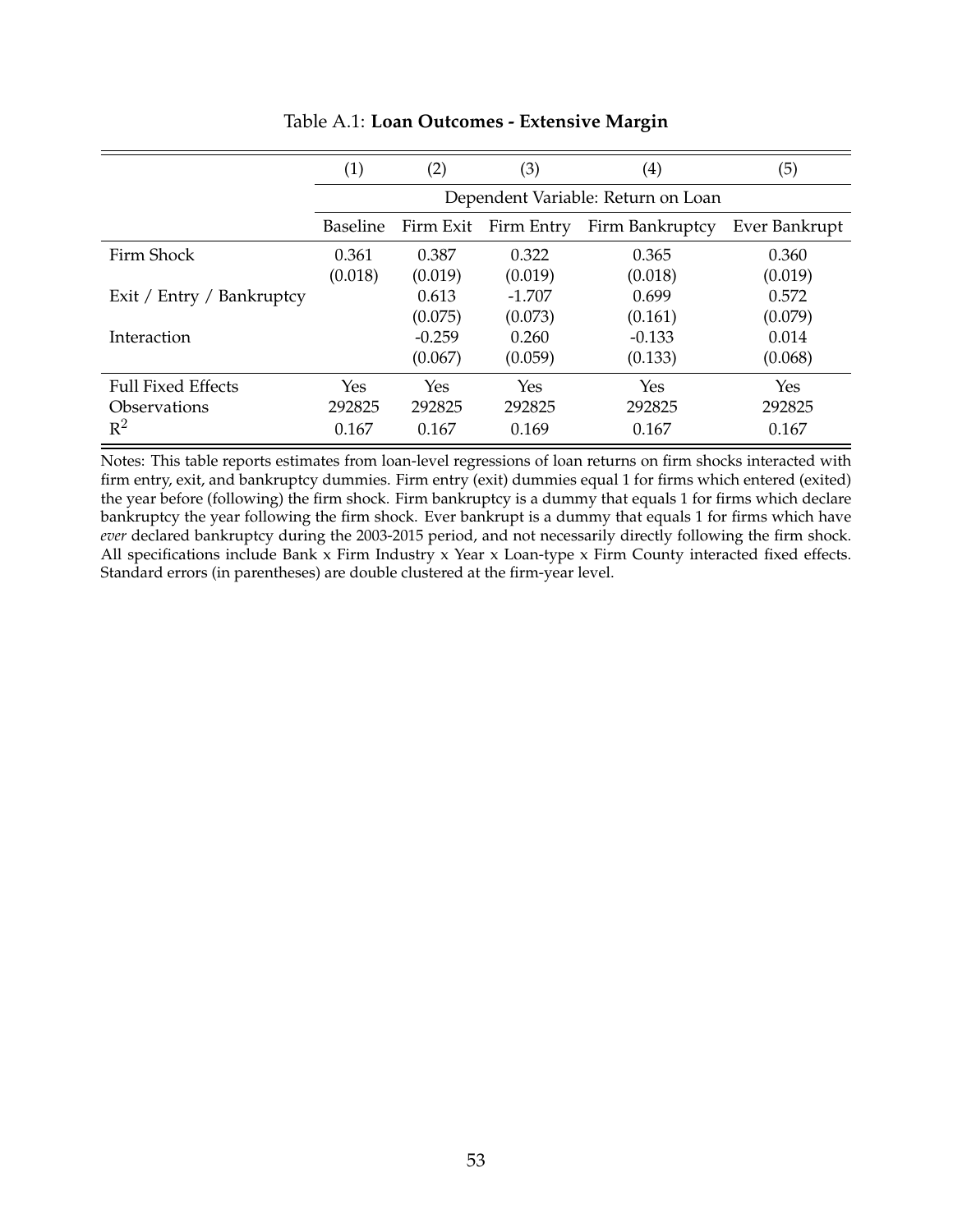<span id="page-54-0"></span>

|                         | $\left( 1\right)$ | $\left( 2\right)$ | (3)     | $\scriptstyle{(4)}$                                                    | (5)     |
|-------------------------|-------------------|-------------------|---------|------------------------------------------------------------------------|---------|
|                         |                   |                   |         | Dependent Variable: Loan RoA                                           |         |
|                         |                   |                   |         | All Firms Private Firms State Firms Community Firms Financial Vehicles |         |
| Firm Shock              | 0.335             | 0.336             | 0.478   | 0.089                                                                  | 1.145   |
|                         | (0.016)           | (0.019)           | (0.654) | (0.120)                                                                | (0.966) |
| Bank x Year x County FE | Yes               | Yes               | Yes     | Yes                                                                    | Yes     |
| <b>Observations</b>     | 330490            | 234074            | 162     | 2526                                                                   | 389     |
| $\mathbb{R}^2$          | 0.051             | 0.053             | 0.243   | 0.282                                                                  | 0.214   |

Table A.2: **Loan Outcomes - Firm Ownership Heterogeneity**

Notes: This table reports estimates from loan-level regressions of loan returns on firm shocks originating from firms with different ownership structure. Each column presents results from a specification in which only that particular ownership type is included. Numbers of observations do not add up because many firms are not assigned ownership classifications. Standard errors (in parentheses) are double clustered at the firm-year level.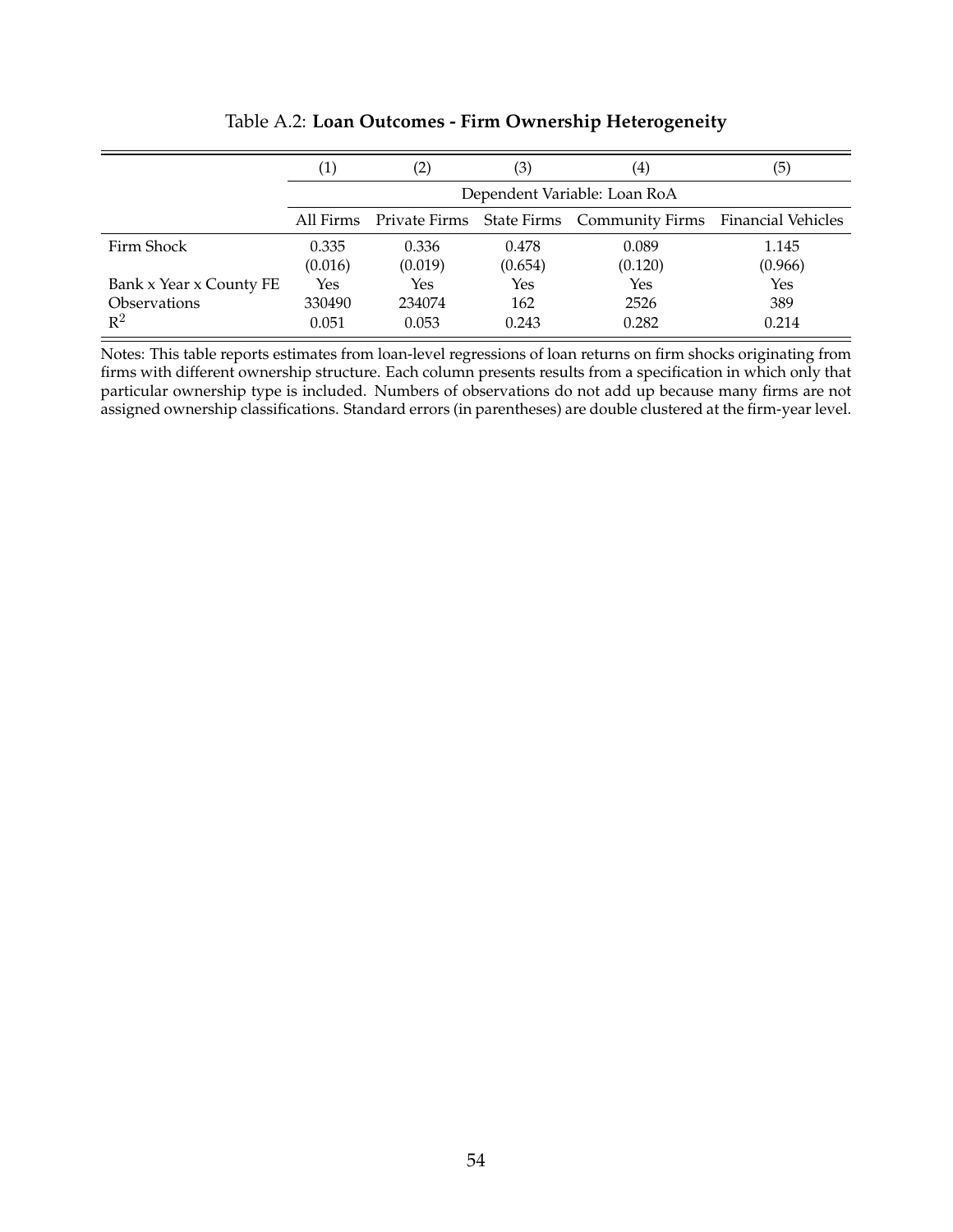<span id="page-55-0"></span>

|                         | (1)       |               | (3)     | (3)                                | $\scriptstyle{(4)}$ | (5)         |
|-------------------------|-----------|---------------|---------|------------------------------------|---------------------|-------------|
|                         |           |               |         | Dependent Variable: Return on Loan |                     |             |
|                         | All Firms | Manufacturing |         | Mining Construction Real Estate    |                     | Agriculture |
| Firm Shock              | 0.335     | 0.356         | 0.401   | 0.414                              | 0.064               | 0.215       |
|                         | (0.016)   | (0.050)       | (0.251) | (0.040)                            | (0.034)             | (0.055)     |
| Bank x Year x County FE | Yes       | Yes           | Yes     | Yes                                | Yes                 | Yes         |
| <b>Observations</b>     | 330490    | 34232         | 1097    | 60169                              | 8531                | 7773        |
| $\mathbb{R}^2$          | 0.051     | 0.091         | 0.364   | 0.082                              | 0.197               | 0.201       |

Table A.3: **Loan Outcomes - Firm Industry Heterogeneity**

Notes: This table reports estimates from loan-level regressions of loan returns on firm shocks coming from firms from different sectors. Each column presents results from a specification in which firms from only that particular sector are included. Mining includes petroleum industries. Numbers of observations do not add up because many firms are not assigned industry classifications. Standard errors (in parentheses) are double clustered at the firm-year level.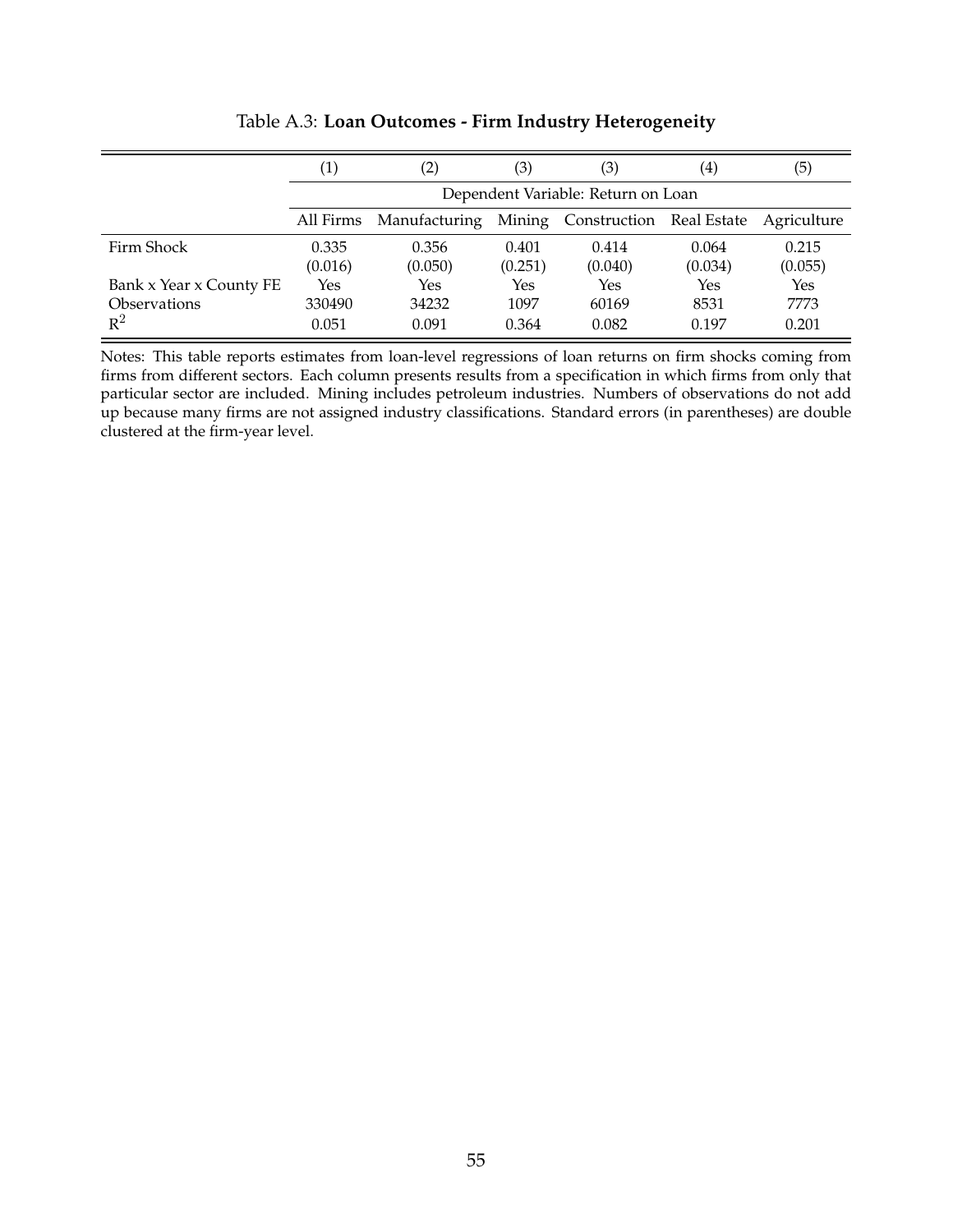|                               | (1)     | $\sum$  |
|-------------------------------|---------|---------|
| Shock x Few Loans $_{t-1}$    | 0.110   |         |
|                               | (0.045) |         |
| Shock x Many Loans $_{t-1}$   | 0.098   |         |
|                               | (0.034) |         |
| Shock x Low Loan $HHI_{t-1}$  |         | 0.065   |
|                               |         | (0.040) |
| Shock x High Loan $HHI_{t-1}$ |         | 0.138   |
|                               |         | (0.040) |
| <b>Bank FE</b>                | Yes     | Yes     |
| Year FE                       | Yes     | Yes     |
| <b>Bank Controls</b>          | Yes     | Yes     |
| Observations                  | 1108    | 1211    |
| $R^2$                         | 0.082   | 0.103   |
|                               |         |         |

<span id="page-56-0"></span>Table A.4: **Bank Outcomes Heterogeneity - Concentration and Number of Loans**

Notes: This table reports results from bank-level regressions of return on loans on firm shocks, instrumented by the granular IV. The granular IV is constructed following Equation [6.](#page-15-0) The RHS is interacted with dummies for percentiles of the loan portfolio Herfindahl index (HHI) and number of loans. Each dummy cuts the distribution of each characteristic into two halves based on the median, denoted as: few and many loans and low and high HHI. Columns (1)-(2) interact the RHS shock variable with the indicator variable for number of loans and HHI, respectively. All specifications include bank controls, which are lagged values of: total assets, leverage, liquidity, number of loans, deposit to assets ratio and financial assets to assets ratio. Standard errors (in parentheses) are clustered at the bank level.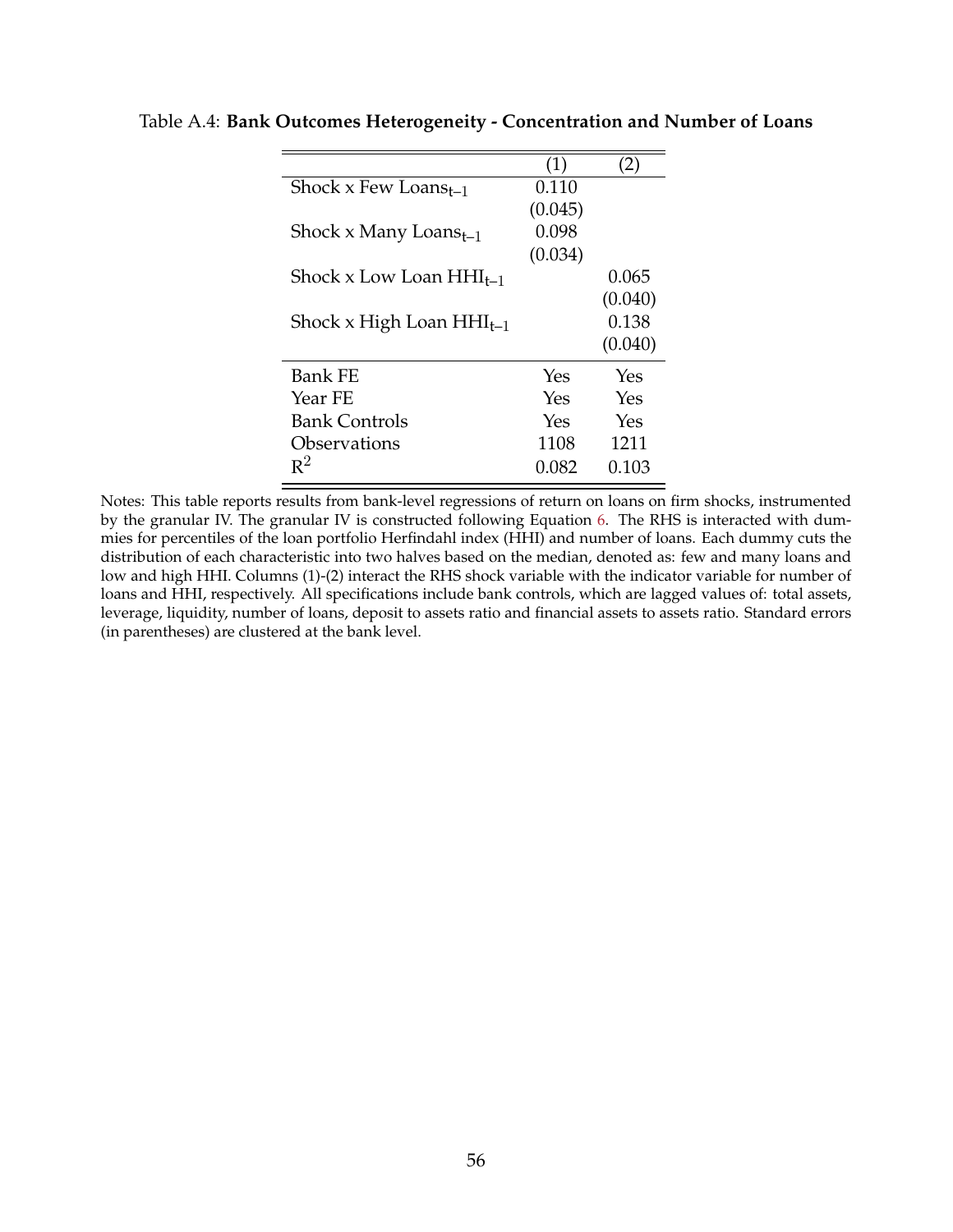|                               | (1)     | $\sum$  |
|-------------------------------|---------|---------|
| Shock x Low Assets $_{t-1}$   | 0.164   |         |
|                               | (0.038) |         |
| Shock x High Assets $_{t-1}$  | 0.046   |         |
|                               | (0.038) |         |
| Shock x Low Loan $HHI_{t-1}$  |         | 0.065   |
|                               |         | (0.040) |
| Shock x High Loan $HHI_{t-1}$ |         | 0.138   |
|                               |         | (0.038) |
| Bank FE                       | Yes     | Yes     |
| Year FE                       | Yes     | Yes     |
| <b>Bank Controls</b>          | Yes     | Yes     |
| Observations                  | 1211    | 1211    |
| $R^2$                         | 0.104   | 0.103   |

<span id="page-57-0"></span>Table A.5: **Bank Outcomes Heterogeneity - Concentration and Bank Size**

Notes: This table reports results from bank-level regressions of return on loans on firm shocks, instrumented by the granular IV. The granular IV is constructed following Equation [6.](#page-15-0) The RHS is interacted with dummies for percentiles of the loan portfolio Herfindahl index (HHI) and bank size, defined as total assets. Each dummy cuts the distribution of each characteristic into two halves based on the median, denoted as: low and high assets and low and high HHI. Columns (1)-(2) interact the RHS shock variable with the indicator variable for bank size and HHI, respectively. All specifications include bank controls, which are lagged values of: total assets, leverage, liquidity, number of loans, deposit to assets ratio and financial assets to assets ratio. Standard errors (in parentheses) are clustered at the bank level.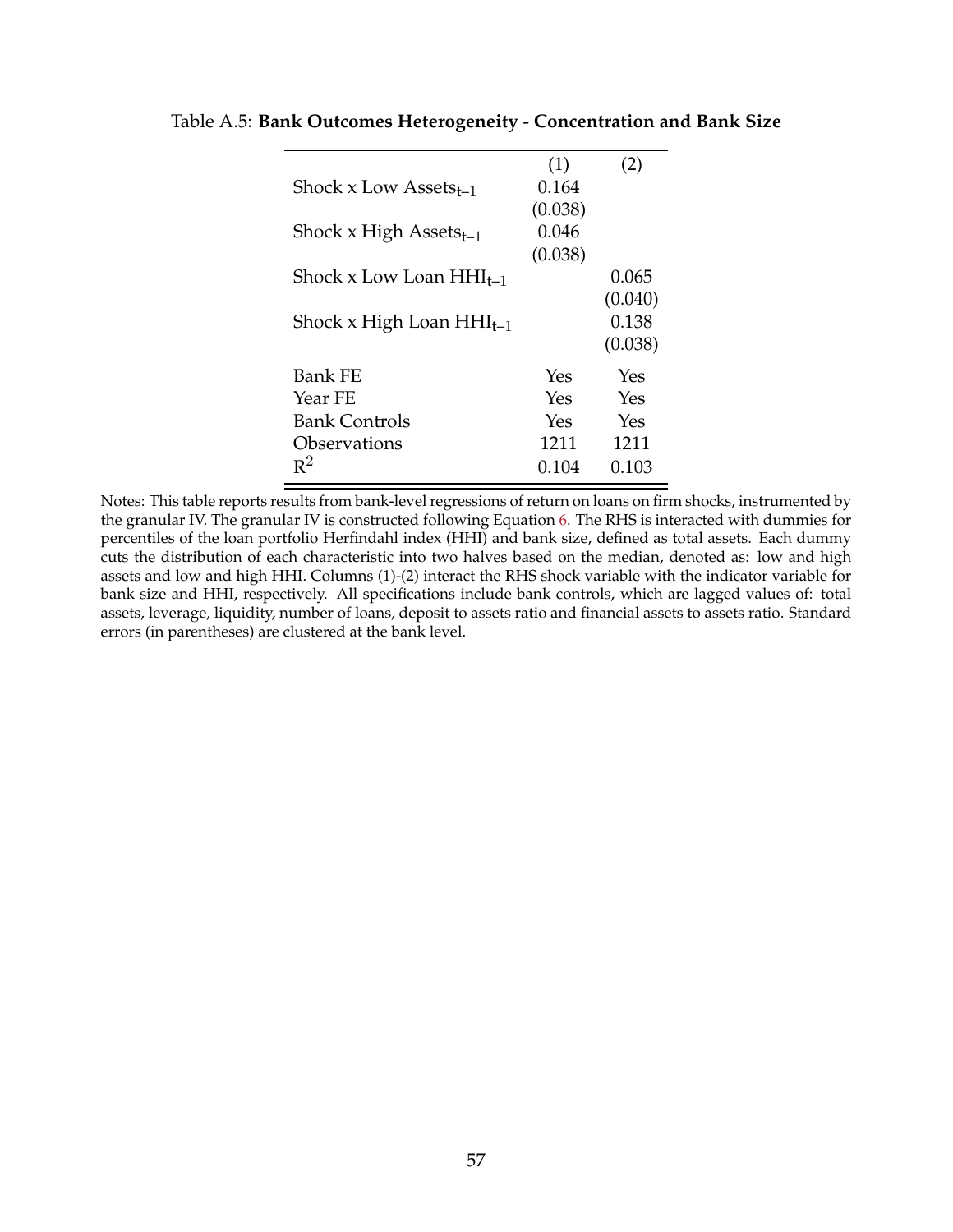<span id="page-58-0"></span>

|                      | $\left( 1\right)$ |            | (3)     | $\left( 4\right)$ | 5)      | (6)     |  |
|----------------------|-------------------|------------|---------|-------------------|---------|---------|--|
|                      |                   | Loan-Level |         | Bank-Level        |         |         |  |
| Firm Shock           | 0.361             | 0.432      | 0.322   | 0.117             | 0.091   | 0.108   |  |
|                      | (0.018)           | (0.032)    | (0.022) | (0.029)           | (0.051) | (0.037) |  |
| All Fixed Effects    | Yes               | Yes        | Yes     | Yes               | Yes     | Yes     |  |
| <b>Bank Controls</b> |                   |            |         | Yes               | Yes     | Yes     |  |
| Observations         | 292825            | 102879     | 189946  | 1211              | 472     | 737     |  |
| $R^2$                | .167              | 0.158      | 172     | 101               | 0.066   | 127     |  |

Table A.6: **Robustness to Great Financial Crisis**

Notes: This table reports timing robustness for baseline loan- and bank-level regressions from Tables [2](#page-18-2) and [3,](#page-21-0) respectively. Columns (1)-(3) report results of loan and columns (4)-(6) of bank outcomes, respectively. Columns (1) and (4) are baseline estimates. Columns (2) and (5) include only the pre-2009 period. Columns (3) and (6) include only the post-2009 period.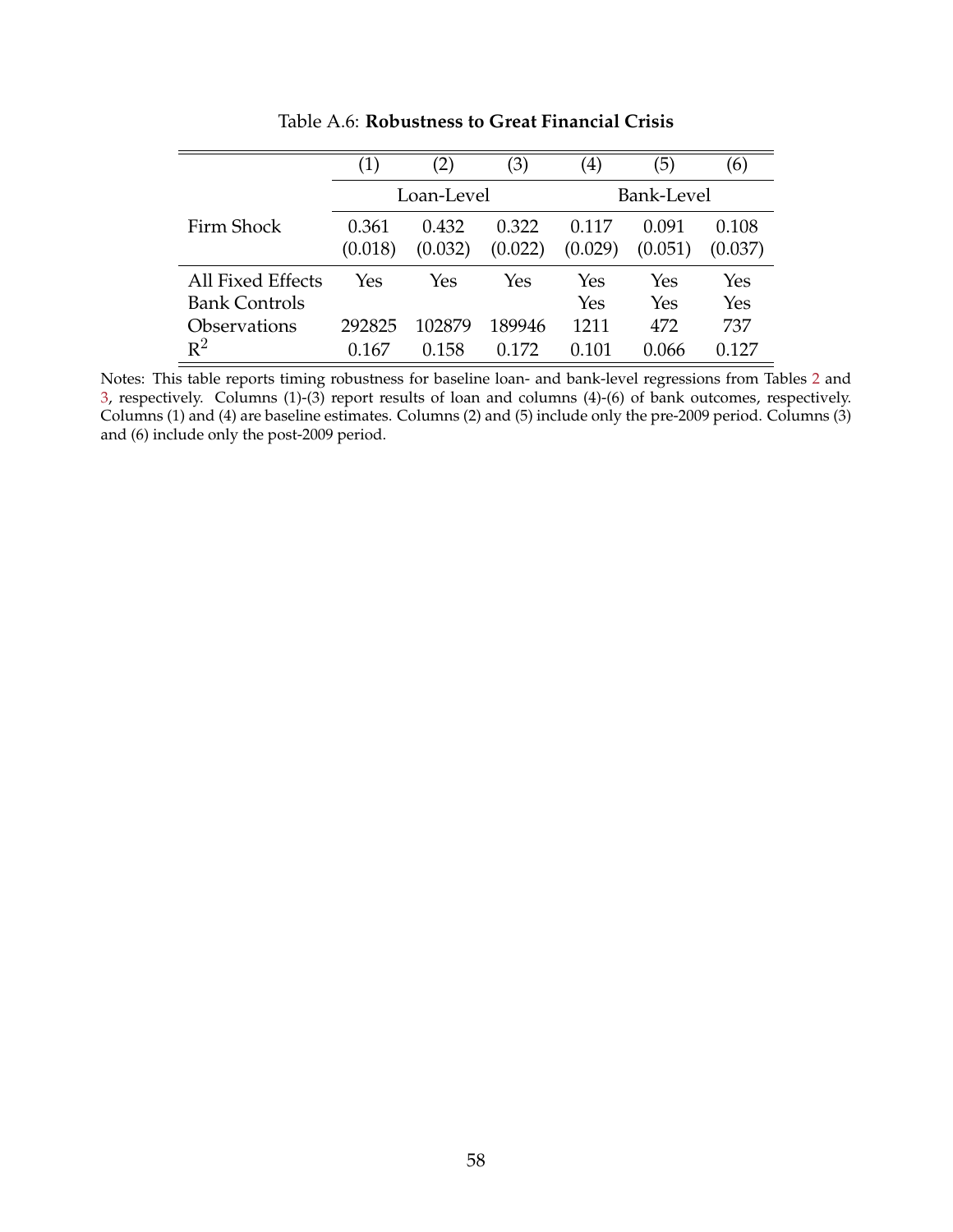<span id="page-59-0"></span>

|                                    | Simulations |       | True Coefficient Event Frequency | Event P-value |
|------------------------------------|-------------|-------|----------------------------------|---------------|
|                                    |             |       | Loan Outcomes                    |               |
| Permuted Firm Shock                | 1000        | 0.361 |                                  | 0.000         |
|                                    |             |       | <b>Bank Outcomes</b>             |               |
| Permuted Firm Shook, Pooled        | 1000        | 0.116 |                                  | 0.000         |
| Permuted Firm Shock, Positive Only | 1000        | 0.016 | 680                              | 0.680         |
| Permuted Firm Shock, Negative Only | 1000        | 0.194 | 8                                | 0.008         |

## Table A.7: **Placebo Regressions - Permutation Tests**

Notes: This table reports results from Monte Carlo permutation regressions where loan or bank return on loans are regressed on firm shocks that are randomly permuted. The last two rows report results when permuted shocks are positive or negative only, respectively. Columns report the number of simulations, the true coef-ficients based on Table [2](#page-18-2) column ([3](#page-21-0)) and Table  $\overline{3}$  columns (3)-(5), the number of events where permutations produced estimates that are as large as the true estimate (in absolute value) by chance, and the associated p-values.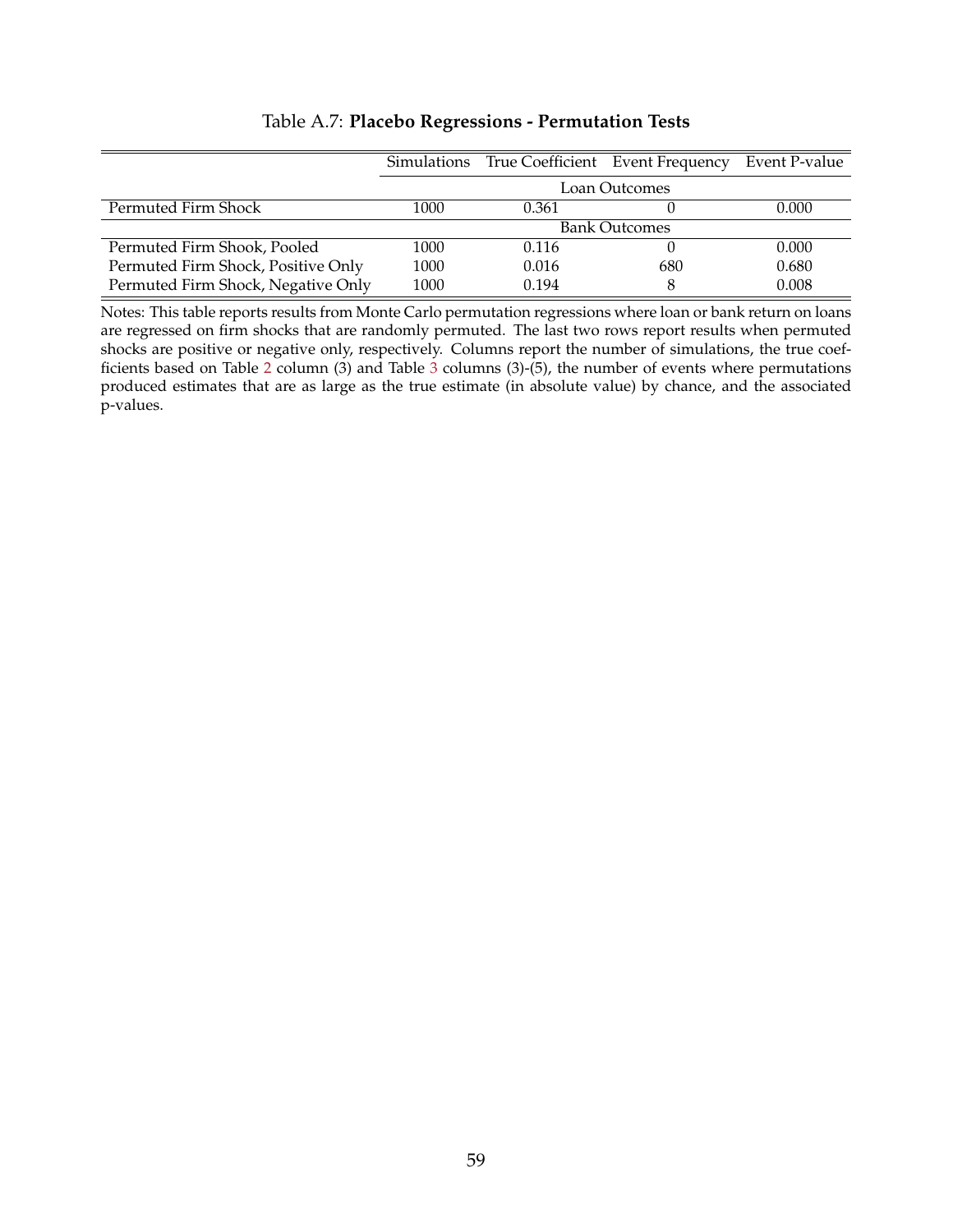<span id="page-60-0"></span>

|                                   | Number of Draws Mean Std. Dev. |          |       | Min      | Max   |  |
|-----------------------------------|--------------------------------|----------|-------|----------|-------|--|
|                                   | <b>Loan Outcomes</b>           |          |       |          |       |  |
| Placebo Firm Shock                | 1000                           | 0.001    | 0.006 | $-0.015$ | 0.015 |  |
|                                   | <b>Bank Outcomes</b>           |          |       |          |       |  |
| Placebo Firm Shook, Pooled        | 1000                           | $-0.001$ | 0.005 | $-0.011$ | 0.012 |  |
| Placebo Firm Shock, Positive Only | 1000                           | $-0.001$ | 0.008 | $-0.023$ | 0.016 |  |
| Placebo Firm Shock, Negative Only | 1000                           | 0.000    | 0.008 | $-0.023$ | 0.019 |  |

## Table A.8: **Placebo Regressions - Random Shocks**

Notes: This table reports results from a placebo exercise where loan or bank outcomes are regressed on sequences of randomly generated numbers. In each row, placebo shocks are randomly drawn from the interval of the true shock. The last two rows report results when shocks are positive or negative only, respectively. Columns report the number of random draws and summary statistics of the regression coefficients: mean, standard deviation, minimum, and maximum.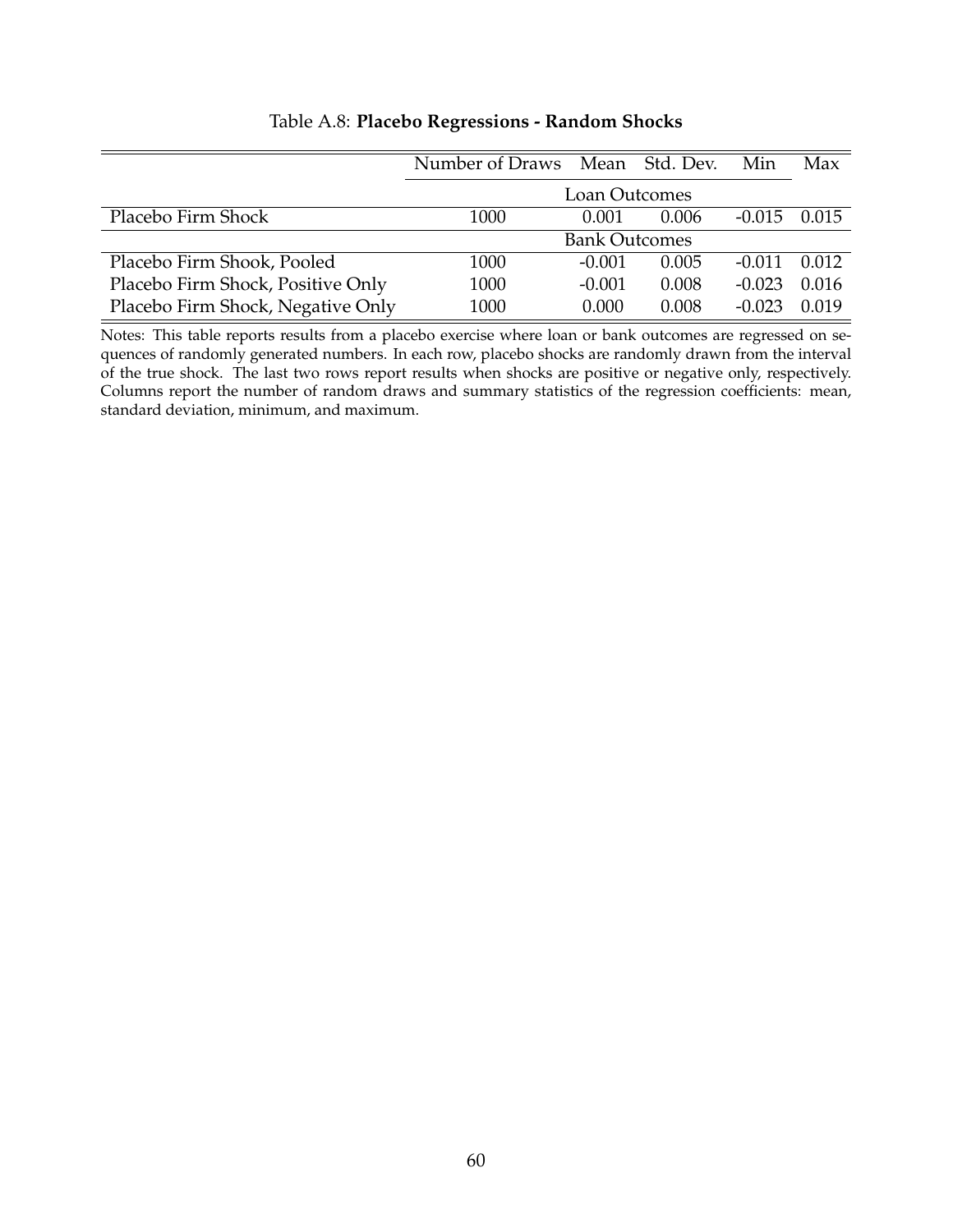|  |  |  | Table A.9: Estimating Fixed Effect Linear Models with AR(1) Disturbances |
|--|--|--|--------------------------------------------------------------------------|
|  |  |  |                                                                          |

<span id="page-61-0"></span>

|                           |       |       | Borrower Level Bank Level Firm Industry Level County Level |       |
|---------------------------|-------|-------|------------------------------------------------------------|-------|
| Autoregressive Coef.      | 0.318 | 0.122 | 0.241                                                      | 0.223 |
| <b>Standard Deviation</b> | 0.264 | 0.107 | 0.254                                                      | 0.251 |

Notes: This table reports parameter estimates of a linear unbalanced panel fixed effects model with a disturbance that follows an autoregressive process of order 1. Estimates for the autoregressive coefficient and the standard deviation of the error term are reported. Columns report results for various levels of aggregation. Idiosyncratic firm shocks are extracted based on specification [1](#page-12-0) and then aggregated to different levels with loan shares as weights.